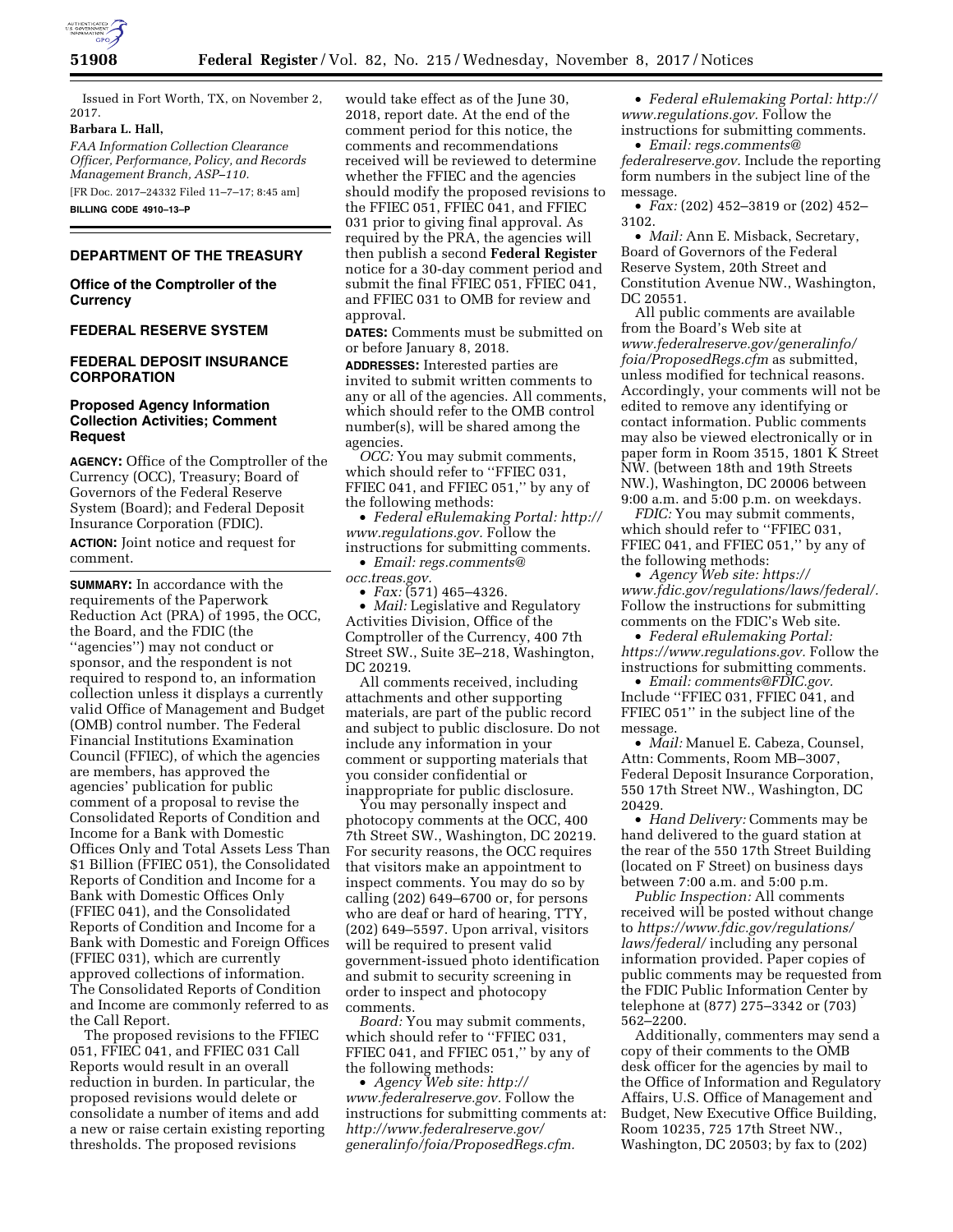395–6974; or by email to *[oira](mailto:oira_submission@omb.eop.gov)*\_ *[submission@omb.eop.gov.](mailto:oira_submission@omb.eop.gov)* 

**FOR FURTHER INFORMATION CONTACT:** For further information about the proposed revisions to the Call Report discussed in this notice, please contact any of the agency staff whose names appear below. In addition, copies of the Call Report forms can be obtained at the FFIEC's Web site (*[https://www.ffiec.gov/ffiec](https://www.ffiec.gov/ffiec_report_forms.htm)*\_ *report*\_*[forms.htm](https://www.ffiec.gov/ffiec_report_forms.htm)*).

*OCC:* Kevin Korzeniewski, Counsel, (202) 649–5490, or for persons who are deaf or hard of hearing, TTY, (202) 649– 5597.

*Board:* Nuha Elmaghrabi, Federal Reserve Board Clearance Officer, (202) 452–3884, Office of the Chief Data Officer, Board of Governors of the Federal Reserve System, 20th and C Streets NW., Washington, DC 20551. Telecommunications Device for the Deaf (TDD) users may call (202) 263–4869.

*FDIC:* Manuel E. Cabeza, Counsel, (202) 898–3767, Legal Division, Federal Deposit Insurance Corporation, 550 17th Street NW., Washington, DC 20429.

**SUPPLEMENTARY INFORMATION:** The agencies propose revisions to data items reported on the FFIEC 051, FFIEC 041, and FFIEC 031 Call Reports.

*Report Title:* Consolidated Reports of Condition and Income (Call Report).

*Form Numbers:* FFIEC 051 (for eligible small institutions), FFIEC 041 (for banks and savings associations with domestic offices only), and FFIEC 031 (for banks and savings associations with domestic and foreign offices).

*Frequency of Response:* Quarterly. *Affected Public:* Business or other for-

# profit. **OCC**

*OMB Control No.:* 1557–0081.

*Estimated Number of Respondents:*  1,307 national banks and federal savings associations.

*Estimated Average Burden per Response:* 46.05 burden hours per quarter to file.

*Estimated Total Annual Burden:*  240,749 burden hours to file.

#### **Board**

*OMB Control No.:* 7100–0036. *Estimated Number of Respondents:*  822 state member banks.

*Estimated Average Burden per Response:* 50.16 burden hours per quarter to file.

*Estimated Total Annual Burden:*  164,926 burden hours to file.

## **FDIC**

*OMB Control No.:* 3064–0052. *Estimated Number of Respondents:*  3,710 insured state nonmember banks and state savings associations.

*Estimated Average Burden per Response:* 44.14 burden hours per quarter to file.

*Estimated Total Annual Burden:*  655,038 burden hours to file.

The proposed burden-reducing revisions are the result of an ongoing effort by the agencies to reduce the burden associated with the preparation and filing of Call Reports and, as detailed in Appendices B, C, and D, achieve burden reductions by the removal or consolidation of numerous items, and the raising of certain reporting thresholds.

The estimated average burden hours, which reflect an overall reduction, collectively reflect the estimates for the FFIEC 051, the FFIEC 041, and the FFIEC 031 reports for each agency. When the estimates are calculated by type of report across the agencies, the estimated average burden hours per quarter are 38.15 (FFIEC 051), 54.89 (FFIEC 041), and 122.50 (FFIEC 031). The estimated burden per response for the quarterly filings of the Call Report is an average that varies by agency because of differences in the composition of the institutions under each agency's supervision (*e.g.,* size distribution of institutions, types of activities in which they are engaged, and existence of foreign offices).

*Type of Review:* Revision of currently approved collections.

#### **General Description of Reports**

These information collections are mandatory pursuant to 12 U.S.C. 161 (for national banks), 12 U.S.C. 324 (for state member banks), 12 U.S.C. 1817 (for insured state nonmember commercial and savings banks), and 12 U.S.C. 1464 (for federal and state savings associations). At present, except for selected data items and text, these information collections are not given confidential treatment.

## **Abstract**

Institutions submit Call Report data to the agencies each quarter for the agencies' use in monitoring the condition, performance, and risk profile of individual institutions and the industry as a whole. Call Report data serve a regulatory or public policy purpose by assisting the agencies in fulfilling their missions of ensuring the safety and soundness of financial institutions and the financial system and the protection of consumer financial rights, as well as agencyspecific missions affecting federally and state-chartered institutions, *e.g.,*  monetary policy, financial stability, and deposit insurance. Call Reports are the source of the most current statistical

data available for identifying areas of focus for on-site and off-site examinations. The agencies use Call Report data in evaluating institutions' corporate applications, including, in particular, interstate merger and acquisition applications for which, as required by law, the agencies must determine whether the resulting institution would control more than 10 percent of the total amount of deposits of insured depository institutions in the United States. Call Report data also are used to calculate institutions' deposit insurance and Financing Corporation assessments and national banks' and federal savings associations' semiannual assessment fees.

#### **Current Actions**

### **I. Introduction**

As part of an initiative launched by the FFIEC in December 2014 to identify potential opportunities to reduce burden associated with Call Report requirements for community banks, the FFIEC and the agencies have taken several actions, including: (1) The finalization in mid-2016 of a number of burden-reducing changes and other revisions to the Call Report that were implemented in September 2016 and March 2017; (2) outreach to institutions to obtain a better understanding of significant sources of reporting burden in their Call Report preparation processes; (3) the creation of a new streamlined FFIEC 051 Call Report for eligible small institutions  $\frac{1}{1}$  that took effect as of the March 31, 2017, report date; and (4) the publication for comment in June 2017 of additional proposed burden-reducing Call Report changes, as well as proposed Call Report revisions that address the definition of ''past due'' for regulatory reporting purposes and changes in the accounting for equity investments, all of which have a proposed March 31, 2018, effective date.2

As another key part of the FFIEC's Call Report burden-reduction initiative for community banks, in 2015 the agencies accelerated the start of the next statutorily mandated review of the existing Call Report data items (Full

<sup>1</sup> Generally, institutions with domestic offices only and total assets less than \$1 billion.

<sup>2</sup>*See* 80 FR 56539 (September 18, 2015), 81 FR 45357 (July 13, 2016), 81 FR 54190 (August 15, 2016) (referred to hereafter as the ''August 2016 Call Report proposal''), 82 FR 2444 (January 9, 2017), and 82 FR 29147 (June 27, 2017) (referred to hereafter as the ''June 2017 Call Report proposal'') for further information on the actions taken under this initiative.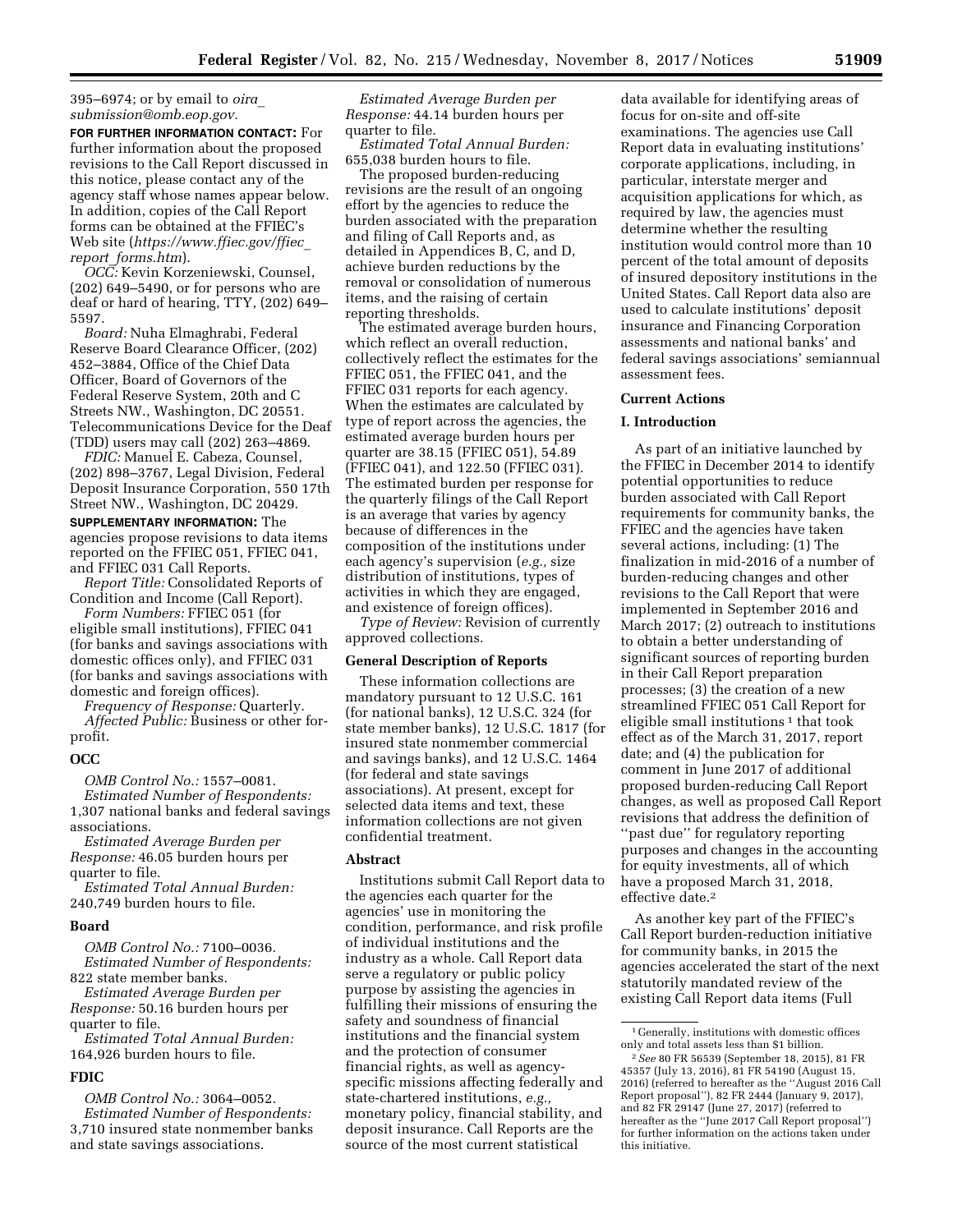Review),3 which otherwise would not have commenced until 2017. After completing this review, the agencies are required to ''reduce or eliminate any requirement to file information or schedules . . . (other than information or schedules that are otherwise required by law)'' if the agencies determine that ''the continued collection of such information or schedules is no longer necessary or appropriate.'' 4 To provide a foundation for the Full Review, users of Call Report data items, who are internal staff at the FFIEC member entities, participated in a series of nine surveys conducted over a 19-month period that began in mid-July 2015 and ended in mid-February 2017. As an integral part of these surveys, users were asked to fully explain the need for each Call Report data item they deem essential, how the data item is used, the frequency with which it is needed, and the population of institutions from which it is needed. Call Report schedules were placed into nine groups and prioritized for review, generally based on the level of burden cited by banking industry representatives. Based on the results of the user surveys and consistent with the statutory requirements governing the Full Review, the agencies have been identifying data items to be considered for removal, less frequent collection, and new or revised reporting thresholds to reduce burden.

Based on the results of the third and final portion of the user surveys and other information, the agencies are proposing various burden-reducing changes in this proposal. The schedules reviewed in the final portion of the user surveys primarily include schedules that collect data on complex or specialized activities. A summary of the FFIEC member entities' uses of the data items retained in the Call Report schedules covered by this portion of the user surveys is included in Appendix A.5 Several of these schedules were not

included in the new FFIEC 051 when it was created. Therefore, revisions proposed in this notice more significantly affect schedules and data items in the FFIEC 041 and FFIEC 031.

In addition, as a framework for the actions it is undertaking, the FFIEC developed a set of guiding principles for use in evaluating potential additions and deletions of Call Report data items and other revisions to the Call Report. In general, data items collected in the Call Report must meet three guiding principles: (1) The data items serve a long-term regulatory or public policy purpose by assisting the FFIEC member entities in fulfilling their missions of ensuring the safety and soundness of financial institutions and the financial system and the protection of consumer financial rights, as well as agencyspecific missions affecting federally and state-chartered institutions; (2) the data items to be collected maximize practical utility and minimize, to the extent practicable and appropriate, burden on financial institutions; and (3) equivalent data items are not readily available through other means.

## **II. General Discussion of Proposed Call Report Revisions**

As discussed above, the Call Report schedules have been reviewed as part of the Full Review, conducted through a series of nine user surveys. The results of the final portion of the surveys were evaluated in the development of this proposal. In addition, the results of certain surveys were re-evaluated and further burden-reducing changes were incorporated into this proposal. In developing this proposal, the agencies were cognizant of the comments and feedback received from the industry, over the course of this FFIEC initiative, requesting that the agencies provide relief from the burden of preparing Call Reports. The proposed revisions to the FFIEC 051, FFIEC 041, and FFIEC 031

are discussed in Sections III.A, III.B, and III.C, respectively.

The schedules reviewed in the portion of the user surveys evaluated in the development of this proposal include:

- Schedule RI–A—Changes in Bank Equity Capital
- Schedule RI–C—Disaggregated Data on the Allowance for Loan and Lease Losses [FFIEC 031 and FFIEC 041 only]
- Schedule RC–A—Cash and Balances Due from Depository Institutions
- Schedule RC–F—Other Assets
- Schedule RC–G—Other Liabilities
- Schedule RC–H—Selected Balance Sheet Items for Domestic Offices [FFIEC 031 only]
- Schedule RC–I—Assets and Liabilities of IBFs [FFIEC 031 only]
- Schedule RC–P—1–4 Family Residential Mortgage Banking Activities (in Domestic Offices) [FFIEC 031 and FFIEC 041 only]
- Schedule RC–Q—Assets and Liabilities Measured at Fair Value on a Recurring Basis [FFIEC 031 and FFIEC 041 only]
- Schedule RC–S—Servicing, Securitization, and Asset Sale Activities [FFIEC 031 and FFIEC 041 only]
- Schedule RC–T—Fiduciary and Related Services
- Schedule RC–V—Variable Interest Entities [FFIEC 031 and FFIEC 041 only]

The schedules re-evaluated in the development of this proposal include:

- Schedule RC–B—Securities
- Schedule RC–N—Past Due and Nonaccrual Loans, Leases, and Other Assets
- Schedule SU—Supplemental Information [FFIEC 051 only]

Table 1 summarizes the changes already finalized and implemented as part of the FFIEC's community bank Call Report burden-reduction initiative.

## TABLE 1—DATA ITEMS REVISED AS OF MARCH 31, 2017

| Finalized call report revisions | 051                 | $04^+$ | -03      |
|---------------------------------|---------------------|--------|----------|
|                                 | 967<br>96<br>10<br> | 60     | 68<br>13 |

\* ''Items Removed, Net'' reflects the effects of consolidating existing items, adding control totals, and, for the FFIEC 051, relocating individual items from other schedules to Schedule SU, some of which were consolidated in Schedule SU. In addition, included in this number for the FFIEC 051, approximately 300 items were items that institutions with less than \$1 billion in total assets were exempt from reporting due to existing reporting thresholds in the FFIEC 041.

<sup>3</sup>This review is mandated by section 604 of the Financial Services Regulatory Relief Act of 2006 (12 U.S.C. 1817(a)(11)).

<sup>4</sup> 12 U.S.C. 1817(a)(11)(B).

<sup>5</sup>A summary of the FFIEC member entities' uses of the data items retained in the Call Report schedules covered by the first and second portions of the agencies' user surveys are included in

Appendix A of the agencies' Federal Register notices published on January 9, 2017 (82 FR 2444) and June 27, 2017 (82 FR 29147), respectively.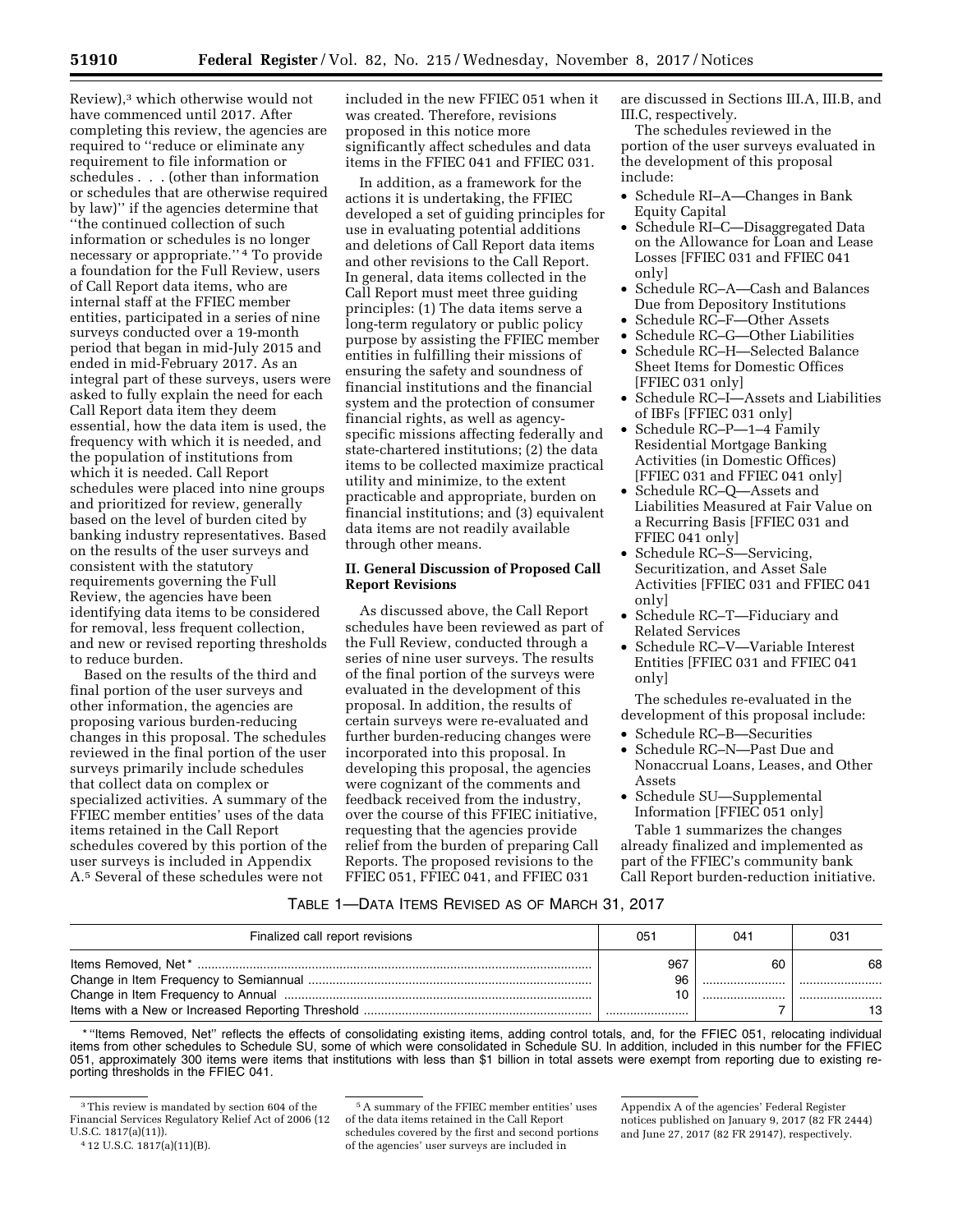Table 2 summarizes the proposed burden-reducing revisions to data items included in the June 2017 Call Report

proposal that would take effect March 31, 2018.

# TABLE 2—PROPOSED DATA REVISIONS IN JUNE 2017

| Proposed call report revisions | 051 | 04 <sup>1</sup> | 03  |
|--------------------------------|-----|-----------------|-----|
|                                | 54  | 106             | 86  |
|                                | 17  | - 21            | 31  |
|                                | 26  |                 | 3   |
|                                | 26  | 106             | 178 |

\* ''Items Proposed to be Removed, Net'' reflects the effects of consolidating existing items and relocating individual items to other schedules.

Table 3 summarizes the additional proposed burden-reducing revisions to data items included in this notice. The

proposed revisions are discussed in Section III. Detail for each affected data item is shown in Appendix B (FFIEC

051), Appendix C (FFIEC 041), and Appendix D (FFIEC 031).

| TABLE 3—PROPOSED DATA REVISIONS IN THIS NOTICE |
|------------------------------------------------|
|------------------------------------------------|

| Proposed call report revisions     | 05. | 04. | 03  |
|------------------------------------|-----|-----|-----|
| ltems Proposed to be Removed, Net* | 29  | 184 | 134 |
|                                    |     | 181 | 213 |

\* ''Items Proposed to be Removed, Net'' reflects the effects of consolidating existing items and relocating individual items to other schedules.

The Call Report revisions that are the subject of this proposal would take effect June 30, 2018. Additional information on timing of the proposed revisions is provided in Section IV.

## **III. Detail of Specific Proposed Call Report Revisions**

## *A. Revisions to the FFIEC 051*

#### Schedule RC–A

The agencies propose to remove Schedule RC–A, Cash and Balances Due from Depository Institutions, in its entirety from the FFIEC 051. This schedule is currently completed by institutions with \$300 million or more in total assets. The agencies no longer need the current level of detail provided by the existing items in Schedule RC– A from the smaller institutions eligible to file this version of the Call Report who are required to complete this schedule, as sufficient information on cash and due from balances is provided for these institutions in Schedule RC, items 1.a and 1.b.

#### Schedule RC–B

With respect to Schedule RC–B of the FFIEC 051, the agencies propose to consolidate the reporting of an institution's holdings of those residential mortgage pass-through securities that are currently reported in items 4.a.(1) for those guaranteed by the Government National Mortgage Association (GNMA) and 4.a.(2) for those issued by the Federal National Mortgage Association (FNMA) and the Federal Home Loan Mortgage Corporation (FHLMC) into a single item 4.a.(1). Existing item 4.a.(3) for other residential mortgage pass-through securities would be renumbered as item 4.a.(2). The agencies no longer need the current level of detail for these holdings from the smaller institutions eligible to file this version of the Call Report.

#### Schedule RC–F

With respect to Schedule RC–F of the FFIEC 051, the agencies propose to consolidate the reporting of an institution's interest-only strips receivable, which are currently reported in items 3.a for those on mortgage loans and 3.b for those on other financial assets, into a single item 3. The agencies no longer need the current level of detail for these holdings in the Call Report.

In addition, the agencies propose to remove the preprinted caption for retained interests in accrued interest receivable related to securitized credit cards (item 6.d) as few institutions report having this component of other assets in an amount in excess of the existing reporting threshold for disclosing this component.6 Items 6.e through 6.k would be renumbered as items 6.d through 6.j.

#### Schedule RC–T

With respect to Schedule RC–T of the FFIEC 051, the agencies propose to

increase the reporting threshold for reporting the components of fiduciary and related services income. For institutions with total fiduciary assets greater than \$100 million but less than or equal to \$250 million that do not meet the fiduciary income test for quarterly reporting,7 the agencies propose to no longer require the reporting of items 14 through 26. There would be no change to the reporting requirements applicable to items 14 through 26 for all other institutions. The agencies no longer need the current level of detail on fiduciary and related services income from institutions with less than \$250 million in total fiduciary assets that do not meet the fiduciary income test.

In addition, the agencies propose to add a reporting threshold for reporting the number and market value of collective investment funds and common trust funds by type of fund in Memorandum items 3.a through 3.g. For institutions at which these funds have a total market value of less than \$1 billion (as of the preceding December 31), the agencies propose to no longer require the reporting of Memorandum items 3.a through 3.g. Such institutions would report only the total number and market value of their collective investment funds and common trust funds in Memorandum item 3.h. Institutions at which the total market value of their

<sup>6</sup> If this preprinted caption were removed and an institution has retained interests in accrued interest receivable related to securitized credit cards in an amount in excess of the reporting threshold, the institution would itemize and describe this component in one of the subitems of item 6 without a preprinted caption.

<sup>7</sup>An institution does not meet the fiduciary income test if its gross fiduciary and related services income was less than or equal to 10 percent of revenue (net interest income plus noninterest income) for the preceding calendar year.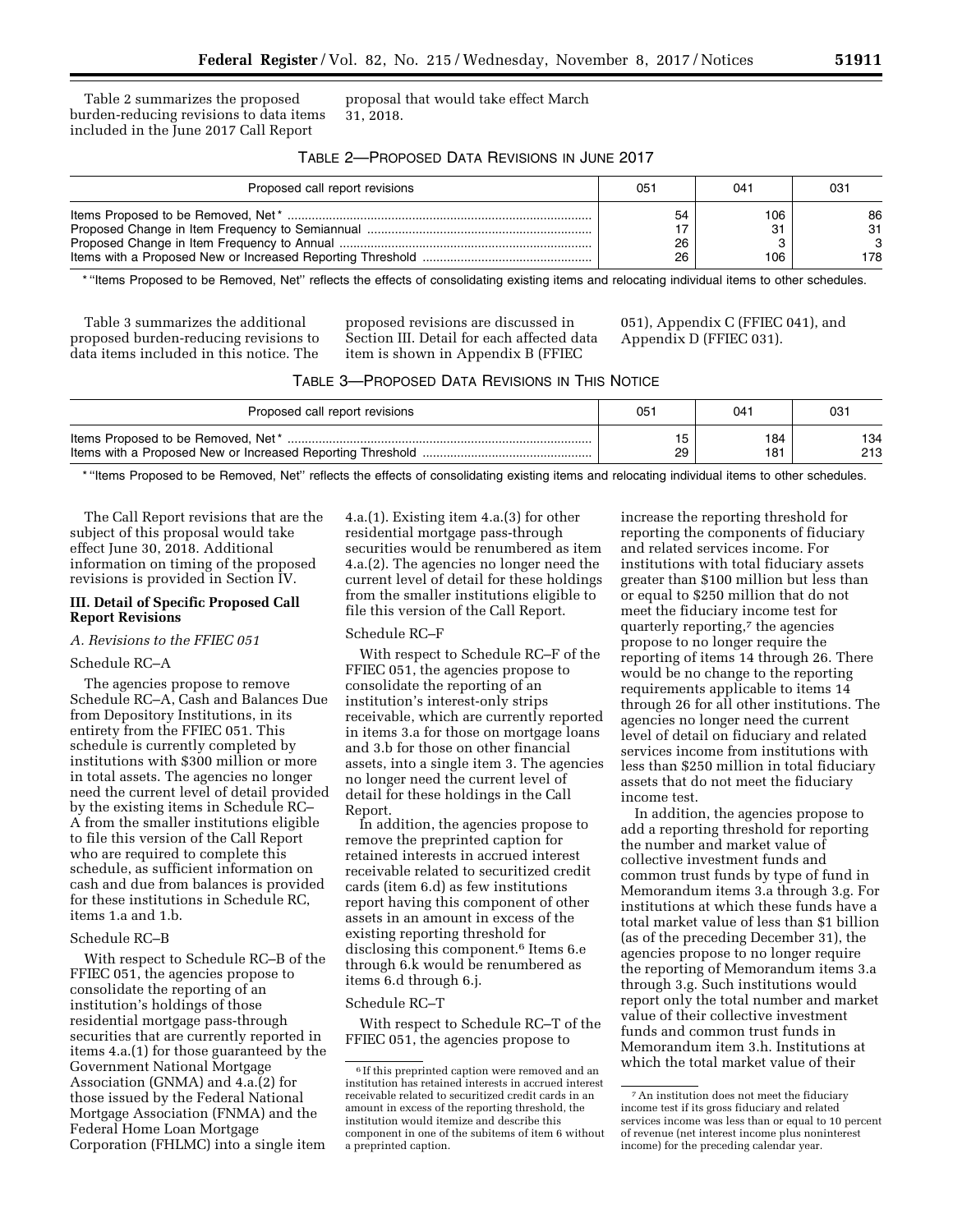collective investment funds and common trust funds is \$1 billion or more would continue to report Memorandum items 3.a through 3.h. The agencies no longer need the current level of detail on collective investment funds and common trust funds in the Call Report from institutions at which the total market value of these funds is less than \$1 billion.

#### Schedule SU

With respect to Schedule SU of the FFIEC 051, the agencies propose to remove item 8.e on the amount of outstanding credit card fees and finance charges included in credit card receivables sold and securitized with servicing retained or with recourse or other seller-provided credit enhancements, which is currently applicable to eligible small institutions that specialize in credit card lending. The agencies no longer need this information from these smaller credit card lending institutions.

## *B. Revisions to the FFIEC 041*

## Schedule RC–A

With respect to Schedule RC–A of the FFIEC 041, the agencies propose to consolidate the reporting of an institution's balances due from depository institutions in the United States, which are currently reported in items 2.a for balances due from U.S. branches and agencies of foreign banks and 2.b for balances due from other commercial banks and other depository institutions in the United States, into a single item 2. In addition, the agencies propose to consolidate the reporting of an institution's balances due from banks in foreign countries and foreign central banks, which are currently reported in items 3.a for balances due from foreign branches of other U.S. banks and 3.b for balances due from banks in foreign countries and foreign central banks, into a single item 3. The agencies no longer need the current level of detail for these balances in the Call Report.

## Schedule RC–F

With respect to Schedule RC–F of the FFIEC 041, the agencies propose to consolidate the reporting of an institution's interest-only strips receivable, which are currently reported in items 3.a for those on mortgage loans and 3.b for those on other financial assets, into a single item 3. The agencies no longer need the current level of detail for these holdings in the Call Report.

In addition, the agencies propose to remove the preprinted caption for retained interests in accrued interest

receivable related to securitized credit cards (item 6.d) as few institutions report having this component of other assets in an amount in excess of the existing reporting threshold for disclosing this component.<sup>8</sup> Items 6.e through 6.k would be renumbered as items 6.d through 6.j.

#### Schedule RC–N

With respect to Schedule RC–N of the FFIEC 041, the agencies propose to remove the data items for reporting the past due and nonaccrual status of the fair value and unpaid principal balance of held-for-investment loans measured at fair value, which are currently reported in Memorandum items 5.b.(1) and 5.b.(2), columns A through C. The agencies no longer need this current level of detail in the Call Report. The agencies would renumber Memorandum item 5.a, ''Loans and leases held for sale,'' as Memorandum item 5 for columns A through C.

## Schedule RC–P

With respect to Schedule RC–P of the FFIEC 041, the agencies propose to modify the reporting criteria for this schedule by removing the current \$1 billion asset-size threshold and applying only the existing activity-based threshold to all institutions, regardless of size. As proposed, Schedule RC–P would be completed by institutions where any of the following residential mortgage banking activities exceeds \$10 million for two consecutive quarters:

• Closed-end and open-end first lien and junior lien 1–4 family residential mortgage loan originations and purchases for resale from all sources during a calendar quarter; or

• Closed-end and open-end first lien and junior lien 1–4 family residential mortgage loan sales during a calendar quarter; or

• Closed-end and open-end first lien and junior lien 1–4 family residential mortgage loans held for sale or trading at calendar quarter-end. The agencies believe an activity-based threshold alone is more appropriate than an asset-size threshold for determining which institutions should file this schedule.

The agencies also propose to consolidate the 1–4 family residential mortgage banking activity detail collected in this schedule for closed-end loans and commitments under open-end

loans for retail originations (item 1), wholesale originations and purchases (item 2), mortgage loans sold (item 3), mortgage loans held for sale or trading (item 4), and repurchases and indemnifications of mortgage loans (item 6). Specifically, items 1.a, 1.b, and 1.c.(1) would be combined into new item 1; items 2.a, 2.b, and 2.c.(1) would be combined into new item 2; items 3.a, 3.b, and 3.c.(1) would be combined into new item 3; items 4.a, 4.b, and 4.c.(1) would be combined into new item 4; and items 6.a, 6.b, and 6.c.(1) would be combined into new item 6. The agencies also propose to consolidate noninterest income from the sale, securitization, and servicing of closed-end and openend 1–4 family residential mortgage loans currently reported in items 5.a and 5.b into a new item 5. In addition, the agencies propose to remove detail on the principal amount funded for open-end loans extended under lines of credit for each of the above listed categories currently reported in items 1.c.(2), 2.c.(2), 3.c.(2), 4.c.(2), and 6.c.(2). The agencies are proposing these changes because they no longer need the current level of detail on 1–4 family residential mortgage banking activities in the Call Report.

#### Schedule RC–Q

With respect to Schedule RC–Q of the FFIEC 041, the agencies propose to modify the reporting criteria for this schedule by applying only an activity threshold and not an asset-size threshold, which currently is \$500 million. As proposed, Schedule RC–Q would be completed only by institutions that (1) have elected to report financial instruments or servicing assets and liabilities at fair value under a fair value option with changes in fair value recognized in earnings, or (2) are required to complete Schedule RC–D, Trading Assets and Liabilities. Institutions that do not meet either of these criteria would no longer need to complete this schedule, regardless of asset size. The agencies believe the activity thresholds are more appropriate than the existing simple asset-size threshold for determining which institutions must complete this schedule.

For loans held for investment and held for sale measured at fair value under a fair value option, the agencies also propose to consolidate the detail on the fair value and the unpaid principal balance of such loans currently collected in Memorandum items 3 and 4 of this schedule. For fair value option loans secured by 1–4 family residential properties, detail on revolving, openend loans secured by 1–4 family

<sup>8</sup> If this preprinted caption were removed and an institution has retained interests in accrued interest receivable related to securitized credit cards in an amount in excess of the reporting threshold, the institution would itemize and describe this component in one of the subitems of item 6 without a preprinted caption.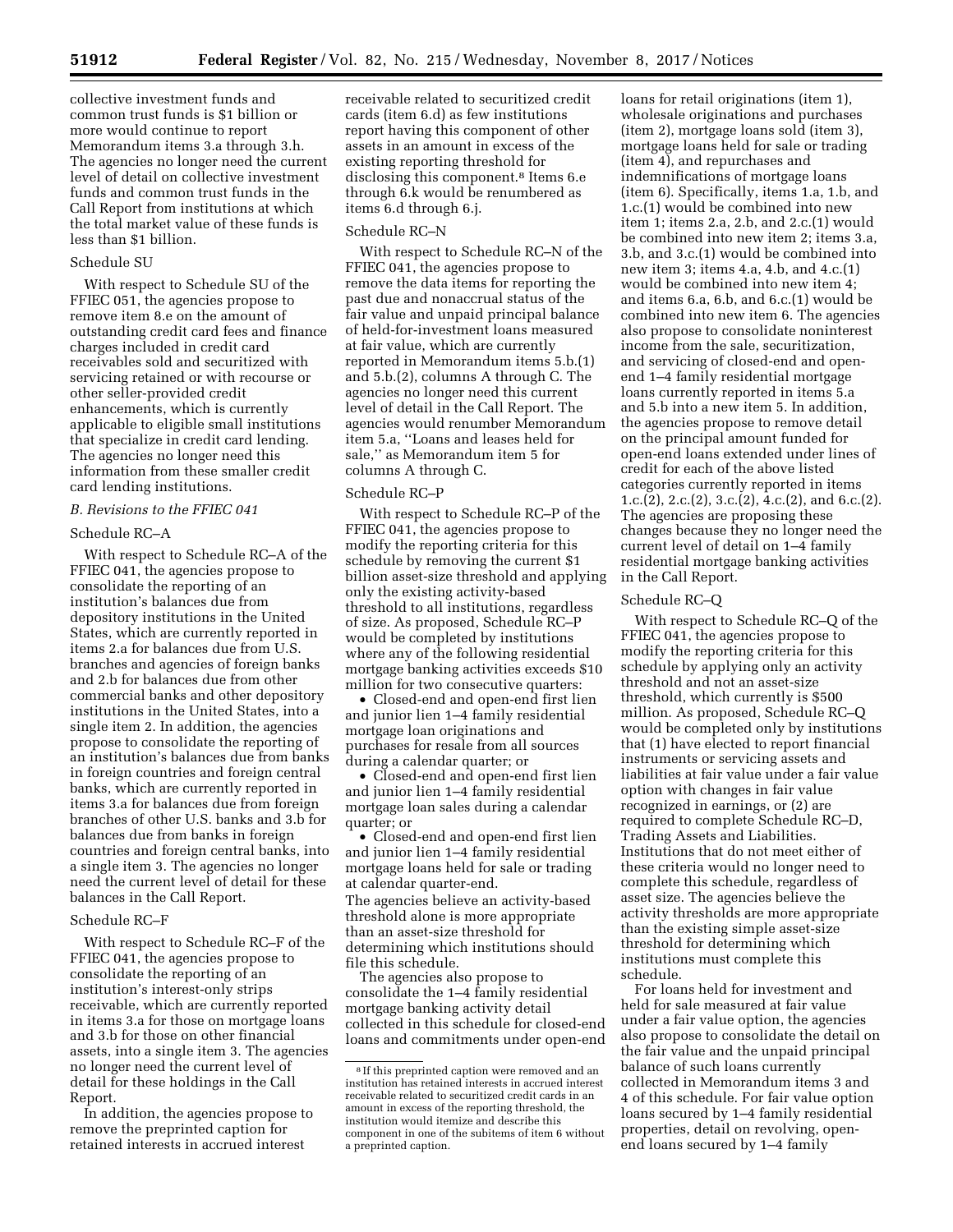residential properties and extended under lines of credit; closed-end loans secured by first liens on 1–4 family residential properties; and closed-end loans secured by junior liens on 1–4 family residential properties would be consolidated into a single category. For fair value option loans secured by real estate other than 1–4 family residential properties, detail on construction, land development, and other land loans; loans secured by farmland; loans secured by multifamily (5 or more) residential properties; and loans secured by nonfarm nonresidential properties also would be consolidated into a single category. For fair value option consumer loans, detail on credit cards, other revolving credit plans, automobile loans, and other consumer loans would be consolidated into a single category. Specifically, existing Memorandum items 3.a.(3)(a), 3.a.(3)(b)(1), and 3.a.(3)(b)(2) would be consolidated into new Memorandum item 3.a.(1) for the fair value of loans secured by 1–4 family residential properties measured at fair value, while existing Memorandum items 3.a.(1), 3.a.(2), 3.a.(4), and 3.a.(5) would be consolidated into new Memorandum item 3.a.(2) for the fair value of all other loans secured by real estate measured at fair value. Existing Memorandum items 3.c.(1) through 3.c.(4) would be consolidated into new Memorandum item 3.c for the fair value of all consumer loans measured at fair value. Similarly, existing Memorandum items  $4.a.(3)(a), 4.a.(3)(b)(1), and$ 4.a.(3)(b)(2) would be consolidated into new Memorandum item 4.a.(1) for the unpaid principal balance of loans secured by 1–4 family residential properties measured at fair value, while existing Memorandum items 4.a.(1), 4.a.(2), 4.a.(4), and 4.a.(5) would be consolidated into new Memorandum item 4.a.(2) for the unpaid principal balance of all other loans secured by real estate measured at fair value. Existing Memorandum items 4.c.(1) through 4.c.(4) would be consolidated into new Memorandum item 4.c for the unpaid principal balance of all consumer loans measured at fair value.9

In addition, the agencies propose to remove the separate reporting of fair value detail on federal funds sold and securities purchased under agreements to resell in item 2, which would instead be included as part of all other assets in item 6. The agencies also propose to remove the separate reporting of fair

value detail for federal funds purchased and securities sold under agreements to repurchase in item 9, other borrowed money in item 11, and subordinated notes and debentures in item 12, with these categories of liabilities instead being reported within all other liabilities in item 13. The agencies are proposing these changes because they no longer need the current level of detail on loans measured at fair value under a fair value option and on certain other fair values in the Call Report from institutions that file the FFIEC 041.

# Schedule RC–S

With respect to Schedule RC–S of the FFIEC 041, the agencies propose the following revisions to Schedule RC–S as they no longer need the current level of detail on securitization and asset sale activities in the Call Report from institutions that file the FFIEC 041:

(a) Consolidate columns B through F of items 1 through 5 and items 9 through 12, which collect information on certain securitization and asset sale activities, into existing column G. The activities covered in columns B through F pertain to home equity lines, credit card receivables, auto loans, other consumer loans, and commercial and industrial loans, respectively. The amounts previously reported in columns B through F would be included in column G, ''All other loans, all leases, and all other assets."

(b) Consolidate the maximum amount of credit exposures arising from recourse or other seller-provided credit enhancements in the form of retained interest-only strips, subordinated securities and other residual interests, and standby letters of credit and other enhancements, which are reported in items 2.a, 2.b, and 2.c, respectively, into a single new item 2.

(c) Remove item 3 for unused commitments to provide liquidity to structures reported in item 1 involving assets sold and securitized by the reporting bank with servicing retained or with recourse or other seller-provided credit enhancements.

(d) Consolidate ownership (or seller's) interests carried as securities and loans, which are reported in items 6.a and 6.b, respectively, into a single new item 6, and consolidate columns B, C, and F, which pertain to home equity lines, credit card receivables, and commercial and industrial loans, respectively, into column G. The amounts previously reported in columns B, C, and F would be included in the new item 6 in column G, ''All other loans, all leases, and all other assets.'' The agencies also propose to create a reporting threshold of \$10 billion or more in total assets for reporting this new combined item 6.

(e) Remove items 7.a and 7.b, which contain loan amounts included in ownership (or seller's) interests carried as securities that are 30–89 days past due and 90 days or more past due, respectively.

(f) Remove items 8.a and 8.b, which contain charge-offs and recoveries, respectively, on loan amounts included in the ownership (or seller's) interests carried as securities that are currently reported in item 6.a.

(g) Create a reporting threshold of \$10 billion or more in total assets for reporting item 10 on unused commitments to provide liquidity to other institutions' securitization structures.

(h) Remove Memorandum items 1.a. and 1.b, which contain the outstanding principal balance and the amount of retained recourse, respectively, on small business obligations transferred with recourse under Section 208 of the Riegle Community Development and Regulatory Improvement Act of 1994. The amounts previously reported in Memorandum items 1.a and 1.b would be included in items 1 and 2 or items 11 and 12 of column G depending on whether the obligations that had been sold were securitized or not securitized, respectively.

(i) Create a reporting threshold of \$10 billion or more in total assets for reporting detail on asset-backed commercial paper (ABCP) conduits in Memorandum items 3.a.(1) through 3.b.(2), and the amount of outstanding credit card fees and finance charges included in credit card receivables sold and securitized with servicing retained or with recourse or other seller-provided credit enhancements in Memorandum item 4. To complete Memorandum item 4, an institution with \$10 billion or more in total assets would also need to meet one of the existing criteria for reporting this information, *i.e.,* the institution, together with affiliated institutions, has outstanding credit card receivables that exceed \$500 million as of the report date, or the institution is a credit card specialty bank as defined for Uniform Bank Performance Report (UBPR) purposes.

## Schedule RC–T

With respect to Schedule RC–T of the FFIEC 041, the agencies propose to increase the reporting threshold for reporting the components of fiduciary and related services income. For institutions with total fiduciary assets greater than \$100 million but less than or equal to \$250 million that do not meet the fiduciary income test for quarterly reporting,10 the agencies propose to no longer require the reporting of items 14 through 26. There would be no change to the reporting requirements applicable to items 14 through 26 for all other institutions. The agencies no longer need the current level of detail on fiduciary and related services income from institutions with less than \$250 million in total fiduciary assets that do not meet the fiduciary income test.

In addition, the agencies propose to add a reporting threshold for reporting the number and market value of

<sup>9</sup> In the June 2017 Call Report proposal, the agencies proposed comparable consolidation of the detail on loans held for trading, which are measured at fair value, and the unpaid principal balance of such loans in Schedule RC–D.

<sup>10</sup>An institution does not meet the fiduciary income test if its gross fiduciary and related services income was less than or equal to 10 percent of revenue (net interest income plus noninterest income) for the preceding calendar year.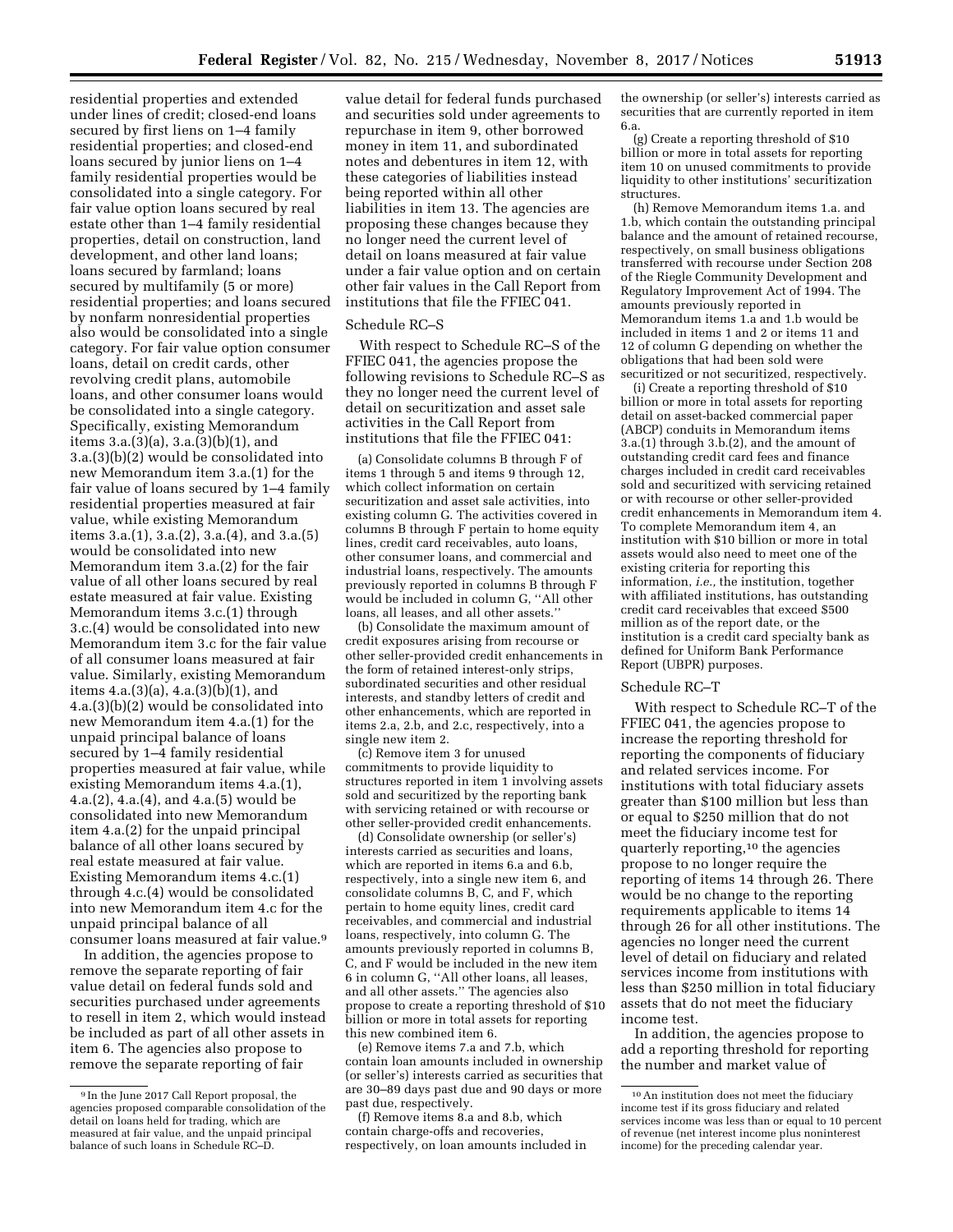collective investment funds and common trust funds by type of fund in Memorandum items 3.a through 3.g. For institutions at which these funds have a total market value of less than \$1 billion (as of the preceding December 31), the agencies propose to no longer require the reporting of Memorandum items 3.a through 3.g. Such institutions would report only the total number and market value of their collective investment funds and common trust funds in Memorandum item 3.h. Institutions at which the total market value of their collective investment funds and common trust funds is \$1 billion or more would continue to report Memorandum items 3.a through 3.h. The agencies no longer need the current level of detail on collective investment funds and common trust funds in the Call Report from institutions at which the total market value of these funds is less than \$1 billion.

## Schedule RC–V

With respect to Schedule RC–V of the FFIEC 041, the agencies propose to consolidate information collected on consolidated variable interest entities (VIEs) used as ABCP conduits (column B) and other VIEs (column C) for all items into a single column B covering all VIEs other than those used as securitization vehicles (which will continue to be reported in column A). In lieu of the detailed breakdown of assets and liabilities of ABCP conduit VIEs currently reported in column B, the agencies propose to collect data only on the total assets and total liabilities of such VIEs in new items 5 and 6, respectively. For these ABCP conduit VIEs, the total assets item would include the assets that can be used only to settle these VIEs' obligations, which are currently reported in items 1.a through 1.k, column B, and all other assets of these VIEs, which are currently reported in item 3, column B; the total liabilities items would include these VIEs' liabilities for which creditors do not have recourse to the general credit of the reporting bank, which are currently reported in items 2.a through 2.e, column B, and all other liabilities of these VIEs, which are currently reported in item 4, column B.

In the two columns of Schedule RC– V that would remain, the agencies also propose to consolidate the VIE information on held-to-maturity and available-for-sale securities in items 1.b and 1.c, respectively, into a single new item 1.b; loans and leases held for sale, loans and leases held for investment, and the allowance for loan and leases losses in items 1.e through 1.g into a single new item 1.c; and commercial

paper and other borrowed money in items 2.c and 2.d, respectively, into a single new item 2.a. In addition, the agencies propose to remove the VIE detail on securities purchased under agreements to resell in item 1.d, trading assets (other than derivatives) in item 1.h, and derivative trading assets in item 1.i. The data currently reported in these items would be included in existing item 1.k for other assets, which would be renumbered as item 1.e. The agencies also propose to remove the VIE detail on securities sold under agreements to repurchase in item 2.a and derivative trading liabilities in item 2.b; these items would be included in existing item 2.e for other liabilities, which would be renumbered as item 2.b. The agencies propose to consolidate and remove these items because they no longer need the current level of detail on consolidated VIEs in the Call Report.

# *C. Revisions to the FFIEC 031*

#### Schedule RC–A

With respect to Schedule RC–A of the FFIEC 031, the agencies propose to consolidate the reporting of an institution's balances due from depository institutions in the United States, which are currently reported for the consolidated bank in items 2.a for balances due from U.S. branches and agencies of foreign banks and 2.b for balances due from other commercial banks and other depository institutions in the United States, into a single item 2 in column A. In addition, the agencies propose to consolidate the reporting of an institution's balances due from banks in foreign countries and foreign central banks, which are currently reported for the consolidated bank in items 3.a for balances due from foreign branches of other U.S. banks and 3.b for balances due from banks in foreign countries and foreign central banks, into a single item 3 in column A. The agencies no longer need the current level of detail for these balances in the Call Report.

#### Schedule RC–F

With respect to Schedule RC–F of the FFIEC 031, the agencies propose to consolidate the reporting of an institution's interest-only strips receivable, which are currently reported in items 3.a for those on mortgage loans and 3.b for those on other financial assets, into a single item 3. The agencies no longer need the current level of detail for these holdings in the Call Report.

In addition, the agencies propose to remove the preprinted caption for retained interests in accrued interest receivable related to securitized credit

cards (item 6.d) as few institutions report having this component of other assets in an amount in excess of the existing reporting threshold for disclosing this component.11 Items 6.e through 6.k would be renumbered as items 6.d through 6.j.

#### Schedule RC–H

With respect to Schedule RC–H of the FFIEC 031, in connection with removing the separate detail for loans held for investment and held for sale in domestic offices measured at fair value under a fair value option from Schedule RC–Q, the agencies propose to aggregate all loans held for investment and held for sale in domestic offices measured at fair value under a fair value option that are currently reported on Schedule RC– Q, column B, Memorandum items 3.a.(1) through 3.d (including all subitems), into a single new item, Schedule RC–H, item 22. This item would be completed by institutions that (1) have elected to report financial instruments or servicing assets and liabilities at fair value under a fair value option with changes in fair value recognized in earnings, or (2) are required to complete Schedule RC–D, Trading Assets and Liabilities. The agencies believe relocating this data from Schedule RC–Q to Schedule RC–H will improve efficiency by consolidating additional domestic office information on Schedule RC–H.

#### Schedule RC–N

With respect to Schedule RC–N of the FFIEC 031, the agencies propose to remove the data items for reporting the past due and nonaccrual status of the fair value and unpaid principal balance of held-for-investment loans measured at fair value, which are currently reported in Memorandum items 5.b.(1) and 5.b.(2), columns A through C. The agencies no longer need this current level of detail in the Call Report. The agencies would renumber Memorandum item 5.a, ''Loans and leases held for sale,'' as Memorandum item 5 for columns A through C.

#### Schedule RC–P

With respect to Schedule RC–P of the FFIEC 031, the agencies propose to modify the reporting criteria for this schedule by removing the current \$1 billion asset-size threshold and applying only the existing activity-based

<sup>11</sup> If this preprinted caption were removed and an institution has retained interests in accrued interest receivable related to securitized credit cards in an amount in excess of the reporting threshold, the institution would itemize and describe this component in one of the subitems of item 6 without a preprinted caption.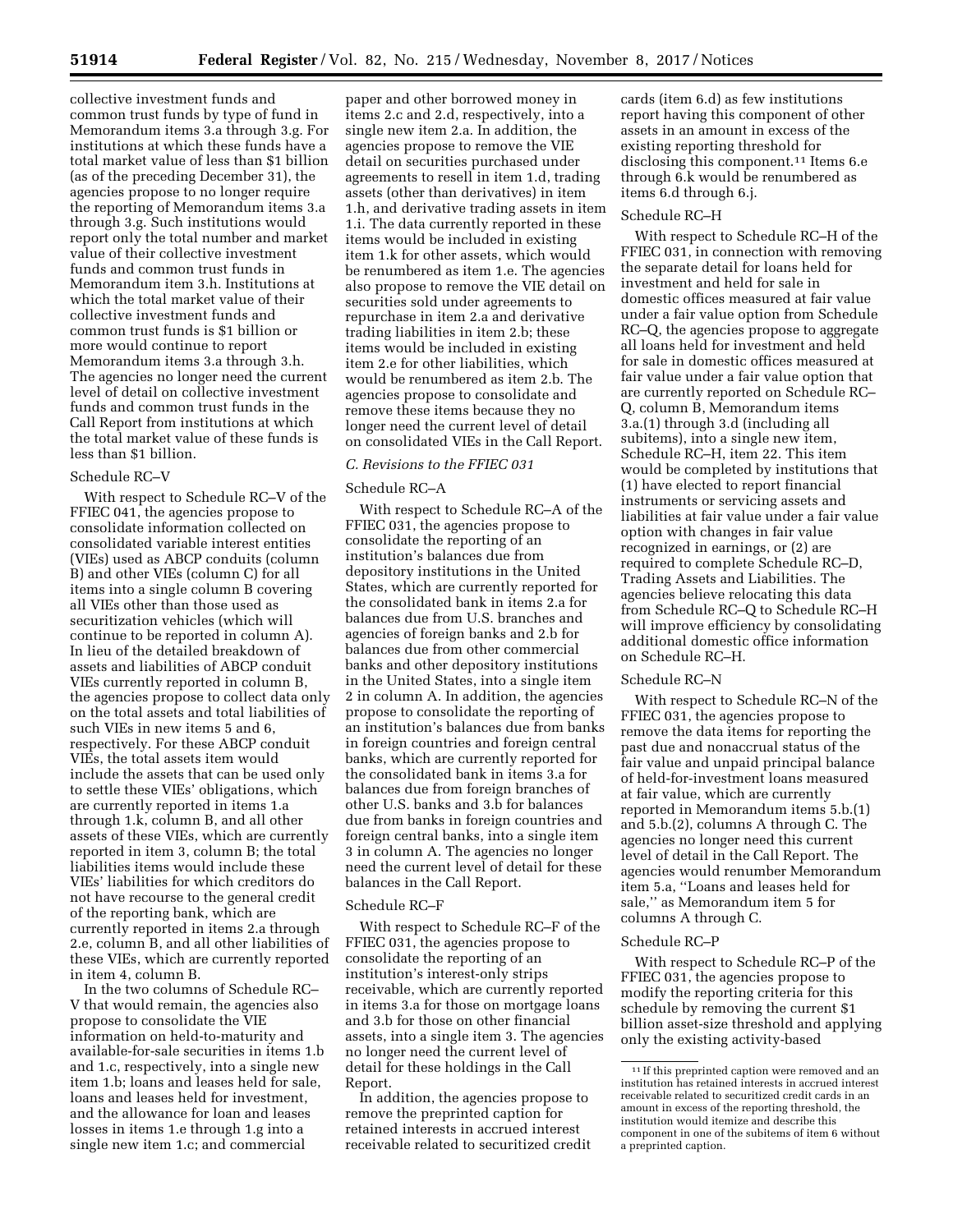threshold to all institutions, regardless of size. As proposed, Schedule RC–P would be completed by institutions where any of the following residential mortgage banking activities (in domestic offices) exceeds \$10 million for two consecutive quarters:

• Closed-end and open-end first lien and junior lien 1–4 family residential mortgage loan originations and purchases for resale from all sources during a calendar quarter; or

• Closed-end and open-end first lien and junior lien 1–4 family residential mortgage loan sales during a calendar quarter; or

• Closed-end and open-end first lien and junior lien 1–4 family residential mortgage loans held for sale or trading at calendar quarter-end.

The agencies believe an activity-based threshold alone is more appropriate than an asset-size threshold for determining which institutions should file this schedule.

The agencies also propose to consolidate the 1–4 family residential mortgage banking activity detail collected in this schedule for closed-end loans and commitments under open-end loans for retail originations (item 1), wholesale originations and purchases (item 2), mortgage loans sold (item 3), mortgage loans held for sale or trading (item 4), and repurchases and indemnifications of mortgage loans (item 6). Specifically, items 1.a, 1.b, and 1.c.(1) would be combined into new item 1; items 2.a, 2.b, and 2.c.(1) would be combined into new item 2; items 3.a, 3.b, and 3.c.(1) would be combined into new item 3; items 4.a, 4.b, and 4.c.(1) would be combined into new item 4; and, items 6.a, 6.b, and 6.c.(1) would be combined into new item 6. The agencies also propose to consolidate noninterest income from the sale, securitization, and servicing of closed-end and openend 1–4 family residential mortgage loans currently reported in items 5.a and 5.b into a new item 5. In addition, the agencies propose to remove detail on the principal amount funded for open-end loans extended under lines of credit for each of the above listed categories currently reported in items 1.c.(2), 2.c.(2), 3.c.(2), 4.c.(2), and 6.c.(2). The agencies are proposing these changes because they no longer need the current level of detail on 1–4 family residential mortgage banking activities in the Call Report.

## Schedule RC–Q

With respect to Schedule RC–Q of the FFIEC 031, the agencies propose to modify the reporting criteria for this schedule by applying only an activity

threshold and not an asset-size threshold, which currently is \$500 million. As proposed, Schedule RC–Q would be completed only by institutions that (1) have elected to report financial instruments or servicing assets and liabilities at fair value under a fair value option with changes in fair value recognized in earnings, or (2) are required to complete Schedule RC–D, Trading Assets and Liabilities. Institutions that do not meet either of these criteria would no longer need to complete this schedule, regardless of asset size. The agencies believe the activity thresholds are more appropriate than the existing simple asset-size threshold for determining which institutions must complete this schedule.

For loans held for investment and held for sale measured at fair value under a fair value option, the agencies also propose to remove column B (domestic offices) for the fair value and the unpaid principal balance of such loans currently collected in Memorandum items 3 and 4 of this schedule, respectively, and replace the detailed data on fair value option loans in domestic offices with a single new item for the total amount of fair value option loans that would be added to Schedule RC–H, Selected Balance Sheet Items for Domestic Offices.12 In addition, the agencies would consolidate certain existing loan categories in Memorandum items 3 and 4. For fair value option loans secured by 1–4 family residential properties, detail on revolving, open-end loans secured by 1–4 family residential properties and extended under lines of credit; closedend loans secured by first liens on 1–4 family residential properties; and closed-end loans secured by junior liens on 1–4 family residential properties that is currently reported for domestic offices in column B would be consolidated into a single category and collected for the consolidated bank. For fair value option loans secured by real estate other than 1–4 family residential properties, detail on construction, land development, and other land loans; loans secured by farmland; loans secured by multifamily (5 or more) residential properties; and loans secured by nonfarm nonresidential properties that is currently reported for domestic offices in column B would be consolidated into a single category and collected for the consolidated bank. These proposed revisions would replace the existing items for total fair value

option loans secured by real estate for the consolidated bank. For fair value option consumer loans, detail for the consolidated bank on credit cards, other revolving credit plans, automobile loans, and other consumer loans would be consolidated into a single category. Specifically, existing Memorandum items 3.a and 4.a in column A for the fair value and the unpaid principal balance of the consolidated bank's total loans secured by real estate would be removed. Existing Memorandum items 3.a.(3)(a), 3.a.(3)(b)(1), and 3.a.(3)(b)(2) in column B would be consolidated into new Memorandum item 3.a.(1) for the fair value of the consolidated bank's loans secured by 1–4 family residential properties measured at fair value, while existing Memorandum items 3.a.(1), 3.a.(2), 3.a.(4), and 3.a.(5) in column B would be consolidated into new Memorandum item 3.a.(2) for the fair value of all other loans secured by real estate measured at fair value for the consolidated bank. Existing Memorandum items 3.c.(1) through 3.c.(4) for the consolidated bank would be consolidated into new Memorandum item 3.c for the fair value of all consumer loans measured at fair value. Similarly, existing Memorandum items  $4.a.(3)(a), 4.a.(3)(b)(1), and 4.a.(3)(b)(2)$ in column B would be consolidated into new Memorandum item 4.a.(1) for the unpaid principal balance of the consolidated bank's loans secured by 1– 4 family residential properties measured at fair value, while existing Memorandum items 4.a.(1), 4.a.(2), 4.a.(4), and 4.a.(5) in column B would be consolidated into new Memorandum item 4.a.(2) for unpaid principal balance of all other loans secured by real estate measured at fair value for the consolidated bank. Existing Memorandum items 4.c.(1) through 4.c.(4) for the consolidated bank would be consolidated into new Memorandum item 4.c for unpaid principal balance of all consumer loans measured at fair value.13 The agencies are proposing these changes because they no longer need the current level of detail on loans measured at fair value under a fair value option in the Call Report from institutions that file the FFIEC 031.

## Schedule RC–S

With respect to Schedule RC–S of the FFIEC 031, the agencies propose the following revisions to Schedule RC–S, as they no longer need the current level of detail on securitization and asset sale

<sup>12</sup>The new Schedule RC–H item would be completed only by institutions required to complete Schedule RC–Q.

<sup>13</sup> In the June 2017 Call Report proposal, the agencies proposed comparable consolidation of the detail on loans held for trading, which are measured at fair value, and the unpaid principal balance of such loans in Schedule RC–D.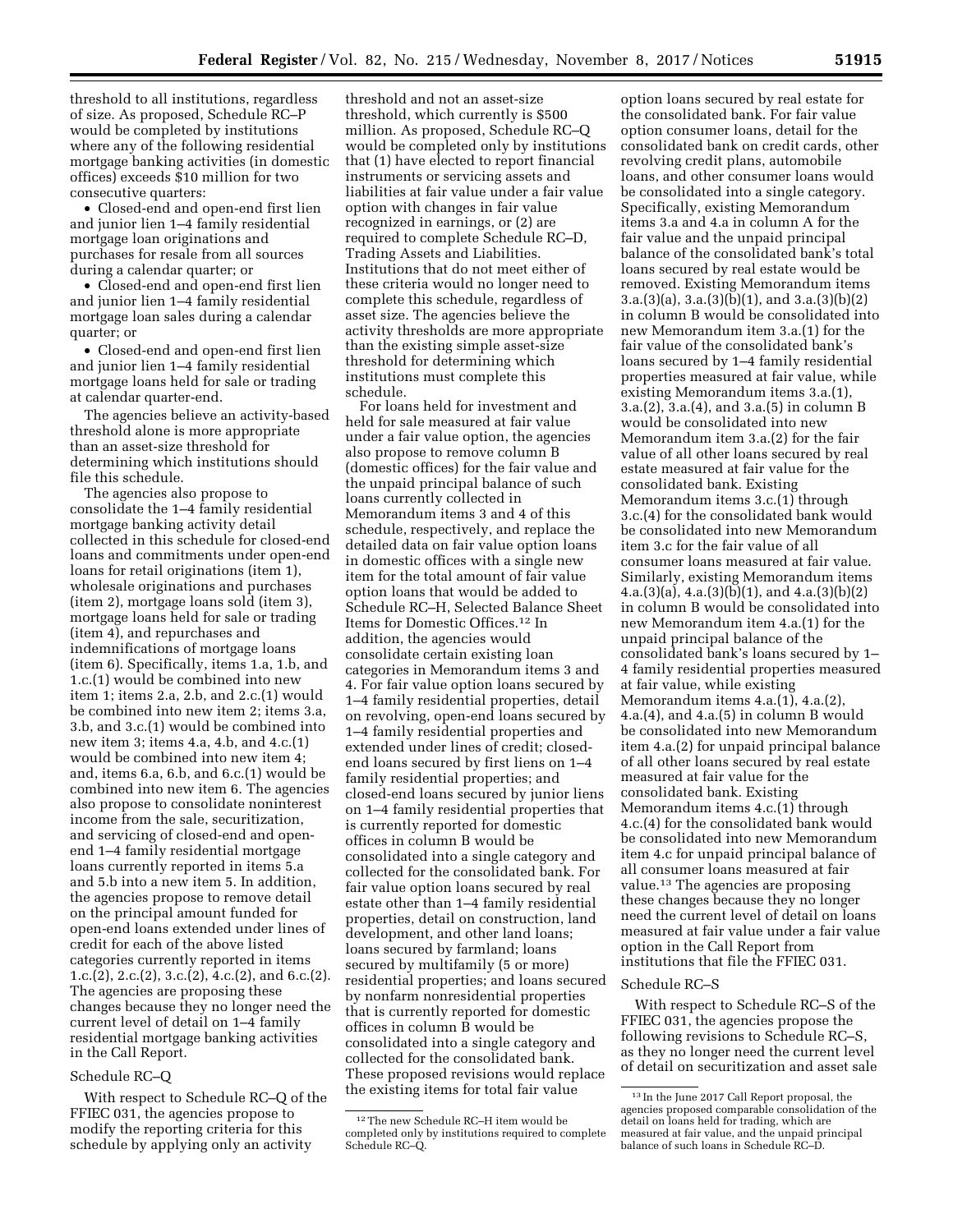activities in the Call Report from institutions that file the FFIEC 031:

(a) Consolidate the maximum amount of credit exposures arising from recourse or other seller-provided credit enhancements in the form of retained interest-only strips, subordinated securities and other residual interests, and standby letters of credit and other enhancements, which are reported in items 2.a, 2.b, and 2.c, respectively, into a single new item 2.

(b) Create a reporting threshold of \$100 billion or more in total assets for item 3, which is used for reporting unused commitments to provide liquidity to structures reported in item 1 involving assets sold and securitized by the reporting bank with servicing retained or with recourse or other seller-provided credit enhancements.

(c) Consolidate ownership (or seller's) interests carried as securities and loans, which are reported in items 6.a and 6.b, respectively, into a single new item 6. The agencies also propose to create a reporting threshold of \$10 billion or more in total assets for reporting this new combined item 6.

(d) Remove items 7.a and 7.b, which contain loan amounts included in ownership (or seller's) interests carried as securities that are 30–89 days past due and 90 days or more past due, respectively.

(e) Remove items 8.a and 8.b, which contain charge-offs and recoveries, respectively, on loan amounts included in the ownership (or seller's) interests carried as securities that are currently reported in item 6.a.

(f) Consolidate columns B and C of item 9, which contain the maximum amount of credit exposure arising from credit enhancements in the form of standby letters of credit, purchased subordinated securities, and other enhancements provided by the reporting institution to other institutions' securitization structures, into existing column G. The activities covered in columns B and C pertain to home equity lines and credit card receivables, respectively. The amounts previously reported in columns B and C would be included in column G, ''All other loans, all leases, and all other assets.''

(g) Create a reporting threshold of \$10 billion or more in total assets for reporting unused commitments to provide liquidity to other institutions' securitization structures in item 10. The agencies also propose to consolidate columns B and C of item 10 into existing column G. The activities covered in columns B and C pertain to home equity lines and credit card receivables, respectively. The amounts previously reported in columns B and C by institutions with \$10 billion or more in total assets would be included in column G, ''All other loans, all leases, and all other assets.''

(h) Consolidate columns B through F of item 11, which contain assets sold with recourse or other seller-provided credit enhancements and not securitized, into existing column G. The activities covered in columns B through F pertain to home equity lines, credit card receivables, auto loans, other consumer loans, and commercial and industrial loans, respectively. The amounts previously reported in columns B through F

would be included in column G, ''All other loans, all leases, and all other assets.''

(i) Consolidate columns B through F of item 12, which contain the maximum amount of credit exposure arising from recourse or other seller-provided credit enhancements on assets sold with recourse or other seller-provided credit enhancements and not securitized, into existing column G. The activities covered in columns B through F pertain to home equity lines, credit card receivables, auto loans, other consumer loans, and commercial and industrial loans, respectively. The amounts previously reported in columns B through F would be included in column G, ''All other loans, all leases, and all other assets.''

(j) Remove Memorandum items 1.a. and 1.b which contain the outstanding principal balance and the amount of retained recourse, respectively, on small business obligations transferred with recourse under Section 208 of the Riegle Community Development and Regulatory Improvement Act of 1994. The amounts previously reported in these two memorandum items would be included in items 1 and 2 (column F) or items 11 and 12 (column G) depending on whether the obligations that had been sold were securitized or not securitized, respectively.

(k) Create a reporting threshold of \$10 billion or more in total assets for reporting detail on ABCP conduits in Memorandum items 3.a.(1) through 3.b.(2), and the amount of outstanding credit card fees and finance charges included in credit card receivables sold and securitized with servicing retained or with recourse or other seller-provided credit enhancements in Memorandum item 4. To complete Memorandum item 4, an institution with \$10 billion or more in total assets would also need to meet one of the existing criteria for reporting this information, *i.e.,* the institution, together with affiliated institutions, has outstanding credit card receivables that exceed \$500 million as of the report date, or the institution is a credit card specialty bank as defined for UBPR purposes.

#### Schedule RC–T

With respect to Schedule RC–T of the FFIEC 031, the agencies propose to increase the reporting threshold for reporting the components of fiduciary and related services income. For institutions with total fiduciary assets greater than \$100 million but less than or equal to \$250 million that do not meet the fiduciary income test for quarterly reporting,14 the agencies propose to no longer require the reporting of items 14 through 26. There would be no change to the reporting requirements applicable to items 14 through 26 for all other institutions. The agencies no longer need the current level of detail on fiduciary and related services income from institutions with

less than \$250 million in total fiduciary assets that do not meet the fiduciary income test.

In addition, the agencies propose to add a reporting threshold for reporting the number and market value of collective investment funds and common trust funds by type of fund in Memorandum items 3.a through 3.g. For institutions at which these funds have a total market value of less than \$1 billion (as of the preceding December 31), the agencies propose to no longer require the reporting of Memorandum items 3.a through 3.g. Such institutions would report only the total number and market value of their collective investment funds and common trust funds in Memorandum item 3.h. Institutions at which the total market value of their collective investment funds and common trust funds is \$1 billion or more would continue to report Memorandum items 3.a through 3.h. The agencies no longer need the current level of detail on collective investment funds and common trust funds in the Call Report from institutions at which the total market value of these funds is less than \$1 billion.

#### Schedule RC–V

With respect to Schedule RC–V of the FFIEC 031, the agencies propose to consolidate information collected on consolidated VIEs used as ABCP conduits (column B) and other VIEs (column C) for all items into a single column B covering all VIEs other than those used as securitization vehicles (which will continue to be reported in column A). In lieu of the detailed breakdown of assets and liabilities of ABCP conduit VIEs currently reported in column B, the agencies propose to collect data on the total assets and total liabilities of such VIEs in new items 5 and 6, respectively. For these ABCP conduit VIEs, the total assets item would include the assets that can be used only to settle these VIEs' obligations, which are currently reported in items 1.a through 1.k, column B, and all other assets of these VIEs, which are currently reported in item 3, column B; the total liabilities items would include these VIEs' liabilities for which creditors do not have recourse to the general credit of the reporting bank, which are currently reported in items 2.a through 2.e, column B, and all other liabilities of these VIEs, which are currently reported in item 4, column B.

In the two columns of Schedule RC– V that would remain, the agencies also propose to consolidate the VIE information on held-to-maturity and available-for-sale securities in items 1.b

<sup>14</sup>An institution does not meet the fiduciary income test if its gross fiduciary and related services income was less than or equal to 10 percent of revenue (net interest income plus noninterest income) for the preceding calendar year.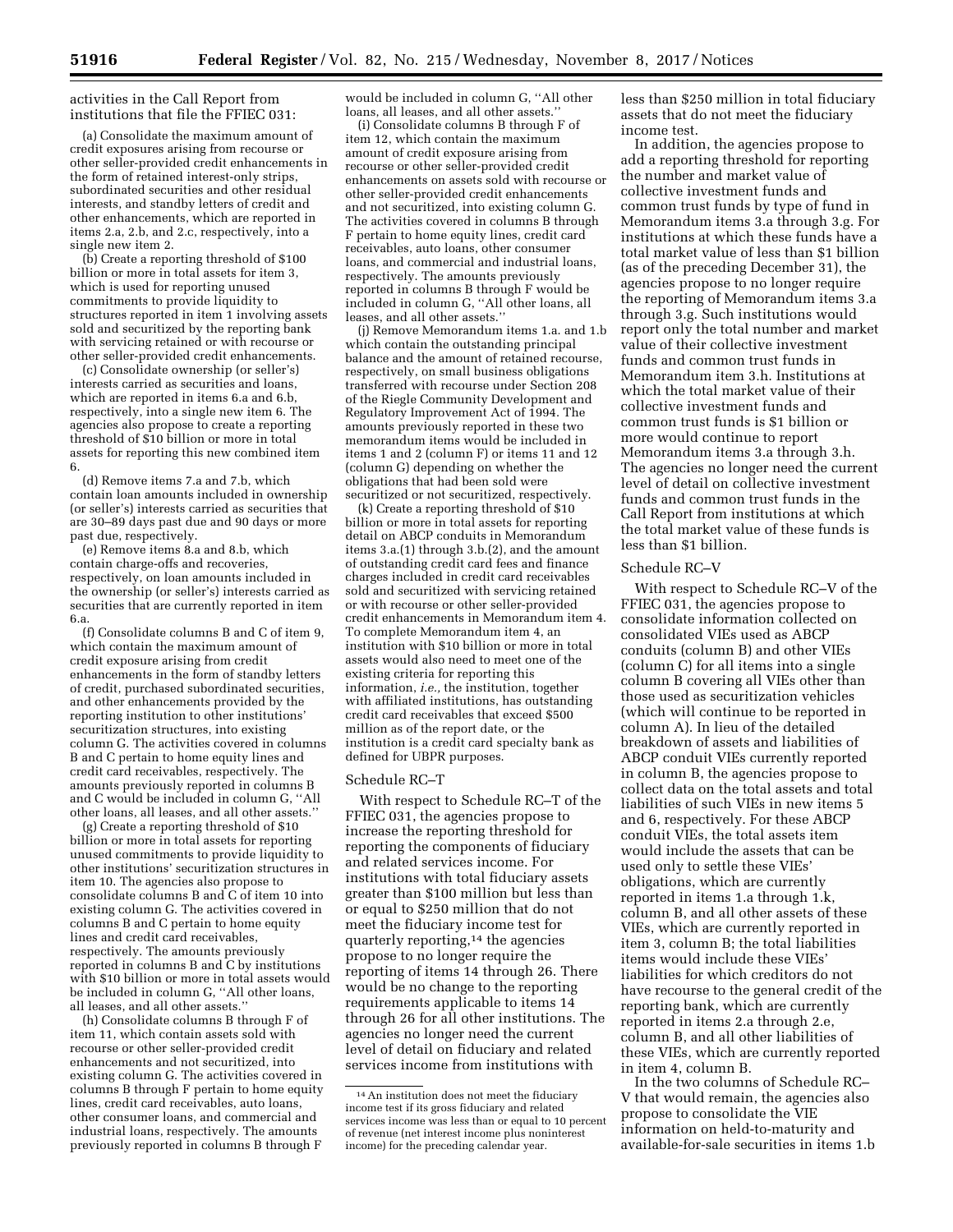and 1.c into a single new item 1.b; loans and leases held for sale, loans and leases held for investment, and the allowance for loan and leases losses in items 1.e through 1.g into a single new item 1.c; and commercial paper and other borrowed money in items 2.c and 2.d into a single new item 2.a. In addition, the agencies propose to remove the VIE detail on securities purchased under agreements to resell in item 1.d, trading assets (other than derivatives) in item 1.h, and derivative trading assets in item 1.i. The data currently reported in these items would be included in existing item 1.k for other assets, which would be renumbered as item 1.e. The agencies also propose to remove the VIE detail on securities sold under agreements to repurchase in item 2.a and derivative trading liabilities in item 2.b; these items would be included in existing item 2.e for other liabilities, which would be renumbered as item 2.b. The agencies propose to consolidate and remove these items because they no longer need the current level of detail on consolidated VIEs in the Call Report.

## **IV. Timing**

The agencies propose to make the changes in this notice effective beginning with the June 30, 2018, Call Report. The agencies invite comment on any difficulties that institutions would expect to encounter in implementing the systems and process changes necessary to accommodate the proposed revisions to the FFIEC 051, FFIEC 041, and FFIEC 031 as of this proposed effective date.

The specific wording of the captions for the new or revised Call Report data items discussed in this proposal and the numbering of these data items should be regarded as preliminary.

#### **V. Request for Comment**

Public comment is requested on all aspects of this joint notice. Comment is specifically invited on:

(a) Whether the proposed revisions to the collections of information that are the subject of this notice are necessary for the proper performance of the agencies' functions, including whether the information has practical utility;

(b) The accuracy of the agencies' estimates of the burden of the information collections as they are proposed to be revised, including the validity of the methodology and assumptions used;

(c) Ways to enhance the quality, utility, and clarity of the information to be collected;

(d) Ways to minimize the burden of information collections on respondents, including through the use of automated

collection techniques or other forms of information technology; and

(e) Estimates of capital or start-up costs and costs of operation, maintenance, and purchase of services to provide information.

Comments submitted in response to this joint notice will be shared among the agencies. All comments will become a matter of public record.

# **Appendix A**

## **Summary of the FFIEC Member Entities' Uses of the Data Items in the Call Report Schedules in the Portion of the User Surveys Evaluated in the Development of This Proposal**

## *Schedule RI–A (Changes in Bank Equity Capital)*

Schedule RI–A collects detailed information about specified categories of changes in an institution's equity capital during the calendar year to date. In general, these categories are aligned with categories typically reported on a basic statement of changes in equity in a set of financial statements prepared under U.S. generally accepted accounting principles (GAAP).

The FFIEC member entities' examiners use the Schedule RI–A information in their offsite reviews to identify and understand the sources of any significant changes in an institution's capital accounts. Information on dividends declared as a percentage of net income reveals the extent to which capital is being augmented through earnings retention, which is the principal source of capital for most institutions. The banking agencies may be aware of some capital transactions reported in Schedule RI–A due to licensing requirements. However, for many other transactions directly affecting capital such as dividends declared and transactions with a parent holding company, Schedule RI–A may be the only source of information on changes in capital aside from an on-site examination. Even for capital transactions that require prior agency approval, the information reported in Schedule RI–A serves as confirmation that the institution successfully completed the transaction (such as issuing new stock or redeeming existing preferred stock). The agencies also use the information on this schedule as a starting point for reviewing compliance with statutory or regulatory restrictions on dividends or holding company transactions.

The FDIC uses data items from Schedule RI–A in its estimates of losses from failures of insured depository institutions, which affects the FDIC's loss reserve and the resulting level of the balance in the Deposit Insurance Fund.

#### *Schedule RI–C (Disaggregated Data on the Allowance for Loan and Lease Losses) [FFIEC 031 and FFIEC 041 only]*

Schedule RI–C provides information on the components of the allowance for loan and lease losses (ALLL) by loan category disaggregated on the basis of a reporting institution's impairment measurement method and the related recorded investment in loans (and, as applicable, leases) held for

investment for institutions with \$1 billion or more in total assets. The information required to be reported in Schedule RI–C is consistent with disclosures required under existing U.S. GAAP in Financial Accounting Standards Board (FASB) Accounting Standards Codification (ASC) paragraphs 310–10–50–11B(g) and (h).

By providing this level of detail on an individual institution's overall ALLL, which supports the identification of changes in its components over time, examiners can better perform off-site monitoring of activity within the ALLL in periods between examinations and when planning for examinations. Thus, the Schedule RI–C information enables examiners and agency analysts to determine whether the institution is releasing loan loss allowances in some loan categories and building allowances in others. Furthermore, changes from period to period in the volume of individually evaluated loans that have been determined to be impaired in each loan category, and the allowance allocations to these impaired loans, provide examiners and analysts with an indicator of trends in the institution's credit quality. This understanding is critical to the agencies since the ALLL, and the direction of changes in its composition, is one of the key factors in determining an institution's financial condition.

The detailed ALLL information collected in Schedule RI–C allows the agencies to more finely focus efforts related to the analysis of the ALLL and credit risk management. By reviewing the data collected in Schedule RI– C on allowance allocations by loan category in conjunction with the past due and nonaccrual data reported by loan category (in Schedule RC–N) that are used in a general assessment of an institution's credit risk exposures, the agencies can better evaluate whether the overall level of its ALLL, and its allocations by loan category, appear appropriate or whether supervisory followup is warranted. Together, the ALLL information and past due and nonaccrual data factor into the assessment of the Asset Quality component of the CAMELS rating.15 As an example, by using the detailed information on the ALLL allocated to commercial real estate (CRE) loans, examiners and analysts can better understand how institutions with CRE concentrations are building or releasing allowances, the extent of ALLL coverage in relation to their CRE portfolios, and how this might differ among institutions.

Schedule RI–C also assists the agencies in understanding industry trends related to the build-up or release of allowances for specific loan categories. The information supports comparisons of ALLL levels by loan category, including the identification of differences in ALLL allocations by institution size. Understanding how institutions' ALLL practices and allocations differ over time for

<sup>15</sup>CAMELS is an acronym that represents the ratings from six essential components of an institution's financial condition and operations: Capital adequacy, asset quality, management, earnings, liquidity, and sensitivity to market risk. These components represent the primary areas evaluated by examiners during examinations of institutions.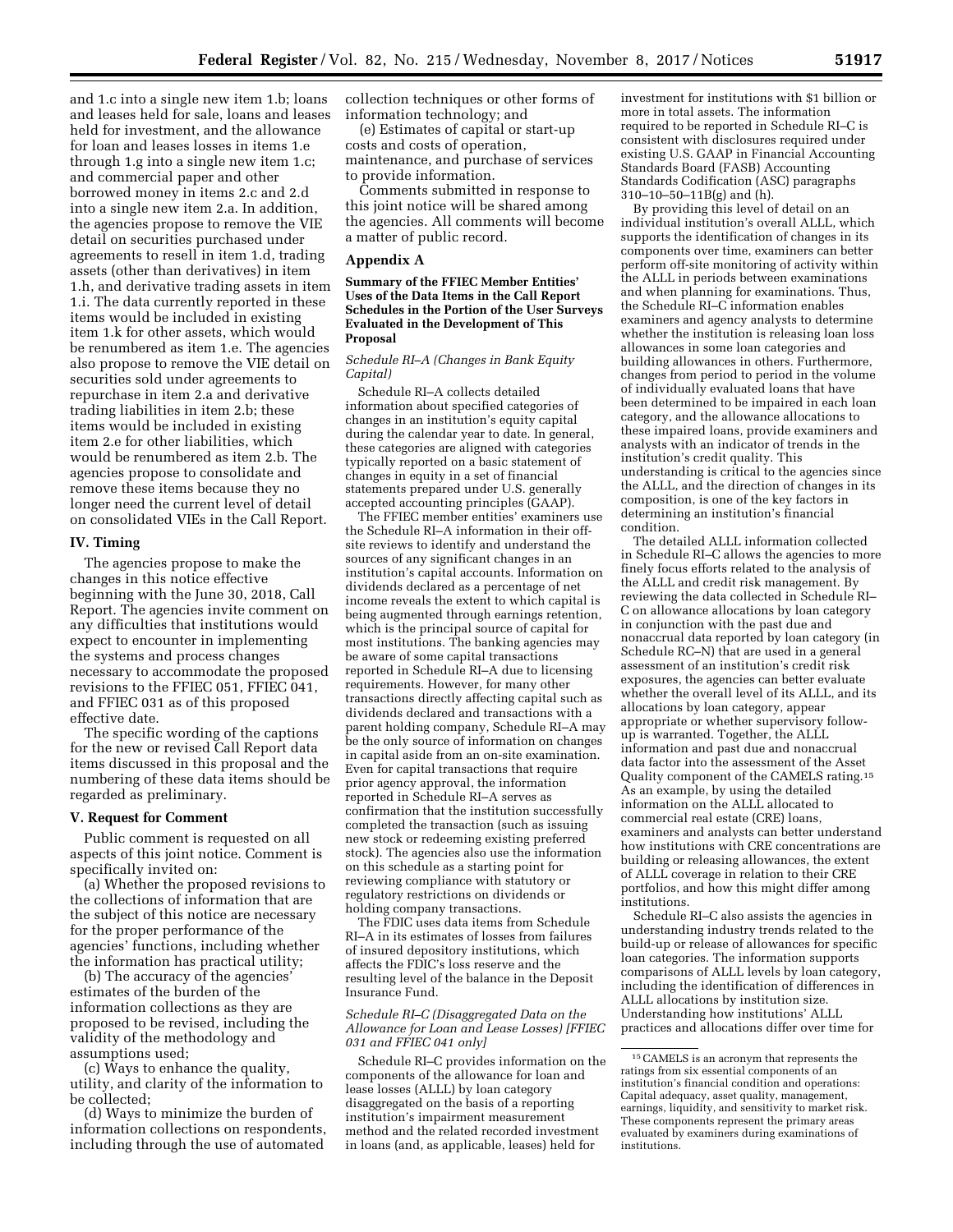particular loan categories as economic conditions change provides insight that can be used to more finely tune supervisory procedures and policies.

## *Schedule RC–A (Cash and Balances Due from Depository Institutions) [FFIEC 031 and FFIEC 041 only]*

Schedule RC–A provides data on currency and coin, cash items, balances due from U.S. and foreign depository institutions, and balances due from Federal Reserve Banks. This information, particularly from larger institutions, is utilized for monetary policy purposes and liquidity analysis purposes.

For monetary policy purposes, information from Schedule RC–A is needed for analysis of the relationship between institutions' cash assets and the federal funds market, and in the construction of the monetary aggregates and weekly estimates of cash assets. The Board, in conducting monetary policy, monitors shifts between cash accounts and federal funds as a measure of the effectiveness of policy initiatives. For example, differences in interest rates paid on balances due from Federal Reserve Banks compared to those available in the federal funds market cause shifts in the relative volumes of funds institutions hold in their Federal Reserve Bank accounts and federal funds sold. This can be seen in the significant shrinkage in the federal funds market over the past ten years that has been offset by increases in cash assets held. As monetary policy normalizes and rates in the federal funds market increase, data in Schedule RC–A will allow the Board to analyze how cash assets would change as the federal funds market responds to the movement in rates.

Schedule RC–A data also serve as inputs into the construction of the monetary aggregates and in deriving estimates of cash assets on a weekly frequency. Cash items reported in item 1 are utilized as netting components in constructing the monetary aggregates. Items for cash and balances due from depository institutions are utilized to benchmark comparable weekly data collected by the Board from a sample of both small and large depository institutions. These weekly estimates provide timely input for more effective monitoring of institutions' cash asset positions.

Schedule RC–A provides information about the most liquid balance sheet accounts available to satisfy unexpected cash outflows. Thus, information reported on balances due from depository institutions, including those representing correspondent banking balances, are a key element in the agencies' analysis of an institution's management of liquidity risk. Such balances serve to pay the institution's daily cash letters and must be maintained at sufficient levels to cover these obligations in the normal course of business. At the same time, information from Schedule RC–A is particularly important for the agencies' evaluations of an institution's ability to effectively respond to liquidity stress. Although other balance sheet assets, such as debt securities, are secondary sources of liquidity under normal operating conditions, examiners consider the availability of on-balance sheet cash and due

from balances under a highly stressed operating environment. Given the volatility of liability funding sources, agency supervisory staff assess the demands of a potential liquidity crisis in comparison to the availability of funds from due from balances. Because the amount of liquid assets that an institution should maintain is a function of the stability of its funding structure and the risk characteristics of its balance sheet and off-balance sheet activities, examiners monitor the level of cash and due from balances, and changes therein from period to period, by using data from Schedule RC–A as part of their off-site analyses of liquidity risk. The results of these analyses may influence the supervisory strategy for an institution and is an input into examination planning activities necessary for scoping and staffing the evaluation of liquidity and funds management during examinations.

The separate breakout of balances due from banks in foreign countries and foreign central banks in Schedule RC–A also aids the agencies in assessing liquidity risk arising from additional or distinct banking laws and regulations in foreign countries and in evaluating the currency risk and country risk associated with these balances.

# *Schedule RC–F (Other Assets)*

Schedule RC–F collects a breakdown of assets not reported in other balance sheet asset categories, such as deferred tax assets, equity securities without readily determinable fair values, and life insurance assets. This information is used in off-site monitoring and for pre-examination planning. A trend of rapid growth in or a significant change in the reported amount of an individual category of other assets that is identified through off-site monitoring may represent an area of potential concern or heightened risk and require further review and assessment, either upon identification or at the next examination.

For example, a significant increase in the level of accrued interest receivable may be indicative of deterioration in the repayment capacity of an institution's borrowers or a relaxation of management's loan collection policies and practices, which would signal an increase in overall credit risk. Growth in the amount of net deferred tax assets, particularly at an institution with cumulative losses in recent years, raises questions about the realizability of these assets and whether the need for a valuation allowance has been properly assessed. The importance of ensuring the appropriateness of the reported amount of these assets is also tied to the deductions and limits that apply to deferred tax assets under the agencies' regulatory capital rules. Examiners use information on the volume of interest-only strips receivable in their pre-examination scoping of an institution's interest rate risk to determine the extent of this risk in preparation for an on-site assessment. Because bank-owned life insurance exposes an institution to liquidity, operational, credit, interest rate, and other risks, examiners need to identify significant holdings of life insurance assets and growth in such holdings. In these circumstances, examiners evaluate management's adherence to prudent concentration limits for life

insurance assets and management's performance of comprehensive assessments of the risks of these assets, either on an offsite basis or during examinations.

Information on those individual components of all other assets that exceed the Schedule RC–F disclosure threshold helps examiners evaluate the significance of these items to the overall composition of the balance sheet and identify risk exposures associated with these assets. For example, when examiners find the reported amount of repossessed assets at an institution to be increasing, these data, taken together with data on the volume of past due and nonaccrual loans reported in Schedule RC– N, may signal credit deterioration and the need for examiner follow-up with management. Data on repossessed assets also are used for the scoping of targeted consumer compliance examinations, particularly with respect to auto loan origination and servicing.

Data on accrued interest receivable also are used in the FDIC's model that estimates losses arising from the failure of problem institutions, which affects the measurement of the balance of the Deposit Insurance Fund.

#### *Schedule RC–G (Other Liabilities)*

Schedule RC–G collects a breakdown of liabilities not reported in other balance sheet liability categories, such as interest accrued and unpaid on deposits, net deferred tax liabilities, and the allowance for credit losses on off-balance sheet exposures. As with the other assets data collected in Schedule RC– F, information reported in Schedule RC–G is used in off-site monitoring and for preexamination planning. A trend of rapid growth in or a significant change in the reported amount of an individual category of other liabilities that is identified through offsite monitoring may represent an area of potential concern or heightened risk and require further review and assessment, either upon identification or at the next examination.

For example, a significant increase or decrease in the interest accrued and unpaid on deposits would warrant examiner followup to determine the cause for this change from previous levels because it could indicate a change in an institution's funding strategy with a consequential effect on its future earnings and its interest rate risk exposure. Examiner assessments of material increases in the allowance for off-balance sheet credit exposures are performed to determine whether this reflects credit quality deterioration on the part of existing customers to whom credit has been extended, a loosening of underwriting practices for granting or renewing lines of credit, or other factors, especially at banks with significant credit card operations or other unfunded commitments.

Information on those individual components of all other liabilities that exceed the Schedule RC–G disclosure threshold helps examiners evaluate the significance of these items to the overall composition of the balance sheet and identify risk exposures associated with these liabilities. For example, an increase in the amount of derivatives with negative fair values, considering changes in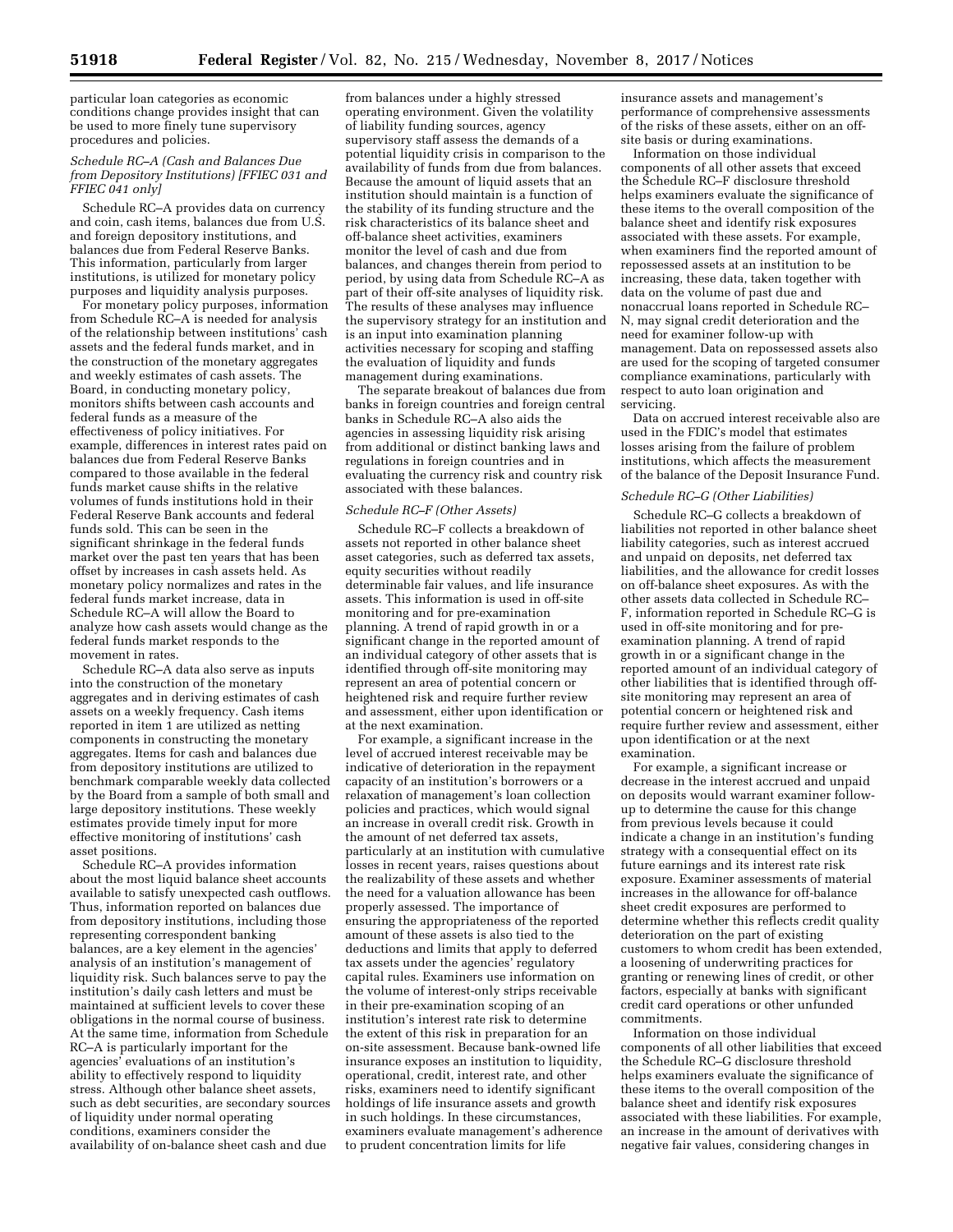the notional amounts of derivatives reported in Schedule RC–L (on the FFIEC 031 or FFIEC 041) or Schedule SU (on the FFIEC 051), would lead to examiner review of an institution's hedging activities and their effectiveness in offsetting identified hedged risks or its strategy for entering into derivatives transactions for purposes other than hedging because of the resulting negative impact on earnings. Because deferred compensation liabilities create funding obligations, growth in the amount of these liabilities that triggers disclosure in Schedule RC–G warrants examiner review to ensure that management is properly planning for the funding mechanisms to be used to satisfy these compensation arrangements.

Data on interest accrued and unpaid on deposits also are used in the FDIC's model that estimates losses arising from the failure of problem institutions, which affects the measurement of the Deposit Insurance Fund.

## *Schedule RC–H (Selected Balance Sheet Items for Domestic Offices) [FFIEC 031 Only]*

Schedule RC–H provides data on selected balance sheet items held in domestic offices only, and complements domestic office information collected in Schedule RC–C, Part I (Loans and Leases), Column B, and in Schedule RC–A (Cash and Balances Due from Depository Institutions), Column B. This domestic office level information is utilized for monetary policy and supervisory risk assessment purposes.

In general, Board policymakers set U.S. monetary policy to influence economic activity and financial market conditions in the United States. The domestic office components of the balance sheet items in Schedule RC–H and elsewhere in the Call Report are used in this context to assess credit availability, banks' funding patterns, liquidity, and investment strategies in the United States. For example, if the level of an institution's consolidated holdings of U.S. Treasury securities were increasing, but upon further review a significant portion of the growth reflected a rise in the amount of the institution's securities that are held in its foreign offices, such growth would not constitute direct support of either increased liquidity or a change in investment strategy at the institution's domestic offices. Moreover, in that case, such growth would not constitute an increase in the Board's U.S. bank credit aggregate, which is based on domestic-office-only holdings of institutions' securities and loans. Without the domesticoffices-only component of U.S. Treasury securities, the interpretation of increases in such securities holdings would be unnecessarily complicated; it would otherwise be unclear to policymakers, analysts, and others whether such growth had in fact reflected stimulation of the U.S. economy in the form of U.S. bank credit.

For institutions with foreign and domestic operations, the division of assets and funding between foreign and domestic components is a key element of an institution's risk profile. For example, the levels of funding and assets at such an institution that are subject to potentially more restrictive foreign laws and regulations and to currency risk and other transactional risks define a major portion of

the institution's risk profile. In addition, data on the volume of assets and liabilities by balance sheet category in domestic versus foreign offices is essential for planning and staffing examinations of institutions with foreign offices.

#### *Schedule RC–I (Assets and Liabilities of IBFs) [FFIEC 031 Only]*

Schedule RC–I requires the reporting, on a fully consolidated basis, of the total assets and liabilities of all International Banking Facilities (IBFs) established by the reporting institution, *i.e.,* including any IBFs established by the institution itself or by its Edge or Agreement subsidiaries. An IBF is a set of asset and liability accounts, segregated on the books and records of the establishing entity, which reflect permitted international transactions. IBF activities are essentially limited to accepting deposits from and extending credit to foreign residents (including banks), other IBFs, and the institutions establishing the IBF. The general purpose of the collection of these two Schedule RC–I data items is to aid in the planning of examinations on the risks and activities associated with international lending, financing instruments, and international banking conducted through an IBF. These two data items also serve as high level indicators of institutions' engagement in such activities between examinations. There is no other source of information on the total assets and liabilities of U.S. banking institutions' IBFs.

## *Schedule RC–P (1–4 Family Residential Mortgage Banking Activities in Domestic Offices) [FFIEC 031 and FFIEC 041 only]*

For institutions that meet an activity-based reporting threshold associated with their mortgage banking activities in domestic offices, Schedule RC–P provides data on their originations, purchases, and sales of closedend and open-end 1–4 family residential mortgages during the quarter. Institutions providing data in Schedule RC–P also report the amount of closed-end and open-end  $1-4$ family residential mortgage loans held for sale or trading at quarter-end as well as the noninterest income for the quarter from the sale, securitization, and servicing of these mortgage loans. For open-end mortgage loans, institutions report the total commitment under the line of credit. These data are collected to enhance the agencies' ability to monitor the nature and extent of institutions' involvement with 1–4 family residential mortgage loans as originators, sellers, and servicers of such loans.

Since mortgage banking accounts for a large source of income at many institutions, concentrations of activities in this area pose several types of risks. These risks include operational, credit, interest rate, and liquidity risks, evaluations of which are critical in assigning appropriate CAMELS ratings for an institution. Therefore, the agencies monitor and analyze the Schedule RC–P data on institutions' mortgage banking activities to support their assessments of various risk components of CAMELS ratings. For example, 1–4 family residential mortgage banking activities may include an institution's obligation to repurchase

mortgage loans that it has sold or otherwise indemnify the loan purchaser against loss due to borrower defaults, loan defects, other breaches of representations and warranties, or other reasons, thereby exposing the institution to additional risk. To monitor this exposure, Schedule RC–P collects data on 1– 4 family residential mortgage loan repurchases and indemnifications during the quarter as well as representation and warranty reserves for such loans that have been sold. If off-site analysis of the reported data on repurchases and indemnifications reveals substantial increases in recent periods, this would be a red flag for supervisory questions about the credit and operational risks arising from the institution's mortgage loan originations and purchases as well as its ability to fund a higher level of loan repurchases going forward than it may be accustomed to repurchase. Examiner review of the appropriateness of the level of representation and warranty reserves and the institution's methodology for estimating the amount of these reserves also would be warranted.

In addition, the data reported in Schedule RC–P are used in the ongoing monitoring of the current volume, growth, and profitability of institutions' 1–4 family residential mortgage banking activities. In this regard, significant growth in these activities over a short period of time, particularly in relation to the size of an institution, raises supervisory concerns as to whether the institution has implemented appropriate risk management processes, controls, and governance over its mortgage banking business. The extent of the increased level of activity will determine the nature and timing of the supervisory follow-up. More generally, for examiners, the off-site monitoring of the Schedule RC–S data and related metrics and trends provides key information for examination scoping and helps determine the allocation of mortgage-banking specialists' time during on-site examinations.

A substantial volume of loans and other assets held for sale in a market where the assets may not be able to be readily sold can cause significant liquidity strain because of the institution's need for funding to carry these assets for a greater length of time than had been anticipated. Thus, the agencies use data from Schedule RC–P when assessing an institution's liquidity position by monitoring and analyzing the extent of mortgages held for sale or trading. If there is significant growth in the amount of such mortgage holdings, particularly when the Schedule RC–P data reveal larger amounts of originations and purchases compared to sales, this would be an indicator that the acquired loans are not selling and a basis for supervisory follow-up.

From a consumer compliance perspective, the agencies use Schedule RC–P data to monitor mortgage-related metrics for assessing potential risks to consumers, and for the scheduling and scoping of examinations. Additionally, the agencies rely on Schedule RC–P data for assessing an institution's product lines for compliance with the Community Reinvestment Act and other fair lending regulations, particularly if the institution engages in wholesale originations of mortgage loans.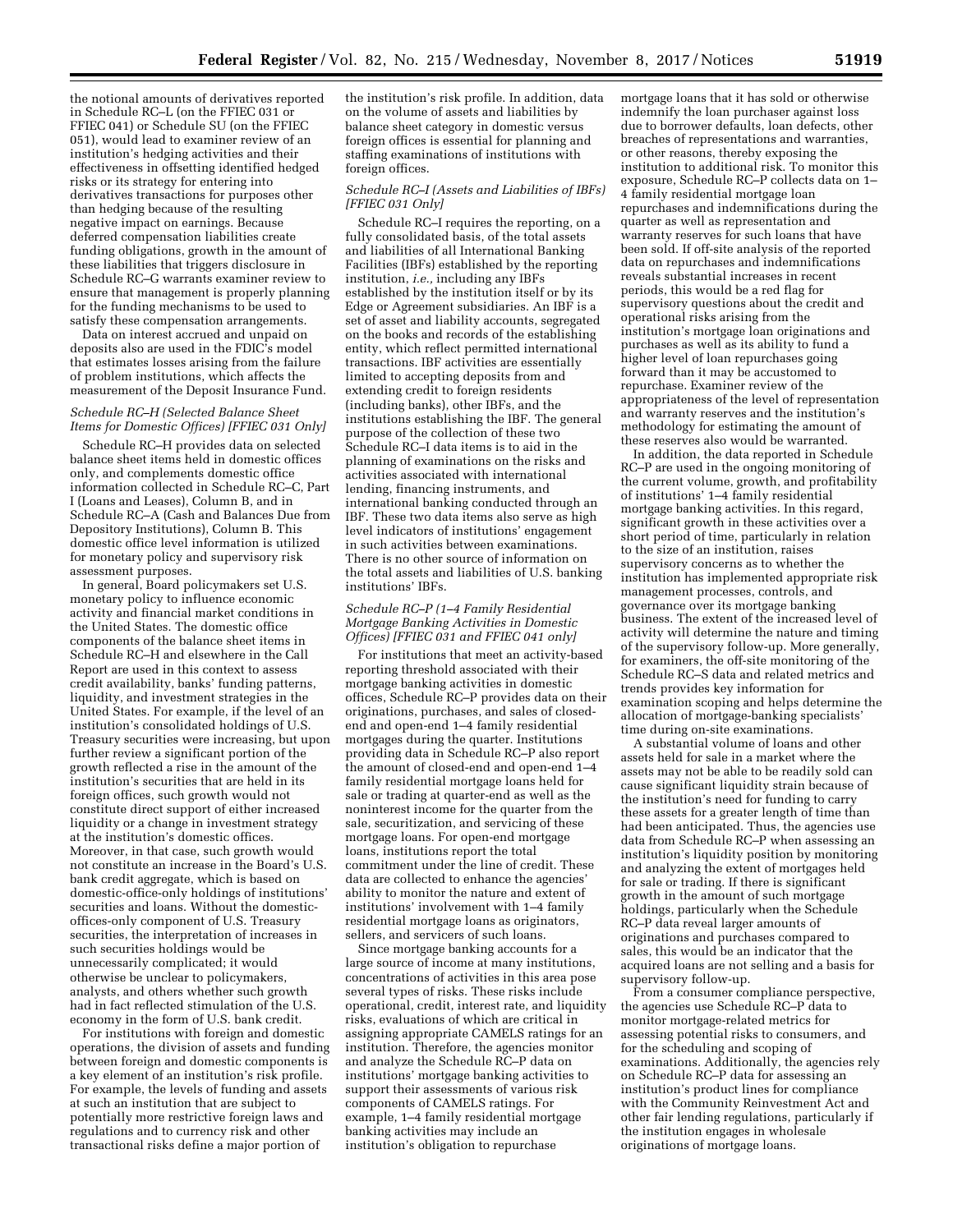*Schedule RC–Q—Assets and Liabilities Measured at Fair Value on a Recurring Basis [FFIEC 031 and FFIEC 041 only]* 

FASB ASC Topic 820, Fair Value Measurement, provides guidance on how to measure fair value and establishes a threelevel hierarchy for measuring fair value. This hierarchy prioritizes inputs used to measure fair value based on observability, giving the highest priority to quoted prices in active markets for identical assets or liabilities (Level 1) and the lowest priority to unobservable inputs (Level 3).

Under ASC Subtopic 825–10, Financial Instruments—Overall, ASC Subtopic 815–15, Derivatives and Hedging—Embedded Derivatives, and ASC Subtopic 860–50, Transfers and Servicing—Servicing Assets and Liabilities, an institution may elect to report certain assets and liabilities at fair value with changes in fair value recognized in earnings. This election is generally referred to as the fair value option. Under U.S. GAAP, certain other assets and liabilities are required to be measured at fair value on a recurring basis.

Institutions that have elected to apply the fair value option or have reported \$10 million or more in total trading assets in any of the four preceding calendar quarters must report in Schedule RC–Q the amount of assets and liabilities, by major categories, that are measured at fair value on a recurring basis in the financial statements, along with separate disclosure of the amount of such assets and liabilities whose fair values were estimated under each of the three levels of the FASB's fair value hierarchy.

Agency staff use the information on assets reported at fair value in Schedule RC–Q to calibrate and estimate the impact of regulatory capital policy, as well as evaluate contemplated capital policy changes. The agencies also use the Schedule RC–Q data (particularly the volume of fair value option assets and liabilities in relation to total assets and total capital, whether the volume has significantly increased, and whether the option has begun to be applied to new categories of assets or liabilities) to assist with planning the proper scoping and staffing of risk management safety and soundness examinations given the critical importance of robust risk management and control processes around fair value measurement. For available-for-sale securities and fair value option loans, agency staff can also compare the fair values reported in Schedule RC–Q with the amortized cost and unpaid principal balance, respectively, reported for these assets in the Call Report to understand the extent and direction of these measurement differences and their potential effect on regulatory capital should a substantial portion of these assets need to be sold. The agencies also use this information to evaluate the extent of Level 3 fair value measurements of certain assets and liabilities because of the extensive use of unobservable inputs to estimate these fair values, as well as to monitor trading asset valuations and shifts in the fair value hierarchy valuation levels among trading assets over time and across capital markets.

Information in Schedule RC–Q is also used by agency examination staff to analyze

capital, asset quality, earnings, and liquidity components of CAMELS. The agencies also use data reported in Schedule RC–Q in credit risk management tools. Obtaining these data on a quarterly basis allows for closer monitoring of credit risk changes affecting assets measured at fair value. The data are also used to monitor bank performance, emerging trends, and certain mortgage servicing assets.

#### *Schedule RC–S (Servicing, Securitization, and Asset Sale Activities) [FFIEC 031 and FFIEC 041]*

Schedule RC–S collects data on servicing, securitization, and asset sale activities. The majority of these data represents off-balance sheet activities. The agencies use the data provided in this schedule primarily for risk identification and examination scoping purposes.

Exposures reported in Schedule RC–S can affect an institution's liquidity outlook. For example, if an institution has a commitment to provide liquidity to its own or other institutions' securitization structures or has provided credit enhancements in the form of recourse or standby letters of credit for assets it has sold or securitized, the agencies need to consider such funding commitments to properly monitor and assess the full scope of an institution's liquidity position. This schedule also captures past due amounts for loans the reporting institution has sold and securitized on which it has retained servicing or has provided recourse or other credit enhancements. This past due information, and trends in the past due amounts, are critical to the agencies' ability to evaluate the credit quality of the underlying assets in securitization structures on an off-site basis and timely identify any credit quality deterioration for supervisory follow-up, including, if applicable, the effect of increased servicing costs on current and forecasted earnings. Defaulting assets underlying securitization structures played a major role during the recent financial crisis, so it is imperative the agencies have the information necessary to continuously monitor the performance of these assets.

The agencies also use Schedule RC–S data to analyze whether an institution has adequate capital to cover losses arising from liquidity commitments or recourse obligations if the underlying assets in securitizations begin to default, especially in the event of an economic downturn. In addition, on an industry-wide basis, changes in the level of activity reported in the various items of this schedule enables the agencies to identify emerging trends within the securitization sector, which supports the development, as needed, of supervisory policies and related guidance for institutions and examiners.

Schedule RC–S is also used by the agencies to prepare for on-site examinations. Specifically, the level of activity reported in Schedule RC–S helps the agencies make examination resource decisions, such as whether capital markets or consumer compliance specialists are needed on-site. (Consumer compliance regulations apply to loans an institution continues to service after sale or securitization.) For example, in the

event there are increasing amounts of past due loans that an institution has sold and securitized, additional resources can be allocated to examining the institution's lending policies and practices and internal controls.

## *Schedule RC–T (Fiduciary and Related Services)*

Schedule RC–T collects data on fiduciary assets and accounts, income generated from those accounts and other fiduciary services, and related fiduciary activities. The amount of data reported in Schedule RC–T and the frequency of reporting varies depending on an institution's total fiduciary assets and its fiduciary income. The most detail, including income information, is provided quarterly by institutions that have more than \$250 million in fiduciary assets or meet a fiduciary income test; other trust institutions report less information in Schedule RC–T annually as of December 31.

Trust services are an integral part of the banking business for more than 20 percent of all institutions. The granularity of the data in Schedule RC–T, especially for the types of managed assets held in fiduciary accounts, aids the agencies in determining the complexity of an institution's fiduciary services risk profile. Furthermore, the agencies use Schedule RC–T data to monitor changes in the volume and character of discretionary trust activity and the volume of nondiscretionary trust activity at a trust institution, which facilitates their assessment of the nature and risks of the institution's fiduciary activities. The institution's risk profile in these areas is considered during pre-examination planning to determine the appropriate scoping and staffing for trust examinations.

The Schedule RC–T data also are used when examiners consider the ratings to be assigned to trust institutions under the Uniform Interagency Trust Rating System (UITRS). The UITRS considers certain managerial, operational, financial, and compliance factors that are common to all institutions with fiduciary activities. Under this system, the supervisory agencies endeavor to ensure that all institutions with fiduciary activities are evaluated in a comprehensive and uniform manner, and that supervisory attention is appropriately focused on those institutions exhibiting weaknesses in their fiduciary operations.

Schedule RC–T provides a breakdown of the amount and number of managed and nonmanaged accounts by the types of different trust accounts. Personal trusts, employee benefit trusts, and corporate trusts are reported separately because of their substantive differences in nature and risk. Having a detailed breakdown between managed and non-managed accounts is critical because managed accounts have greater levels of investment, legal, reputational, and compliance risks compared to non-managed accounts, and require more supervisory oversight. This account information supports examination scoping and staffing because the evaluation of different types of trust accounts requires differences in expertise.

Data reported by larger trust institutions on fiduciary and related services income and on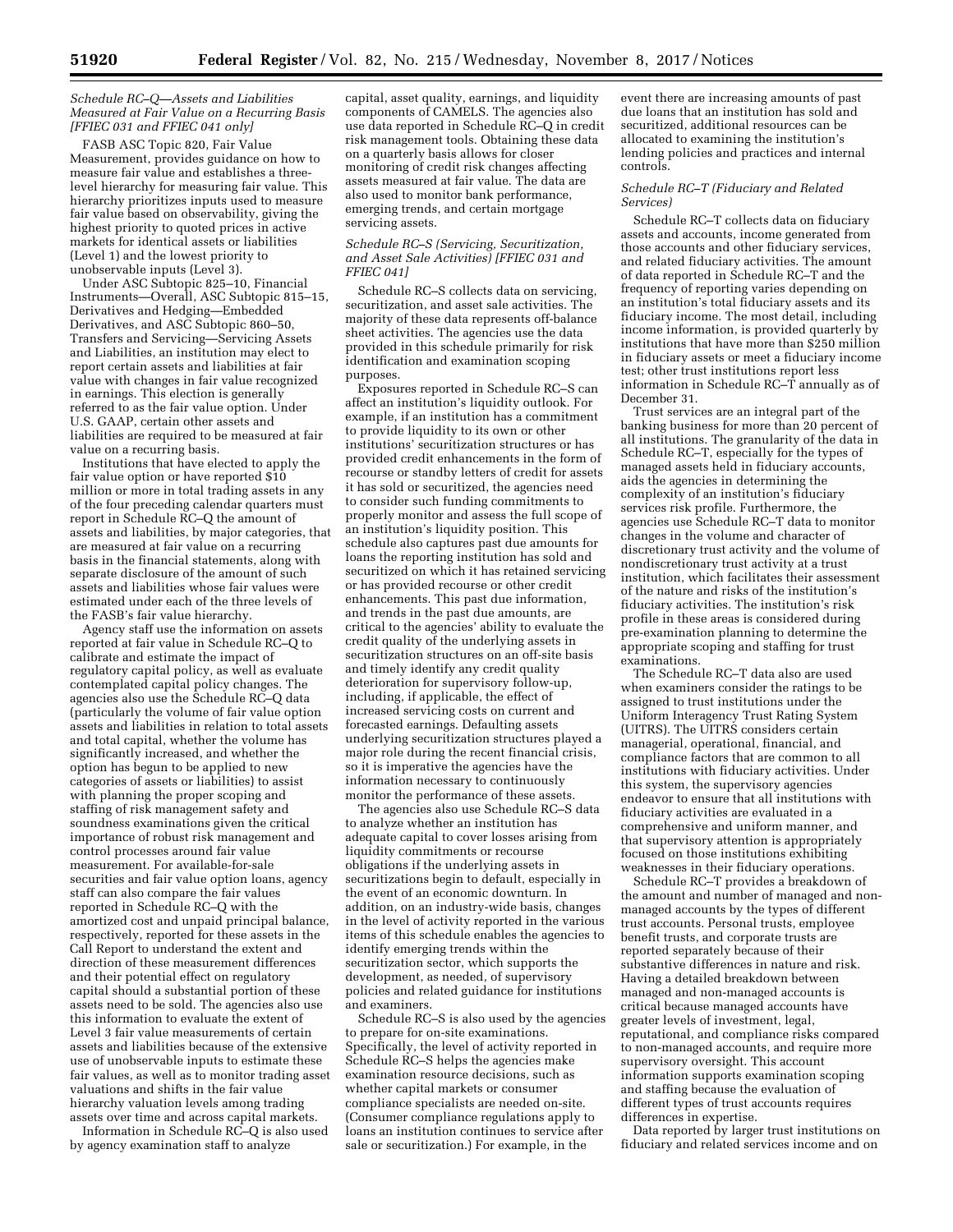fiduciary settlements, surcharges, and other losses provide information on the overall profitability of the institution's fiduciary activities and supports the assessment of the Earnings component of the UITRS rating. These assessments consider such factors as the profitability of fiduciary activities in relation to the size and scope of the institution's trust product lines and its overall trust business. In addition, fiduciary settlements, surcharges, and other losses signal mishandling, operational failure, or fraud, which pose higher than normal risk exposure to the institution and raise questions for supervisory follow-up about the effectiveness of the institution's controls over its fiduciary activities. These data also are monitored off-site and used to make interim rating changes in the UITRS Earnings rating between scheduled examinations.

Data in the Schedule RC–T Memorandum items include the market values of managed assets held in fiduciary accounts by type of account and asset class and the number of collective investment funds and common trust funds and the market value of fund assets by type of fund. The exercise of investment discretion adds a significant element of risk to the administration of managed fiduciary accounts. The breakdowns by asset class and type of fund enable the agencies to monitor trends, both on a trust industry-wide basis and an individual trust institution basis, in how institutions with investment discretion are investing the assets of managed accounts and investment funds. The market value breakdowns of managed assets by asset class provide an indicator of complexity by separating more complex and hard-to-value assets that carry higher levels of risk from those assets that pose less risk. These data also contribute to effective examination scoping and staffing so that trust examiners can be assigned, and their time allocated, to examining those more complex and higher

risk activities in which they have expertise. For example, the separately reported managed asset classes of real estate mortgages and real estate are distinctly different asset classes with different risk and return profiles, cash flows, and liquidity characteristics. Thus, concentrations in either of these asset classes may inform the supervisory strategy for managed fiduciary accounts, including the level of specialized expertise that may be required when there are concentrations in these asset classes.

Trust institutions also report the number of corporate and municipal debt issues for which the institution serves as trustee that are in substantive default and the outstanding principal amount of these debt issues. A substantive default occurs when the issuer fails to make a required payment of interest or principal, defaults on a required payment into a sinking fund, or is declared bankrupt or insolvent. The occurrence of a substantive default significantly raises the risk profile for the institution serving as an indenture trustee of a defaulted issue and can result in the incurrence of significant expenses and the distraction of managerial time and attention from other areas of trust administration. Thus, by monitoring the corporate trust data reported in Schedule RC–T between examinations, the agencies are able to identify changes in the risk profile of institutions acting as indenture trustees for timely supervisory follow-up and appropriate examination scoping and staffing.

The existence of fiduciary activities reported in Schedule RC–T may result in scoping certain areas of review into a consumer compliance examination, such as privacy and incentive-based cross-selling. The schedule also contains essential information for statistical and analytical purposes, including calculating the OCC assessments for independent trust banks.

## *Schedule RC–V (Variable Interest Entities) [FFIEC 031 and FFIEC 041 only]*

Schedule RC–V collects information on an institution's consolidated variable interest entities (VIEs) as defined by FASB ASC Topic 810, Consolidation. The data are used in determining the extent to which an institution's VIEs have been created as securitization vehicles to pool and repackage mortgages, other assets, or other credit exposures into securities that have been or can be transferred to investors or for other purposes. Examiners and reviewers can quantify the level of cash and noninterestbearing balances, securities, loans, and other assets as well as liabilities tied to VIEs that are reflected in the amounts reported in the corresponding asset and liability categories on the parent institution's consolidated balance sheet. While securitization activities present many risks, the data on VIEs are particularly useful for monitoring and examining credit risk or the risk to earnings performance from the VIEs' activities. Depending on the volume of an institution's VIEs, VIE assets that can be used only to settle obligations of the consolidated VIEs can also impact off-site assessments of the parent institution's liquidity position given the restrictions on the use of the VIEs' assets for borrowing purposes. Thus, the analysis of amounts reported in Schedule RC–V assists with planning the proper scoping and staffing of examinations of institutions with activities conducted through VIEs.

## **Appendix B**

**FFIEC 051: To Be Completed by Banks With Domestic Offices Only and Total Assets Less Than \$1 Billion** 

## **Data Items Removed, Other Impacts to Data Items, or New or Increased Reporting Threshold**

*Data Items Removed* 

# SCHEDULE RC–A, CASH AND BALANCES DUE FROM DEPOSITORY INSTITUTIONS, REMOVED

| Schedule | Item             | Item name                                                                                                                                                                                                       | MDRM No.                                   |
|----------|------------------|-----------------------------------------------------------------------------------------------------------------------------------------------------------------------------------------------------------------|--------------------------------------------|
|          |                  | Residential mortgage pass-through securities: Guaranteed by GNMA (Col-<br>umns A through D).                                                                                                                    | RCONG300, RCONG301,<br>RCONG302, RCONG303. |
|          | $RC-B$   4.a.(2) | Residential mortgage pass-through securities: Issued by FNMA and FHLMC<br>(Columns A through D).<br>Note: Items 4.a.(1) and 4.a.(2) of Schedule RC-B will be combined into one                                  | RCONG304, RCONG305,<br>RCONG306, RCONG307. |
|          |                  | data item (new item 4.a).<br>Interest-only strips receivable (not in the form of a security) on mortgage<br>loans.                                                                                              | RCONA519.                                  |
| $RC-F$   | 3.b              | Interest-only strips receivable (not in the form of a security) on other financial<br>assets.                                                                                                                   | RCONA520.                                  |
|          |                  | Note: Items 3.a and 3.b of Schedule RC–F will be combined into one data<br>item (new item 3).                                                                                                                   |                                            |
| $RC-F$   |                  | Retained interests in accrued interest receivable related to securitized credit<br>cards.                                                                                                                       | RCONC436.                                  |
| SU       | 8.e              | Outstanding credit card fees and finance charges included in retail credit<br>card receivables sold and securitized with servicing retained or with re-<br>course or other seller-provided credit enhancements. | RCONC407.                                  |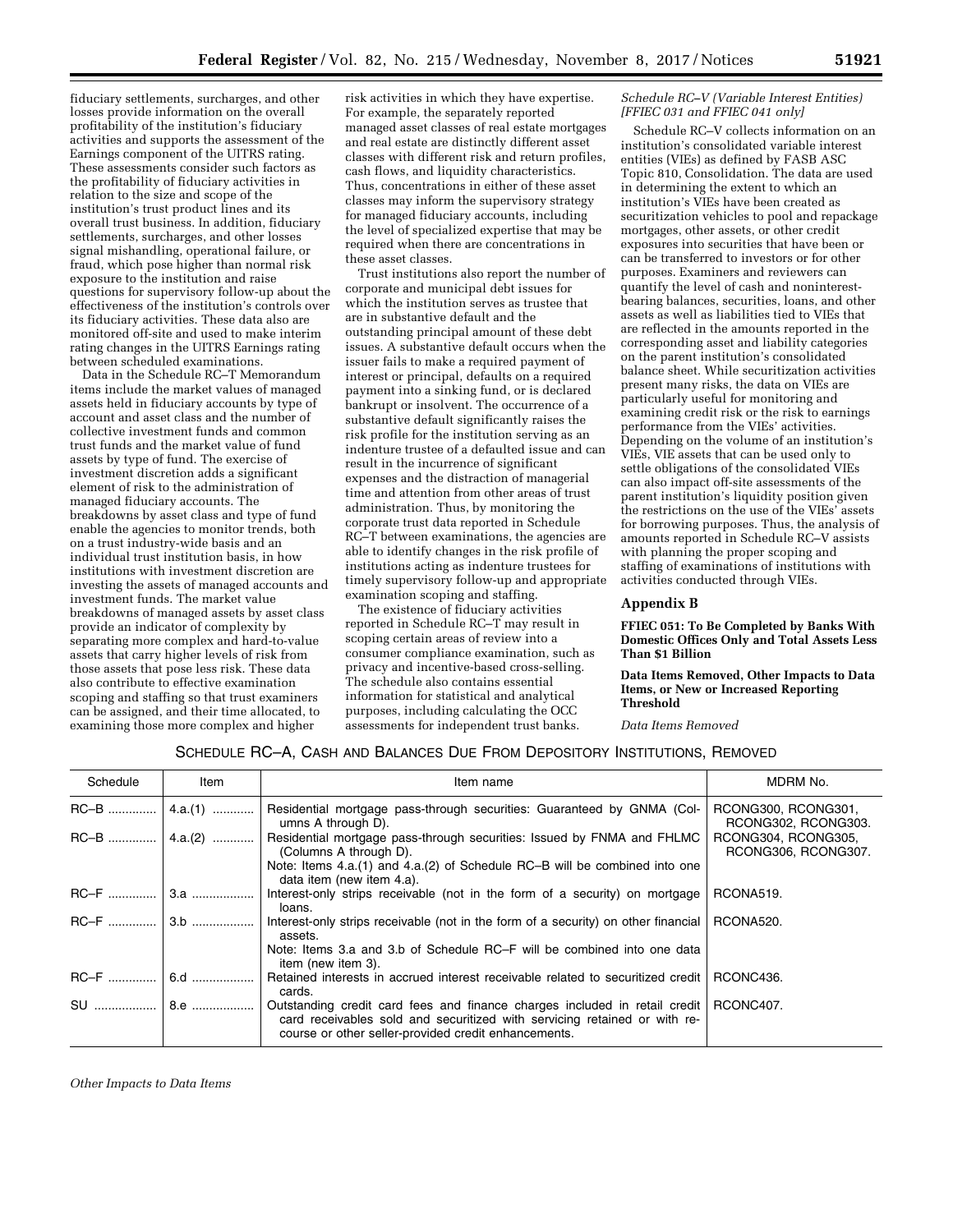| Schedule | Item                   | Item name                                                                                                                                                                                                                                    | MDRM No.             |
|----------|------------------------|----------------------------------------------------------------------------------------------------------------------------------------------------------------------------------------------------------------------------------------------|----------------------|
|          | $RC-B$   4.a.(1) (New) | Residential mortgage pass-through securities: Issued or guaranteed by   To be determined (TBD)-4<br>FNMA, FHLMC, or GNMA (Columns A through D).<br>Note: Items 4.a.(1) and 4.a.(2) of Schedule RC-B will be combined into this<br>data item. | <b>MDRM Numbers.</b> |
|          |                        | Note: Items 3.a and 3.b of Schedule RC–F removed above will be combined<br>into this data item.                                                                                                                                              | TBD.                 |

## *Data Items With a New or Increased Reporting Threshold*

million or less (that do not meet the fiduciary income test for quarterly reporting).

*Schedule RC–T:* Increase the threshold for the exemption from reporting Schedule RC–

| T items 14 through 26 institutions with      |
|----------------------------------------------|
| fiduciary assets of \$100 million or less to |
| institutions with fiduciary assets of \$250  |
|                                              |

| Schedule     | Item | Item name                                                                                                                                   | MDRM No.  |
|--------------|------|---------------------------------------------------------------------------------------------------------------------------------------------|-----------|
|              |      |                                                                                                                                             | RIADB904. |
| RC-T    15.a |      | Income from employee benefit and retirement-related trust and agency ac-<br>counts: Employee benefit-defined contribution.                  | RIADB905. |
|              |      | Income from employee benefit and retirement-related trust and agency ac-<br>counts: Employee benefit-defined benefit.                       | RIADB906. |
|              |      | Income from employee benefit and retirement-related trust and agency ac-<br>counts: Other employee benefit and retirement-related accounts. | RIADB907. |
|              |      |                                                                                                                                             | RIADA479. |
|              |      | Income from investment management and investment advisory agency ac-<br>counts.                                                             | RIADJ315. |
|              |      | Income from foundation and endowment trust and agency accounts                                                                              | RIADJ316. |
|              |      |                                                                                                                                             | RIADA480. |
|              |      |                                                                                                                                             | RIADB909. |
|              |      |                                                                                                                                             | RIADB910. |
|              |      |                                                                                                                                             | RIAD4070. |
|              |      |                                                                                                                                             | RIADC058. |
|              |      |                                                                                                                                             | RIADA488. |
|              |      | Plus: Intracompany income credits for fiduciary and related services                                                                        | RIADB911. |
|              |      |                                                                                                                                             | RIADA491. |

*To be completed by banks with collective investment funds and common trust funds* 

*with a total market value of \$1 billion or more as of the preceding December 31.* 

| Schedule     | Item | Item name                                                                                                      | MDRM No.            |
|--------------|------|----------------------------------------------------------------------------------------------------------------|---------------------|
| $RC-T$       | M3.a | Collective investment funds and common trust funds: Domestic equity (Col-<br>umns A and B).                    | RCONB931, RCONB932. |
| RC-T    M3.b |      | Collective investment funds and common trust funds: International/Global eq-<br>uity (Columns A and B).        | RCONB933, RCONB934. |
| RC-T    M3.c |      | Collective investment funds and common trust funds: Stock/Bond blend (Col-<br>umns A and B).                   | RCONB935, RCONB936. |
| RC-T    M3.d |      | Collective investment funds and common trust funds: Taxable bond (Col-<br>umns A and B).                       | RCONB937, RCONB938. |
| $RC-T$       | M3.e | Collective investment funds and common trust funds: Municipal bond (Col-<br>umns A and B).                     | RCONB939, RCONB940. |
| RC-T    M3.f |      | Collective investment funds and common trust funds: Short-term investments/<br>Money market (Columns A and B). | RCONB941, RCONB942. |
| RC-T    M3.g |      | Collective investment funds and common trust funds: Specialty/Other (Col-<br>umns $A$ and $B$ ).               | RCONB943, RCONB944. |

# **Appendix C**

**FFIEC 041: To Be Completed by Banks With Domestic Offices Only and Consolidated Total Assets Less Than \$100 Billion, Except Those Banks That File the FFIEC 051** 

**Data Items Removed, Other Impacts to Data Items, or New or Increased Reporting Threshold** 

*Data Items Removed*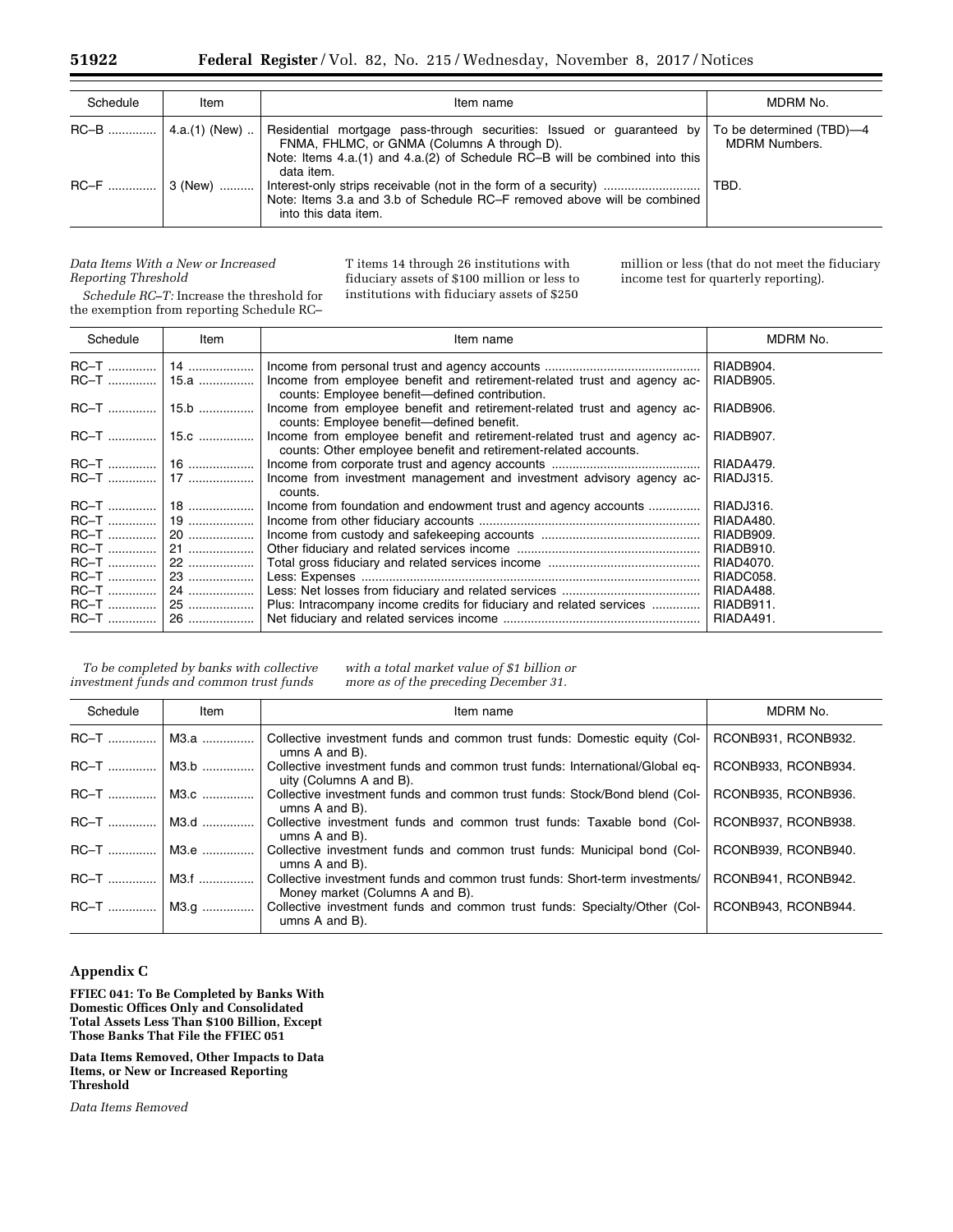| Schedule     | Item              | Item name                                                                                                                                                                                                                                                                                                                                                  | MDRM No.                         |
|--------------|-------------------|------------------------------------------------------------------------------------------------------------------------------------------------------------------------------------------------------------------------------------------------------------------------------------------------------------------------------------------------------------|----------------------------------|
| RC-A<br>RC–A | 2.a<br>2.b        | Balances due from U.S. branches and agencies of foreign banks<br>Balances due from other commercial banks in the U.S. and other depository<br>institutions in the U.S.<br>Note: Items 2.a and 2.b of Schedule RC-A will be combined into one data<br>item (new item 2).                                                                                    | RCON0083.<br>RCON0085.           |
| RC-A         | 3.b               | Balances due from foreign branches of other U.S. banks<br>Balances due from other banks in foreign countries and foreign central banks<br>Note: Items 3.a and 3.b of Schedule RC-A will be combined into one data<br>item (new item 3).                                                                                                                    | RCON0073.<br>RCON0074.           |
|              |                   | Interest-only strips receivable (not in the form of a security) on mortgage<br>loans.                                                                                                                                                                                                                                                                      | RCONA519.                        |
|              |                   | Interest-only strips receivable (not in the form of a security) on other financial<br>assets.                                                                                                                                                                                                                                                              | RCONA520.                        |
|              |                   | Note: Items 3.a and 3.b of Schedule RC-F will be combined into one data<br>item (new item 3).                                                                                                                                                                                                                                                              |                                  |
|              |                   | Retained interests in accrued interest receivable related to securitized credit<br>cards.                                                                                                                                                                                                                                                                  | RCONC436.                        |
|              | $RC-N$   M5.b.(1) | Loans measured at fair value: Fair value (Columns A through C)                                                                                                                                                                                                                                                                                             | RCONF664, RCONF665,<br>RCONF666. |
|              | RC-N    M5.b.(2)  | Loans measured at fair value: Unpaid principal balance (Columns A through<br>C).                                                                                                                                                                                                                                                                           | RCONF667, RCONF668,<br>RCONF669. |
|              |                   | Retail originations during the quarter of 1–4 family residential mortgage loans<br>for sale: Closed-end first liens.                                                                                                                                                                                                                                       | RCONF066.                        |
|              |                   | Retail originations during the quarter of 1-4 family residential mortgage loans<br>for sale: Closed-end junior liens.                                                                                                                                                                                                                                      | RCONF067.                        |
|              |                   | Retail originations during the quarter of 1-4 family residential mortgage loans<br>for sale: Open-end loans extended under lines of credit: Total commitment<br>under the lines of credit.                                                                                                                                                                 | RCONF670.                        |
|              |                   | Note: Items 1.a, 1.b, and 1.c.(1) of Schedule RC-P will be combined into one<br>data item (new item 1).<br>Retail originations during the quarter of 1-4 family residential mortgage loans<br>for sale: Open-end loans extended under lines of credit: Principal amount                                                                                    | RCONF671.                        |
|              |                   | funded under the lines of credit.<br>Wholesale originations and purchases during the quarter of 1-4 family resi-                                                                                                                                                                                                                                           | RCONF068.                        |
|              |                   | dential mortgage loans for sale: Closed-end first liens.<br>Wholesale originations and purchases during the quarter of 1-4 family resi-                                                                                                                                                                                                                    | RCONF069.                        |
|              | $RC-P$   2.c.(1)  | dential mortgage loans for sale: Closed-end junior liens.<br>Wholesale originations and purchases during the quarter of 1-4 family resi-<br>dential mortgage loans for sale: Open-end loans extended under lines of<br>credit: Total commitment under the lines of credit.<br>Note: Items 2.a, 2.b, and 2.c.(1) of Schedule RC-P will be combined into one | RCONF672.                        |
|              | $RC-P$   2.c.(2)  | data item (new item 2).<br>Wholesale originations and purchases during the quarter of 1-4 family resi-<br>dential mortgage loans for sale: Open-end loans extended under lines of                                                                                                                                                                          | RCONF673.                        |
|              |                   | credit: Principal amount funded under the lines of credit.<br>1-4 family residential mortgage loans sold during the quarter: Closed-end                                                                                                                                                                                                                    | RCONF070.                        |
|              |                   | first liens.<br>1-4 family residential mortgage loans sold during the quarter: Closed-end                                                                                                                                                                                                                                                                  | RCONF071.                        |
|              | $RC-P$   3.c.(1)  | junior liens.<br>1-4 family residential mortgage loans sold during the quarter: Total commit-<br>ment under the lines of credit.<br>Note: Items 3.a, 3.b, and 3.c.(1) of Schedule RC-P will be combined into one                                                                                                                                           | RCONF674.                        |
|              | $RC-P$   3.c.(2)  | data item (new item 3).<br>1-4 family residential mortgage loans sold during the quarter: Principal                                                                                                                                                                                                                                                        | RCONF675.                        |
|              |                   | amount funded under the lines of credit.<br>1-4 family residential mortgage loans held for sale or trading at quarter-end:                                                                                                                                                                                                                                 | RCONF072.                        |
|              |                   | Closed-end first liens.<br>1-4 family residential mortgage loans held for sale or trading at quarter-end:                                                                                                                                                                                                                                                  | RCONF073.                        |
|              | $RC-P$   4.c.(1)  | Closed-end junior liens.<br>1-4 family residential mortgage loans held for sale or trading at quarter-end:                                                                                                                                                                                                                                                 | RCONF676.                        |
|              |                   | Total commitment under the lines of credit.<br>Note: Items 4.a, 4.b, and 4.c.(1) of Schedule RC-P will be combined into one                                                                                                                                                                                                                                |                                  |
|              | $RC-P$   4.c.(2)  | data item (new item 4).<br>1-4 family residential mortgage loans held for sale or trading at quarter-end:<br>Principal amount funded under the lines of credit.                                                                                                                                                                                            | RCONF677.                        |
|              |                   | Noninterest income for the quarter from the sale, securitization, and servicing<br>of 1–4 family residential mortgage loans: Closed-end 1–4 family residential                                                                                                                                                                                             | RIADF184.                        |
|              |                   | mortgage loans.<br>Noninterest income for the quarter from the sale, securitization, and servicing<br>of 1-4 family residential mortgage loans: Open-end 1-4 family residential<br>mortgage loans extended under lines of credit.<br>Note: Items 5.a and 5.b of Schedule RC-P will be combined into one data<br>item (new item 5).                         | RIADF560.                        |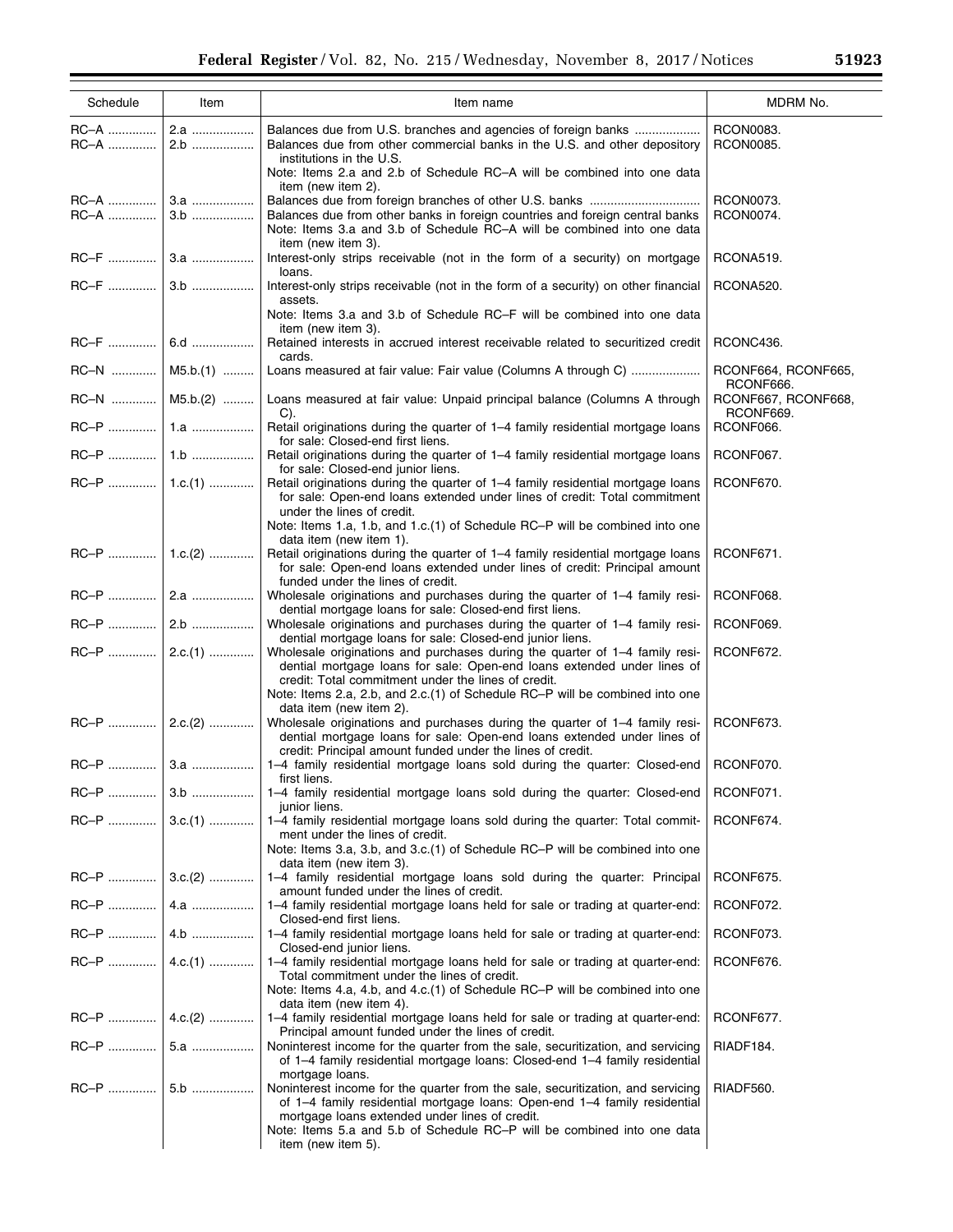$\equiv$ 

| Schedule                | Item                                   | Item name                                                                                                                                                                                                                                                                                                   | MDRM No.                                                |
|-------------------------|----------------------------------------|-------------------------------------------------------------------------------------------------------------------------------------------------------------------------------------------------------------------------------------------------------------------------------------------------------------|---------------------------------------------------------|
| RC-P                    | 6.a                                    | Repurchases and indemnifications of 1–4 family residential mortgage loans                                                                                                                                                                                                                                   | RCONF678.                                               |
| RC-P                    | $6.b$                                  | during the quarter: Closed-end first liens.<br>Repurchases and indemnifications of 1-4 family residential mortgage loans                                                                                                                                                                                    | RCONF679.                                               |
|                         | $RC-P$   6.c.(1)                       | during the quarter: Closed-end junior liens.<br>Repurchases and indemnifications of 1–4 family residential mortgage loans<br>during the quarter: Total commitment under the lines of credit.<br>Note: Items 6.a, 6.b, and 6.c.(1) of Schedule RC-P will be combined into one                                | RCONF680.                                               |
|                         | $RC-P$   6.c.(2)                       | data item (new item 6).<br>Repurchases and indemnifications of 1–4 family residential mortgage loans<br>during the quarter: Principal amount funded under the lines of credit.                                                                                                                              | RCONF681.                                               |
|                         |                                        | Federal funds sold and securities purchased under agreements to resell (Col-<br>umns A through E).                                                                                                                                                                                                          | RCONG478, RCONG479,<br>RCONG480, RCONG481,<br>RCONG482. |
|                         |                                        | Note: Item 2 of Schedule RC-Q will be included in item 6, All other assets.<br>Federal funds purchased and securities sold under agreements to repur-<br>chase (Columns A through E).                                                                                                                       | RCONG507, RCONG508,<br>RCONG509, RCONG510,<br>RCONG511. |
|                         |                                        |                                                                                                                                                                                                                                                                                                             | RCONG521, RCONG522,<br>RCONG523, RCONG524,<br>RCONG525. |
|                         |                                        | Note: Items 9, 11 and 12 of Schedule RC-Q will be included in item 13, All                                                                                                                                                                                                                                  | RCONG526, RCONG527,<br>RCONG528, RCONG529,<br>RCONG530. |
|                         | $RC-Q$   M3.a.(1)                      | other liabilities.<br>Loans measured at fair value: Construction, land development, and other                                                                                                                                                                                                               | RCONF578.                                               |
| RC-Q                    | $M3.a.(2)$<br>$RC-Q$   M3.a.(4)        | land loans.<br>Loans measured at fair value: Secured by multifamily (5 or more) residential<br>properties.                                                                                                                                                                                                  | RCONF579.<br>RCONF583.                                  |
|                         | $RC-Q$   M3.a.(5)                      | Loans measured at fair value: Secured by nonfarm nonresidential properties<br>Note: Items M3.a.(1), M3.a.(2), M3.a.(4), and M3.a.(5) of Schedule RC-Q will                                                                                                                                                  | RCONF584.                                               |
|                         | $RC-Q$   M3.a.(3)(a)                   | be combined into one data item (new item M3.a.(2)).<br>Loans measured at fair value: Revolving, open-end loans secured by 1-4<br>family residential properties and extended under lines of credit.                                                                                                          | RCONF580.                                               |
| $RC-Q$   M3.a.(3)(b)(1) |                                        | Loans measured at fair value: Closed-end loans secured by 1–4 family resi-<br>dential properties: Secured by first liens.                                                                                                                                                                                   | RCONF581.                                               |
| $RC-Q$   M3.a.(3)(b)(2) |                                        | Loans measured at fair value: Closed-end loans secured by 1-4 family resi-<br>dential properties: Secured by junior liens.<br>Note: Items M3.a.(3)(a), M3.a.(3)(b)(1), and M3.a.(3)(b)(2) of Schedule RC-Q                                                                                                  | RCONF582.                                               |
|                         | $RC-Q$   M3.c.(1)                      | will be combined into one data item (new item M3.a.(1)).                                                                                                                                                                                                                                                    | RCONF586.                                               |
| RC-Q                    | M3.c.(2)                               |                                                                                                                                                                                                                                                                                                             | RCONF587.                                               |
| RC-Q                    | $M3.c.(3)$                             |                                                                                                                                                                                                                                                                                                             | RCONK196.                                               |
| RC-Q                    | $M3.c.(4)$                             | Note: Items M3.c.(1), M3.c.(2), M3.c.(3), and M3.c.(4) of Schedule RC-Q will<br>be combined into one data item (new item M3.c).                                                                                                                                                                             | RCONK208.                                               |
|                         | $RC-Q$   M4.a.(1)                      | Unpaid principal balance of loans measured at fair value: Construction, land   RCONF590.<br>development, and other land loans.                                                                                                                                                                              |                                                         |
|                         | $RC-Q$   M4.a.(2)                      | Unpaid principal balance of loans measured at fair value: Secured by farm-<br>land.                                                                                                                                                                                                                         | RCONF591.                                               |
|                         | RC-Q    M4.a.(4)                       | Unpaid principal balance of loans measured at fair value: Secured by multi-<br>family (5 or more) residential properties.                                                                                                                                                                                   | RCONF595.                                               |
|                         | $RC-Q$   M4.a.(5)                      | Unpaid principal balance of loans measured at fair value: Secured by non-<br>farm nonresidential properties.<br>Note: Items $M4.a.(1)$ , $M4.a.(2)$ , $M4.a.(4)$ , and $M4.a(5)$ of Schedule RC-Q will<br>be combined into one data item (new item M4.a.(2)).                                               | RCONF596.                                               |
|                         | $RC-Q$   M4.a.(3)(a)                   | Unpaid principal balance of loans measured at fair value: Revolving, open-<br>end loans secured by 1-4 family residential properties and extended under                                                                                                                                                     | RCONF592.                                               |
| $RC-Q$   M4.a.(3)(b)(1) |                                        | lines of credit.<br>Unpaid principal balance of loans measured at fair value: Closed-end loans<br>secured by 1-4 family residential properties: Secured by first liens.                                                                                                                                     | RCONF593.                                               |
| $RC-Q$   M4.a.(3)(b)(2) |                                        | Unpaid principal balance of loans measured at fair value: Closed-end loans<br>secured by 1–4 family residential properties: Secured by junior liens.<br>Note: Items M4.a. $(3)(a)$ , M4.a. $(3)(b)(1)$ , and M4.a. $(3)(b)(2)$ of Schedule RC-Q<br>will be combined into one data item (new item M4.a.(1)). | RCONF594.                                               |
|                         | $RC-Q$   M4.c.(1)<br>RC-Q    M4.c.(2)  | Unpaid principal balance of loans measured at fair value: Credit cards<br>Unpaid principal balance of loans measured at fair value: Other revolving<br>credit plans.                                                                                                                                        | RCONF598.<br>RCONF599.                                  |
|                         | $RC-Q$   M4.c.(3)<br>$RC-Q$   M4.c.(4) | Unpaid principal balance of loans measured at fair value: Automobile loans<br>Unpaid principal balance of loans measured at fair value: Other consumer<br>loans.                                                                                                                                            | RCONK195.<br>RCONK209.                                  |
|                         |                                        | Note: Items M4.c.(1), M4.c.(2), M4.c.(3), and M4.c.(4) of Schedule RC-Q will<br>be combined into one data item (new item M4.c).                                                                                                                                                                             |                                                         |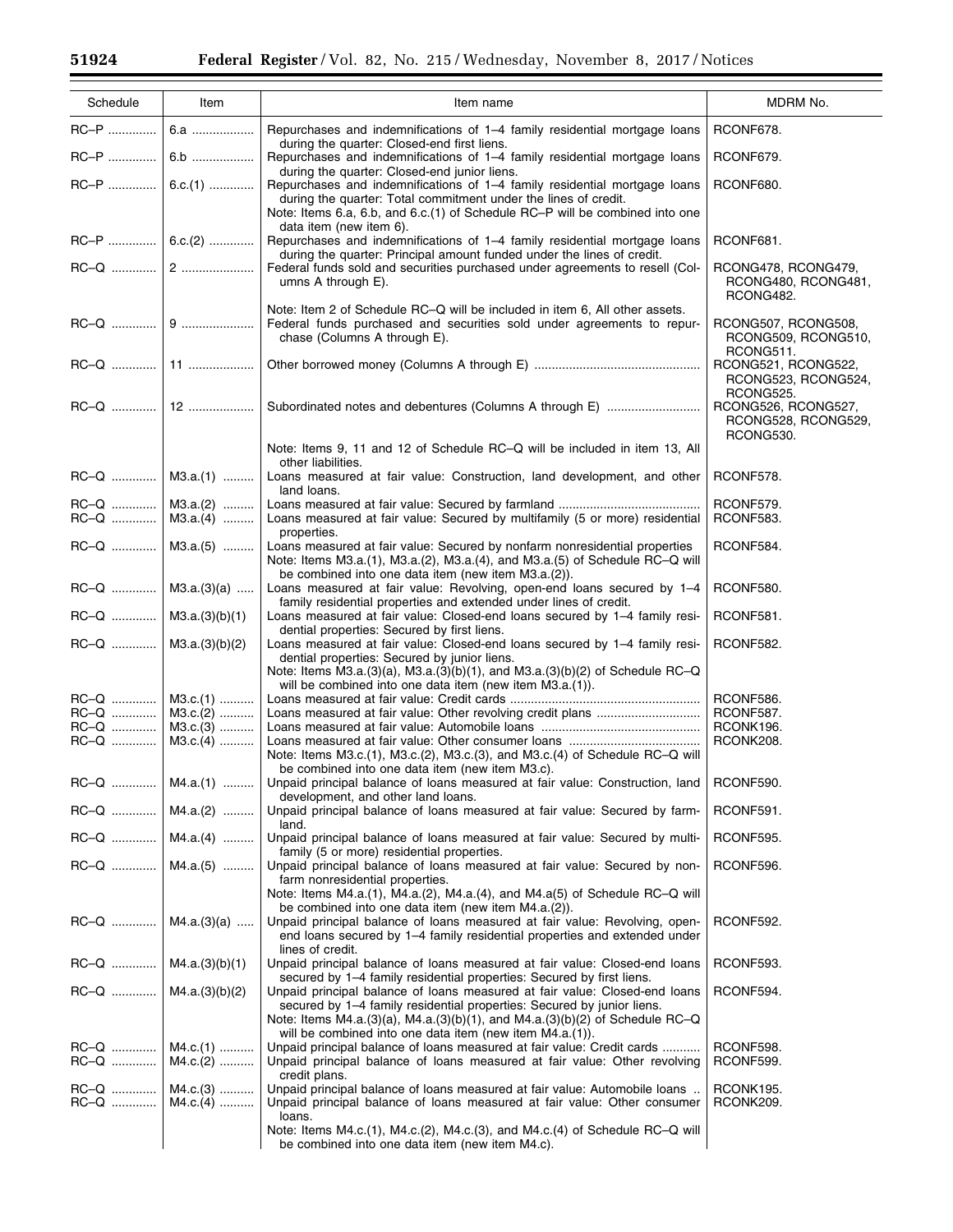÷

| Schedule | Item | Item name                                                                                                                                                                                                                                                                                                                                                                     | MDRM No.                                                                       |
|----------|------|-------------------------------------------------------------------------------------------------------------------------------------------------------------------------------------------------------------------------------------------------------------------------------------------------------------------------------------------------------------------------------|--------------------------------------------------------------------------------|
|          |      | Outstanding principal balance of assets sold and securitized by the reporting<br>bank with servicing retained or with recourse or other seller-provided credit<br>enhancements (Columns B through F).<br>Note: Item 1, Columns B through F, of Schedule RC-S will be included in<br>item 1, Column G.                                                                         | RCONB706, RCONB707,<br>RCONB708, RCONB709,<br>RCONB710.                        |
|          |      | Maximum amount of credit exposure arising from recourse or other seller-<br>provided credit enhancements provided to structures reported in item 1 in<br>the form of: Credit-enhancing interest-only strips (Columns A through G).                                                                                                                                            | RCONB712, RCONB713,<br>RCONB714, RCONB715,<br>RCONB716, RCONB717,<br>RCONB718. |
|          |      | Maximum amount of credit exposure arising from recourse or other seller-<br>provided credit enhancements provided to structures reported in item 1 in<br>the form of: Subordinated securities and other residual interests (Columns<br>A through G).                                                                                                                          | RCONC393, RCONC394,<br>RCONC395, RCONC396,<br>RCONC397, RCONC398,<br>RCONC399. |
|          |      | Maximum amount of credit exposure arising from recourse or other seller-<br>provided credit enhancements provided to structures reported in item 1 in<br>the form of: Standby letters of credit and other enhancements (Columns A<br>through G).<br>Note: Items 2.a, 2.b, and 2.c, Columns A and G, of Schedule RC-S will be                                                  | RCONC400, RCONC401,<br>RCONC402, RCONC403,<br>RCONC404, RCONC405,<br>RCONC406. |
|          |      | combined into one data item (new item 2) for Columns A and G.<br>Reporting bank's unused commitments to provide liquidity to structures re-<br>ported in item 1 (Columns A through G).                                                                                                                                                                                        | RCONB726, RCONB727,<br>RCONB728, RCONB729,<br>RCONB730, RCONB731,<br>RCONB732. |
|          |      | Past due loan amounts included in item 1: 30-89 days past due (Columns B<br>through F).                                                                                                                                                                                                                                                                                       | RCONB734, RCONB735,<br>RCONB736, RCONB737,<br>RCONB738.                        |
|          |      | Note: Item 4.a, Columns B through F, of Schedule RC-S will be included in<br>item 4.a, Column G.<br>Past due loan amounts included in item 1: 90 days or more past due (Col-<br>umns B through F).<br>Note: Item 4.b, Columns B through F, of Schedule RC-S will be included in                                                                                               | RCONB741, RCONB742,<br>RCONB743, RCONB744,<br>RCONB745.                        |
|          |      | item 4.b, Column G.<br>Charge-offs and recoveries on assets sold and securitized with servicing re-<br>tained or with recourse or other seller-provided credit enhancements:<br>Charge-offs (Columns B through F).                                                                                                                                                            | RIADB748, RIADB749,<br>RIADB750, RIADB751,<br>RIADB752.                        |
|          |      | Note: Item 5.a, Columns B through F, of Schedule RC-S will be included in<br>item 5.a, Column G.<br>Charge-offs and recoveries on assets sold and securitized with servicing re-<br>tained or with recourse or other seller-provided credit enhancements: Re-<br>coveries (Columns B through F).<br>Note: Item 5.b, Columns B through F, of Schedule RC-S will be included in | RIADB755, RIADB756,<br>RIADB757, RIADB758,<br>RIADB759.                        |
|          |      | item 5.b. Column G.<br>Amount of ownership (or seller's) interests carried as: Securities (Columns B,<br>$C$ , and $F$ ).                                                                                                                                                                                                                                                     | RCONB761, RCONB762,<br>RCONB763.                                               |
|          |      | Amount of ownership (or seller's) interests carried as: Loans (Columns B, C,<br>and $F$ ).                                                                                                                                                                                                                                                                                    | RCONB500, RCONB501,<br>RCONB502.                                               |
|          |      | Note: Items 6.a and 6.b, Columns B, C, and F, of Schedule RC-S will be<br>combined into one data item (new item 6) for Column G.<br>Past due loan amounts included in interests reported in item 6.a: 30–89 days                                                                                                                                                              | RCONB764, RCONB765,                                                            |
|          |      | past due (Columns B, C, and F).<br>Past due loan amounts included in interests reported in item 6.a: 90 days or<br>more past due (Columns B, C, and F).                                                                                                                                                                                                                       | RCONB766.<br>RCONB767, RCONB768,<br>RCONB769.                                  |
|          |      | Charge-offs and recoveries on loan amounts included in interests reported in<br>item 6.a: 30–89 days past due (Columns B, C, and F).                                                                                                                                                                                                                                          | RIADB770, RIADB771,<br>RIADB772.                                               |
|          |      | Charge-offs and recoveries on loan amounts included in interests reported in<br>item 6.a: 90 days or more past due (Columns B, C, and F).                                                                                                                                                                                                                                     | RIADB773, RIADB774,<br>RIADB775.                                               |
|          |      | Maximum amount of credit exposure arising from credit enhancements pro-<br>vided by the reporting bank to other institutions' securitization structures in<br>the form of standby letters of credit, purchased subordinated securities,<br>and other enhancements (Columns B through F).<br>Note: Item 9, Columns B through F, of Schedule RC–S will be included in           | RCONB777, RCONB778,<br>RCONB779, RCONB780,<br>RCONB781.                        |
|          |      | item 9, Column G.<br>Reporting bank's unused commitments to provide liquidity to other institu-<br>tions' securitization structures (Columns B through F).                                                                                                                                                                                                                    | RCONB784, RCONB785,<br>RCONB786, RCONB787,<br>RCONB788.                        |
|          |      | Note: Item 10, Columns B through F, of Schedule RC-S will be included in<br>item 10, Column G.                                                                                                                                                                                                                                                                                |                                                                                |
|          |      | Assets sold with recourse or other seller-provided credit enhancements and<br>not securitized by the reporting bank (Columns B through F).                                                                                                                                                                                                                                    | RCONB791, RCONB792,<br>RCONB793, RCONB794,<br>RCONB795.                        |
|          |      | Note: Item 11, Columns B through F, of Schedule RC-S will be included in<br>item 11, Column G.                                                                                                                                                                                                                                                                                |                                                                                |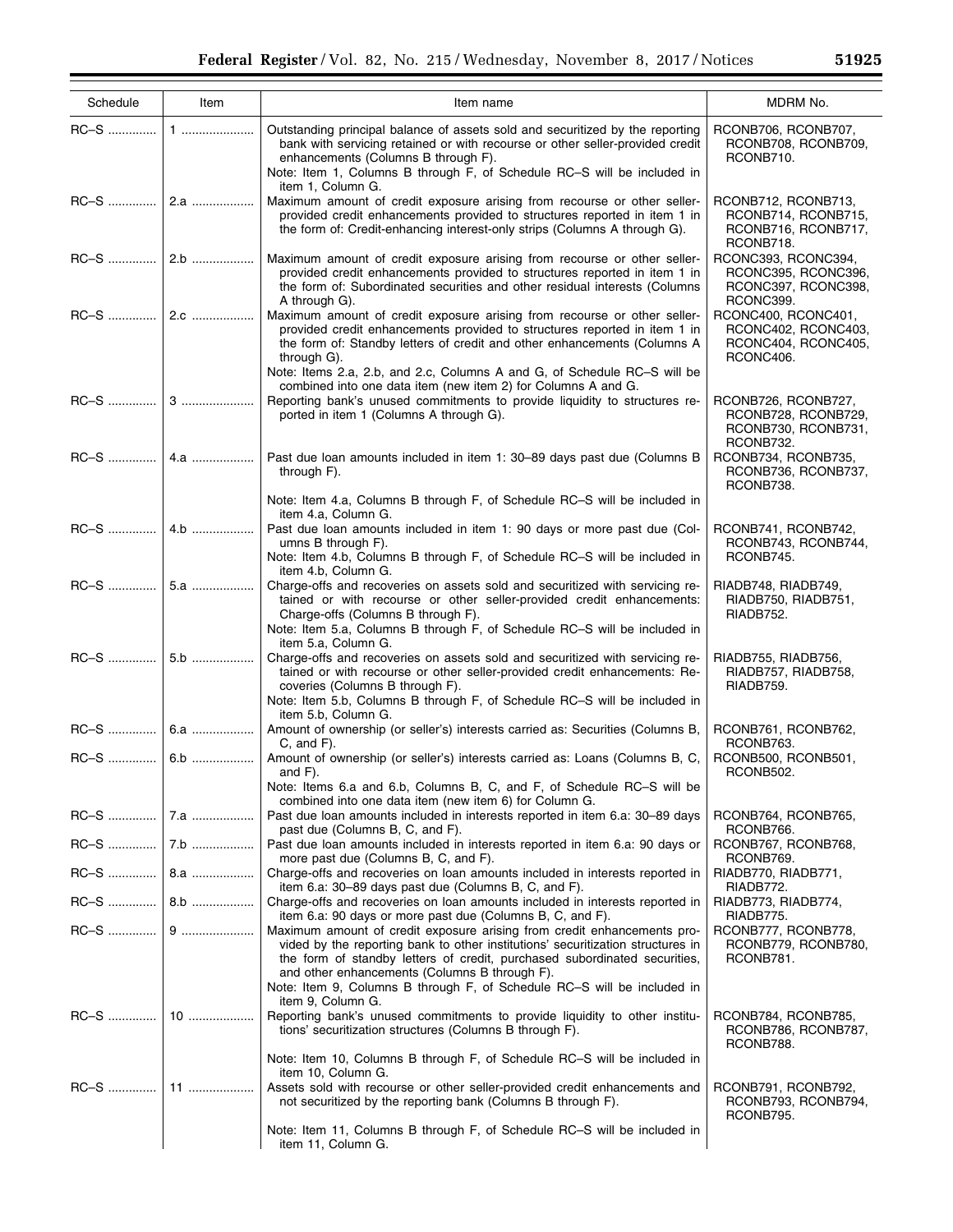$\equiv$ 

Ξ

| Schedule | Item                                                                       | Item name                                                                                                                                                                                                                                                                                                                                                                                                                                                                      | MDRM No.                                                                                                                                                                                                  |
|----------|----------------------------------------------------------------------------|--------------------------------------------------------------------------------------------------------------------------------------------------------------------------------------------------------------------------------------------------------------------------------------------------------------------------------------------------------------------------------------------------------------------------------------------------------------------------------|-----------------------------------------------------------------------------------------------------------------------------------------------------------------------------------------------------------|
| RC-S     | 12                                                                         | Maximum amount of credit exposure arising from recourse or other seller-<br>provided credit enhancements provided to assets reported in item 11 (Col-<br>umns B through F).<br>Note: Item 12, Columns B through F, of Schedule RC-S will be included in                                                                                                                                                                                                                        | RCONB798, RCONB799,<br>RCONB800, RCONB801,<br>RCONB802.                                                                                                                                                   |
|          | RC-S    M1.a                                                               | item 12, Column G.<br>Small business obligations transferred with recourse under Section 208 of<br>the Riegle Community Development and Regulatory Improvement Act of<br>1994: Outstanding principal balance.<br>Note: Item M.I.a of Schedule RC-S will be included in item 1 or item 11, Col-                                                                                                                                                                                 | RCONA249.                                                                                                                                                                                                 |
| RC-S     | M1.b                                                                       | umn G, as appropriate.<br>Small business obligations transferred with recourse under Section 208 of<br>the Riegle Community Development and Regulatory Improvement Act of<br>1994: Amount of retained recourse on these obligations as of the report<br>date.                                                                                                                                                                                                                  | RCONA250.                                                                                                                                                                                                 |
| RC-V     | All data items<br>reported for<br>"ABCP Con-<br>duits" (Col-<br>$umn B$ ). | Note: Item M.1.b of Schedule RC-S will be included in item 2 or 12, Column<br>G, as appropriate.                                                                                                                                                                                                                                                                                                                                                                               | RCONJ982, RCONJ985,<br>RCONJ988, RCONJ991<br>RCONJ994, RCONJ997,<br>RCONK001, RCONK004,<br>RCONK007, RCONK010,<br>RCONK013, RCONK016,<br>RCONK019, RCONK022<br>RCONK025, RCONK028,<br>RCONK031, RCONK034. |
|          |                                                                            | Note: Data items currently reported for "ABCP Conduits" (Column B) will be<br>included in the "Other VIEs" column (Column C, to be relabeled as Col-<br>umn B) of Schedule RC-V by line item, as reflected below.<br>Assets of consolidated variable interest entities (VIEs) that can be used only<br>to settle obligations of the consolidated VIEs: Held-to-maturity securities                                                                                             | RCONJ984, RCONJ986.                                                                                                                                                                                       |
| RC-V     | 1.c                                                                        | (Columns A and C).<br>Assets of consolidated variable interest entities (VIEs) that can be used only<br>to settle obligations of the consolidated VIEs: Available-for-sale securities<br>(Columns A and C).<br>Note: Items 1.b and 1.c, Columns A and C, of Schedule RC-V will be com-                                                                                                                                                                                         | RCONJ987, RCONJ989.                                                                                                                                                                                       |
|          |                                                                            | bined into one data item (new item 1.b) for Columns A and C (the latter to<br>be relabeled as Column B).<br>Assets of consolidated variable interest entities (VIEs) that can be used only<br>to settle obligations of the consolidated VIEs: Securities purchased under<br>agreements to resell (Columns A and C).<br>Note: Item 1.d, Columns A and C, of Schedule RC-V will be included in item<br>1.k, Other assets (renumbered as item 1.e), for Columns A and C (the lat- | RCONJ990, RCONJ992.                                                                                                                                                                                       |
| RC-V     |                                                                            | ter to be relabeled as Column B).<br>Assets of consolidated variable interest entities (VIEs) that can be used only<br>to settle obligations of the consolidated VIEs: Loans and leases held for                                                                                                                                                                                                                                                                               | RCONJ993, RCONJ995.                                                                                                                                                                                       |
|          |                                                                            | sale (Column A and C).<br>Assets of consolidated variable interest entities (VIEs) that can be used only<br>to settle obligations of the consolidated VIEs: Loans and leases held for in-<br>vestment (Column A and C).                                                                                                                                                                                                                                                        | RCONJ996, RCONJ998.                                                                                                                                                                                       |
|          | 1.g                                                                        | Assets of consolidated variable interest entities (VIEs) that can be used only<br>to settle obligations of the consolidated VIEs: Less: Allowance for loan and<br>lease losses (Columns A and C).<br>Note: Items 1.e, 1.f, and 1.g, Columns A and C, of Schedule RC-V will be<br>combined into one data item (new item 1.c) for Columns A and C (the lat-<br>ter to be relabeled as Column B).                                                                                 | RCONJ999, RCONK002.                                                                                                                                                                                       |
| RC-V     | 1.h                                                                        | Assets of consolidated variable interest entities (VIEs) that can be used only<br>to settle obligations of the consolidated VIEs: Trading assets (other than<br>derivatives) (Columns A and C).<br>Note: Item 1.h, Columns A and C, of Schedule RC-V will be included in item<br>1.k, Other assets (renumbered as item 1.e), for Columns A and C (the lat-                                                                                                                     | RCONK003, RCONK005.                                                                                                                                                                                       |
| $RC-V$   | <u>1.i </u>                                                                | ter to be relabeled as Column B).<br>Assets of consolidated variable interest entities (VIEs) that can be used only<br>to settle obligations of the consolidated VIEs: Derivative trading assets<br>(Columns A and C).<br>Note: Item 1.i, Columns A and C, of Schedule RC-V will be included in item<br>1.k, Other assets (renumbered as item 1.e), for Columns A and C (the lat-                                                                                              | RCONK006, RCONK008.                                                                                                                                                                                       |
|          | 2.a                                                                        | ter to be relabeled as Column B).<br>Liabilities of consolidated VIEs for which creditors do not have recourse to<br>the general credit of the reporting bank: Securities sold under agreements<br>to repurchase (Columns A and C).<br>Note: Item 2.a, Columns A and C, of Schedule RC-V will be included in item<br>2.e, Other liabilities (renumbered as item 2.b), for Columns A and C (the<br>latter to be relabeled as Column B).                                         | RCONK015, RCONK017.                                                                                                                                                                                       |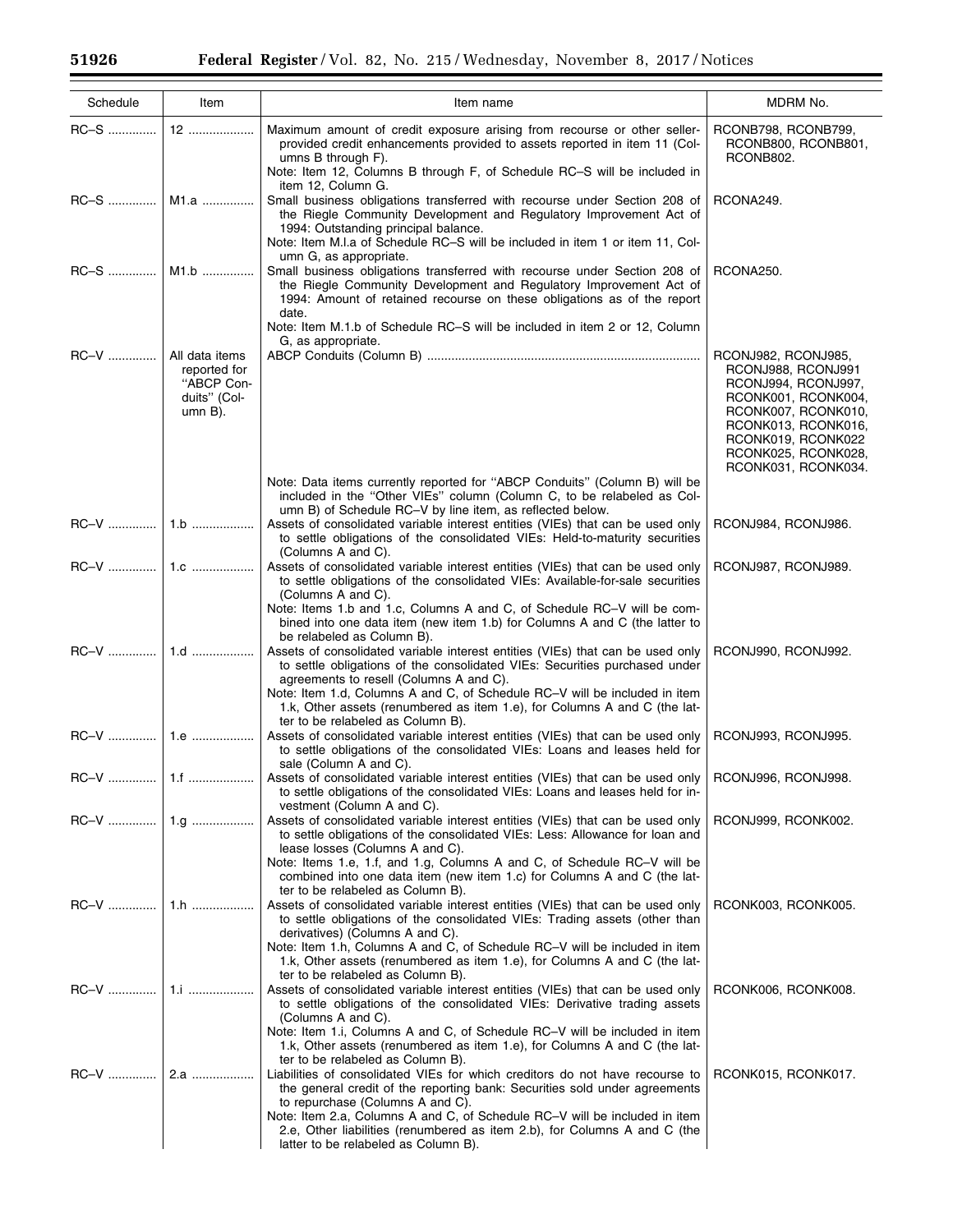| Schedule    | Item | Item name                                                                                                                                                                                                                                                                                                                                                                                | MDRM No.            |
|-------------|------|------------------------------------------------------------------------------------------------------------------------------------------------------------------------------------------------------------------------------------------------------------------------------------------------------------------------------------------------------------------------------------------|---------------------|
| $RC-V$      |      | Liabilities of consolidated VIEs for which creditors do not have recourse to<br>the general credit of the reporting bank: Derivative trading liabilities (Col-<br>umns $A$ and $C$ ).<br>Note: Item 2.b, Columns A and C, of Schedule RC–V will be included in item<br>2.e, Other liabilities (renumbered as item 2.b), for Columns A and C (the<br>latter to be relabeled as Column B). | RCONK018, RCONK020. |
| $RC-V$ $20$ |      | Liabilities of consolidated VIEs for which creditors do not have recourse to<br>the general credit of the reporting bank: Commercial paper (Columns A)<br>and $C$ ).<br>Note: Item 2.c, Columns A and C, of Schedule RC-V will be included in item<br>2.d, Other borrowed money (renumbered as item 2.a), for Columns A and<br>C (the latter to be relabeled as Column B).               | RCONK021, RCONK023. |

# *Other Impacts to Data Items*

| Schedule                | Item                    | Item name                                                                                                                                                                                                                              | MDRM No.                |
|-------------------------|-------------------------|----------------------------------------------------------------------------------------------------------------------------------------------------------------------------------------------------------------------------------------|-------------------------|
| RC-A                    | 2 (New)                 | Note: Items 2.a. and 2.b of Schedule RC-A will be combined into this data<br>item.                                                                                                                                                     | RCON0082.               |
|                         | RC-A    3 (New)         | Balances due from banks in foreign countries and foreign central banks<br>Note: Items 3.a. and 3.b of Schedule RC-A will be combined into this data<br>item.                                                                           | RCON0070.               |
| RC–F ……………              | 3 (New)                 | Note: Items 3.a and 3.b of Schedule RC–F will be combined into this data<br>item.                                                                                                                                                      | To be determined (TBD). |
|                         | RC-P    1 (New)         | Retail originations during the quarter of 1–4 family residential mortgage loans<br>for sale.                                                                                                                                           | TBD.                    |
|                         |                         | Note: Items 1.a, 1.b, and 1.c.(1) of Schedule RC-P will be combined into this<br>data item.                                                                                                                                            |                         |
|                         |                         | Wholesale originations and purchases during the quarter of 1–4 family resi-<br>dential mortgage loans for sale.<br>Note: Items 2.a, 2.b, and 2.c.(1) of Schedule RC-P will be combined into this                                       | TBD.                    |
|                         |                         | data item.                                                                                                                                                                                                                             |                         |
|                         | RC-P  3 (New)           | Note: Items 3.a, 3.b, and 3.c. (1) of Schedule RC-P will be combined into this<br>data item.                                                                                                                                           | TBD.                    |
|                         | RC-P    4 (New)         | 1–4 family residential mortgage loans held for sale or trading at quarter-end<br>Note: Items 4.a, 4.b, and 4.c. (1) of Schedule RC-P will be combined into this<br>data item.                                                          | TBD.                    |
|                         | RC-P    5 (New)         | Noninterest income for the quarter from the sale, securitization, and servicing<br>of 1-4 family residential mortgage loans.                                                                                                           | TBD.                    |
|                         |                         | Note: Items 5.a and 5.b of Schedule RC-P will be combined into this data<br>item.                                                                                                                                                      |                         |
|                         | RC-P    6 (New)         | Repurchases and indemnifications of 1–4 family residential mortgage loans<br>during the quarter.<br>Note: Items 6.a, 6.b, and 6.c. (1) of Schedule RC-P will be combined into this                                                     | TBD.                    |
|                         |                         | data item.                                                                                                                                                                                                                             |                         |
| $RC-Q$   M3.a.(1) (New) |                         | Loans measured at fair value: Secured by 1–4 family residential properties<br>Note: Items M3.a. $(3)(a)$ , M3.a. $(3)(b)(1)$ , and M3.a. $(3)(b)(1)$ of Schedule RC-Q<br>will be combined into this data item.                         | TBD.                    |
|                         | RC-Q    M3.a.(2) (New)  | Loans measured at fair value: All other loans secured by real estate<br>Note: Items $M3.a.(1)$ , $M3.a.(2)$ , $M3.a.(4)$ , and $M3.a.(5)$ of Schedule RC-Q will                                                                        | TBD.                    |
|                         | RC-Q    M3.c (New)      | be combined into this data item.<br>Loans measured at fair value: Loans to individuals for household, family, and<br>other personal expenditures.                                                                                      | TBD.                    |
|                         |                         | Note: Items M3.c.(1), M3.c.(2), M3.c.(3), and M3.c.(4) of Schedule RC-Q will<br>be combined into this data item.                                                                                                                       |                         |
|                         | $RC-Q$   M4.a.(1) (New) | Unpaid principal balance of loans measured at fair value: Secured by 1-4<br>family residential properties.                                                                                                                             | TBD.                    |
|                         |                         | Note: Items M4.a. $(3)(a)$ , M4.a. $(3)(b)(1)$ , and M4.a. $(3)(b)(2)$ of Schedule RC-Q<br>will be combined into this data item.                                                                                                       |                         |
| $RC-Q$   M4.a.(2) (New) |                         | Unpaid principal balance of loans measured at fair value: All other loans se-<br>cured by real estate.                                                                                                                                 | TBD.                    |
|                         |                         | Note: Items $M4.a.(1)$ , $M4.a.(2)$ , $M4.a.(4)$ , and $M4.a.(5)$ of Schedule RC-Q will<br>be combined into this data item.                                                                                                            |                         |
|                         | RC-Q    M4.c (New)      | Unpaid principal balance of loans measured at fair value: Loans to individ-<br>uals for household, family, and other personal expenditures.<br>Note: Items $M4.c.(1)$ , $M4.c.(2)$ , $M4.c.(3)$ , and $M4.c.(4)$ of Schedule RC-Q will | TBD.                    |
|                         |                         | be combined into this data item.                                                                                                                                                                                                       |                         |

÷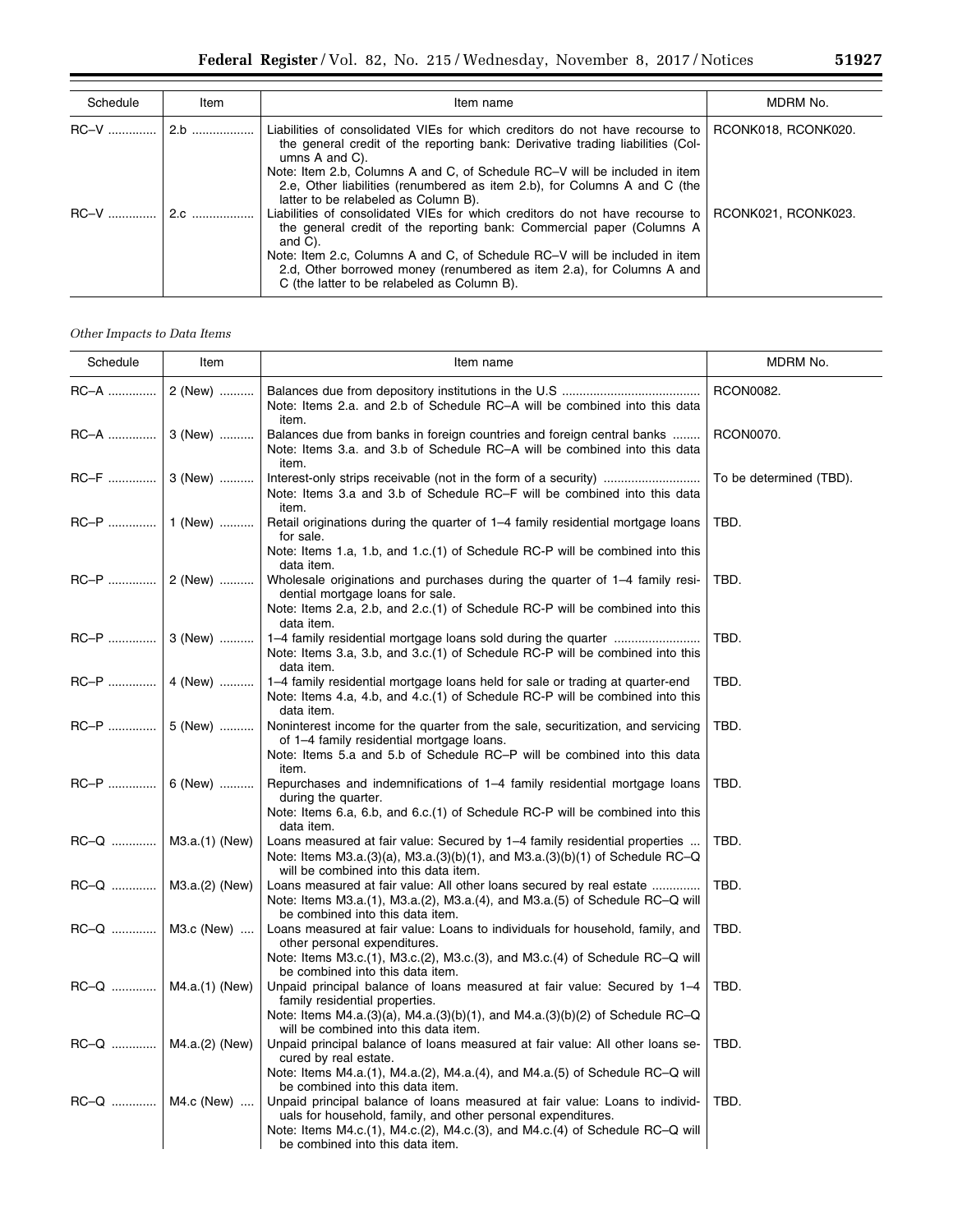| Schedule | Item | Item name                                                                                                                                                                                                                                                                                                                                                                                                                      | MDRM No.              |
|----------|------|--------------------------------------------------------------------------------------------------------------------------------------------------------------------------------------------------------------------------------------------------------------------------------------------------------------------------------------------------------------------------------------------------------------------------------|-----------------------|
|          |      | Maximum amount of credit exposure arising from recourse or other seller-<br>provided credit enhancements provided to structures reported in item 1<br>(Columns A and G).<br>Note: Items 2.a, 2.b, and 2.c, Columns A and G, of Schedule RC–S will be                                                                                                                                                                           | TBD (2 MDRM numbers). |
|          |      | combined into this data item.                                                                                                                                                                                                                                                                                                                                                                                                  |                       |
|          |      | RC-S  6 (New)  Total amount of ownership (or seller's) interest carried as securities or loans<br>(Columns B, C, and F).                                                                                                                                                                                                                                                                                                       | TBD (3 MDRM Numbers). |
|          |      | Note: Items 6.a and 6.b, Columns B, C, and F, of Schedule RC–S will be<br>combined into this data item for Column G.                                                                                                                                                                                                                                                                                                           |                       |
|          |      | Assets of consolidated variable interest entities (VIEs) that can be used only<br>to settle obligations of the consolidated VIEs: Securities (Columns A and<br>$C$ ).                                                                                                                                                                                                                                                          | TBD (2 MDRM Numbers). |
|          |      | Note: Items 1.b and 1.c, Columns A and C, of Schedule RC-V removed<br>above will be combined into this data item for Columns A and C (the latter<br>to be relabeled as Column B).                                                                                                                                                                                                                                              |                       |
|          |      | Assets of consolidated variable interest entities (VIEs) that can be used only<br>to settle obligations of the consolidated VIEs: Loans and leases held for in-<br>vestment, net of allowance, and held for sale (Columns A and C).<br>Note: Items 1.e, 1.f, and 1.g, Columns A and C, of Schedule RC-V removed<br>above will be combined into this data item for Columns A and C (the latter<br>to be relabeled as Column B). | TBD (2 MDRM Numbers). |
|          |      | RC-V  5 (New)  Total assets of asset-backed commercial paper (ABCP) conduit VIEs                                                                                                                                                                                                                                                                                                                                               | TBD.<br>TBD.          |

## *Data Items With a New or Increased Reporting Threshold*

Schedule RC–P is to be completed by institutions where any of the following residential mortgage banking activities exceeds \$10 million for two consecutive quarters:

• 1–4 family residential mortgage loan originations and purchases for resale from all sources during a calendar quarter; or

• 1–4 family residential mortgage loan sales during a calendar quarter; or

• 1–4 family residential mortgage loans held for sale or trading at calendar quarterend.

*Schedule RC–Q is to be completed by banks that:* (1) Have elected to report financial instruments or servicing assets and liabilities at fair value under a fair value option with changes in fair value recognized

in earnings, or (2) are required to complete Schedule RC–D, Trading Assets and Liabilities.

*Schedule RC–T:* Increase the threshold for the exemption from reporting Schedule RC– T, data items 14 through 26, from institutions with fiduciary assets of \$100 million or less to institutions with fiduciary assets of \$250 million or less (that do not meet the fiduciary income test for quarterly reporting).

| Schedule    | Item   | Item name                                                                                                                                   | MDRM No.  |
|-------------|--------|---------------------------------------------------------------------------------------------------------------------------------------------|-----------|
|             |        |                                                                                                                                             | RIADB904. |
| <b>RC-T</b> | , 15.a | Income from employee benefit and retirement-related trust and agency ac-<br>counts: Employee benefit-defined contribution.                  | RIADB905. |
| RC-T        | l 15.b | Income from employee benefit and retirement-related trust and agency ac-<br>counts: Employee benefit—defined benefit.                       | RIADB906. |
|             |        | Income from employee benefit and retirement-related trust and agency ac-<br>counts: Other employee benefit and retirement-related accounts. | RIADB907. |
|             |        |                                                                                                                                             | RIADA479. |
|             |        | Income from investment management and investment advisory agency ac-<br>counts.                                                             | RIADJ315. |
|             |        | Income from foundation and endowment trust and agency accounts                                                                              | RIADJ316. |
| <b>RC-T</b> | 19     |                                                                                                                                             | RIADA480. |
| <b>RC-T</b> | 20     |                                                                                                                                             | RIADB909. |
|             | 21     |                                                                                                                                             | RIADB910. |
| <b>RC-T</b> | 22     |                                                                                                                                             | RIAD4070. |
|             | 23     |                                                                                                                                             | RIADC058. |
| RC-T        | 24     |                                                                                                                                             | RIADA488. |
|             | 25     | Plus: Intracompany income credits for fiduciary and related services                                                                        | RIADB911. |
|             |        |                                                                                                                                             | RIADA491. |

*To be completed by banks with collective investment funds and common trust funds* 

*with a total market value of \$1 billion or more as of the preceding December 31.* 

| Schedule      | Item | Item name                                                                                                                     | MDRM No. |
|---------------|------|-------------------------------------------------------------------------------------------------------------------------------|----------|
| RC-T    M3.a  |      | Collective investment funds and common trust funds: Domestic equity (Col-   RCONB931, RCONB932.<br>umns $A$ and $B$ ).        |          |
| $RC-T$   M3.b |      | Collective investment funds and common trust funds: International/Global eq-   RCONB933, RCONB934.<br>uity (Columns A and B). |          |
| $RC-T$   M3.c |      | Collective investment funds and common trust funds: Stock/Bond blend (Col-   RCONB935, RCONB936.<br>umns A and B).            |          |
| $RC-T$ $M3d$  |      | Collective investment funds and common trust funds: Taxable bond (Col-   RCONB937, RCONB938.<br>umns $A$ and $B$ ).           |          |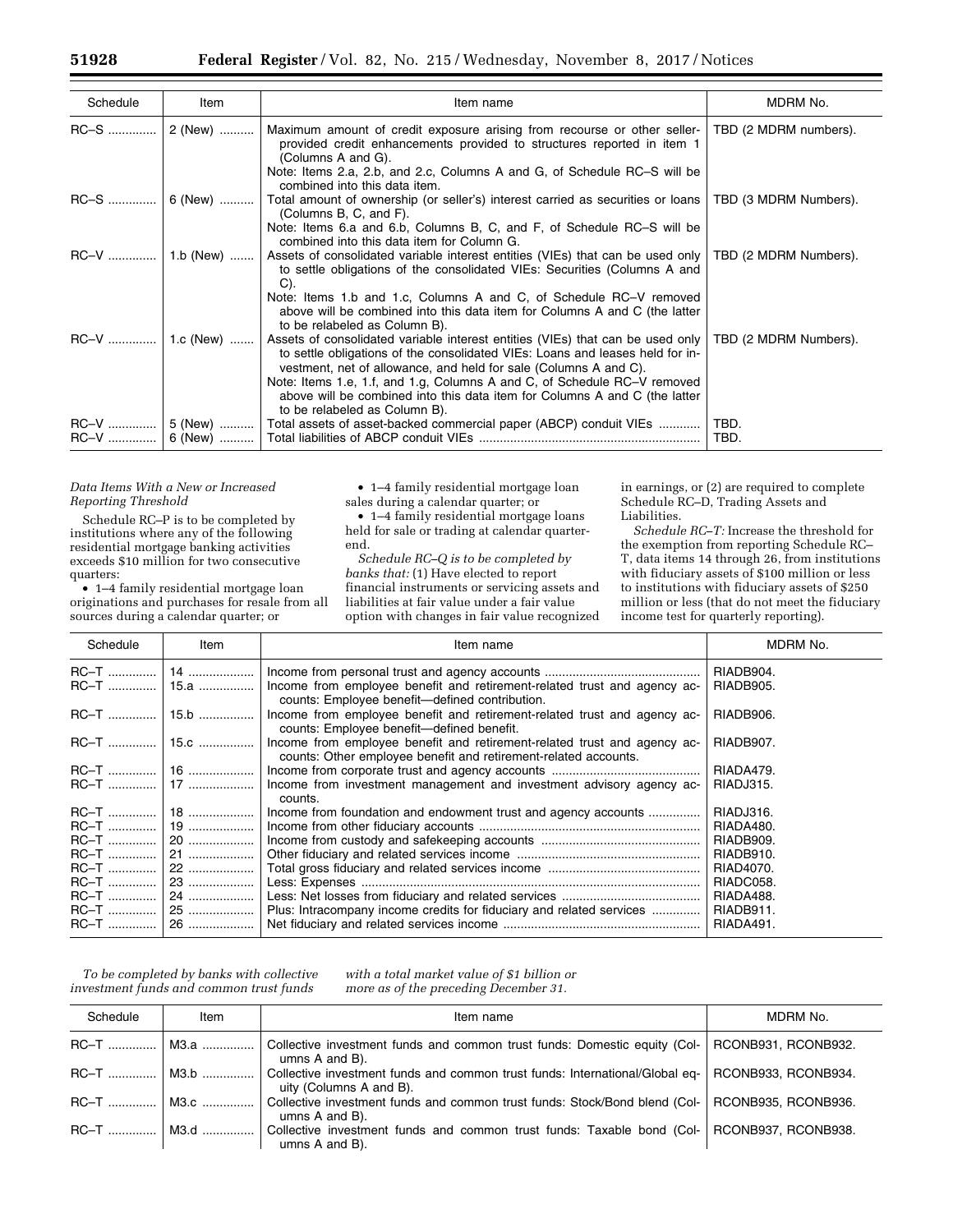| Schedule | Item | Item name                                                                                                                              | MDRM No. |
|----------|------|----------------------------------------------------------------------------------------------------------------------------------------|----------|
|          |      | RC-T    M3.e    Collective investment funds and common trust funds: Municipal bond (Col-   RCONB939, RCONB940.<br>umns $A$ and $B$ ).  |          |
|          |      | Collective investment funds and common trust funds: Short-term investments/   RCONB941, RCONB942.<br>Money market (Columns A and B).   |          |
|          |      | RC-T    M3.g    Collective investment funds and common trust funds: Specialty/Other (Col-   RCONB943, RCONB944.<br>umns $A$ and $B$ ). |          |

## *To be completed by banks with \$10 billion or more in total assets.*

| Schedule | Item              | Item name                                                                                                                                                                                                                                                                                                                             | MDRM No.            |
|----------|-------------------|---------------------------------------------------------------------------------------------------------------------------------------------------------------------------------------------------------------------------------------------------------------------------------------------------------------------------------------|---------------------|
|          | $RC-S$   6 (New)  | Total amount of ownership (or seller's) interest carried as securities or loans<br>(Column G).                                                                                                                                                                                                                                        | TBD.                |
|          |                   | Reporting bank's unused commitments to provide liquidity to other institu-<br>tions' securitization structures (Columns A and G).                                                                                                                                                                                                     | RCONB783, RCONB789. |
|          | $RC-S$   M3.a.(1) | Asset-backed commercial paper conduits: Maximum amount of credit expo-<br>sure arising from credit enhancements provided to conduit structures in the<br>form of standby letters of credit, subordinated securities, and other en-<br>hancements: Conduits sponsored by the bank, a bank affiliate, or the<br>bank's holding company. | RCONB806.           |
|          | $RC-S$   M3.a.(2) | Asset-backed commercial paper conduits: Maximum amount of credit expo-<br>sure arising from credit enhancements provided to conduit structures in the<br>form of standby letters of credit, subordinated securities, and other en-<br>hancements: Conduits sponsored by other unrelated institutions.                                 | RCONB807.           |
|          |                   | Asset-backed commercial paper conduits: Unused commitments to provide li-<br>quidity to conduit structures: Conduits sponsored by the bank, a bank affil-<br>iate, or the bank's holding company.                                                                                                                                     | RCONB808.           |
|          | $RC-S$   M3.b.(2) | Asset-backed commercial paper conduits: Unused commitments to provide li-<br>quidity to conduit structures: Conduits sponsored by other unrelated institu-<br>tions.                                                                                                                                                                  | RCONB809.           |
|          |                   | Outstanding credit card fees and finance charges included in Schedule RC-<br>S, item 1, column C.<br>Note: With the combining of Columns B through F of item 1 of Schedule RC-<br>S into item 1, Column G, of Schedule RC-S, the reference to column C in<br>the caption for M4 will be changed to column G.                          | RCONC407.           |

# **Appendix D**

**FFIEC 031: To Be Completed By Banks With Domestic and Foreign Offices and Banks With Domestic Offices Only and Consolidated Total Assets of \$100 Billion or More** 

#### **Data Items Removed, Other Impacts to Data Items, or New or Increased Reporting Threshold**

## *Data Items Removed*

| Schedule         | Item         | Item name                                                                                                                                             | MDRM No.                      |
|------------------|--------------|-------------------------------------------------------------------------------------------------------------------------------------------------------|-------------------------------|
| $RC-A$<br>$RC-A$ | 2.a<br>$2.b$ | Balances due from U.S. branches and agencies of foreign banks (Column A)<br>Balances due from other commercial banks in the U.S. and other depository | RCFD0083.<br><b>RCFD0085.</b> |
|                  |              | institutions in the U.S. (Column A).<br>Note: Items 2.a and 2.b (Column A), of Schedule RC-A will be combined into<br>one data item (new item 2).     |                               |
| RC-A             | 3.a          | Balances due from foreign branches of other U.S. banks (Column A)                                                                                     | RCFD0073.                     |
| $RC-A$           | $3.b$        | Balances due from other banks in foreign countries and foreign central banks<br>(Column A).                                                           | RCFD0074.                     |
|                  |              | Note: Items 3.a and 3.b (Column A), of Schedule RC-A will be combined into<br>one data item (new item 3).                                             |                               |
| <b>RC-F</b>      | 3.a          | Interest-only strips receivable (not in the form of a security) on mortgage<br>loans.                                                                 | RCFDA519.                     |
| <b>RC-F</b>      | $3.b$        | Interest-only strips receivable (not in the form of a security) on other financial<br>assets.                                                         | RCFDA520.                     |
|                  |              | Note: Items 3.a and 3.b of Schedule RC–F will be combined into one data<br>item (new item 3).                                                         |                               |
| $RC-F$           | 6.d          | Retained interests in accrued interest receivable related to securitized credit<br>cards.                                                             | RCFDC436.                     |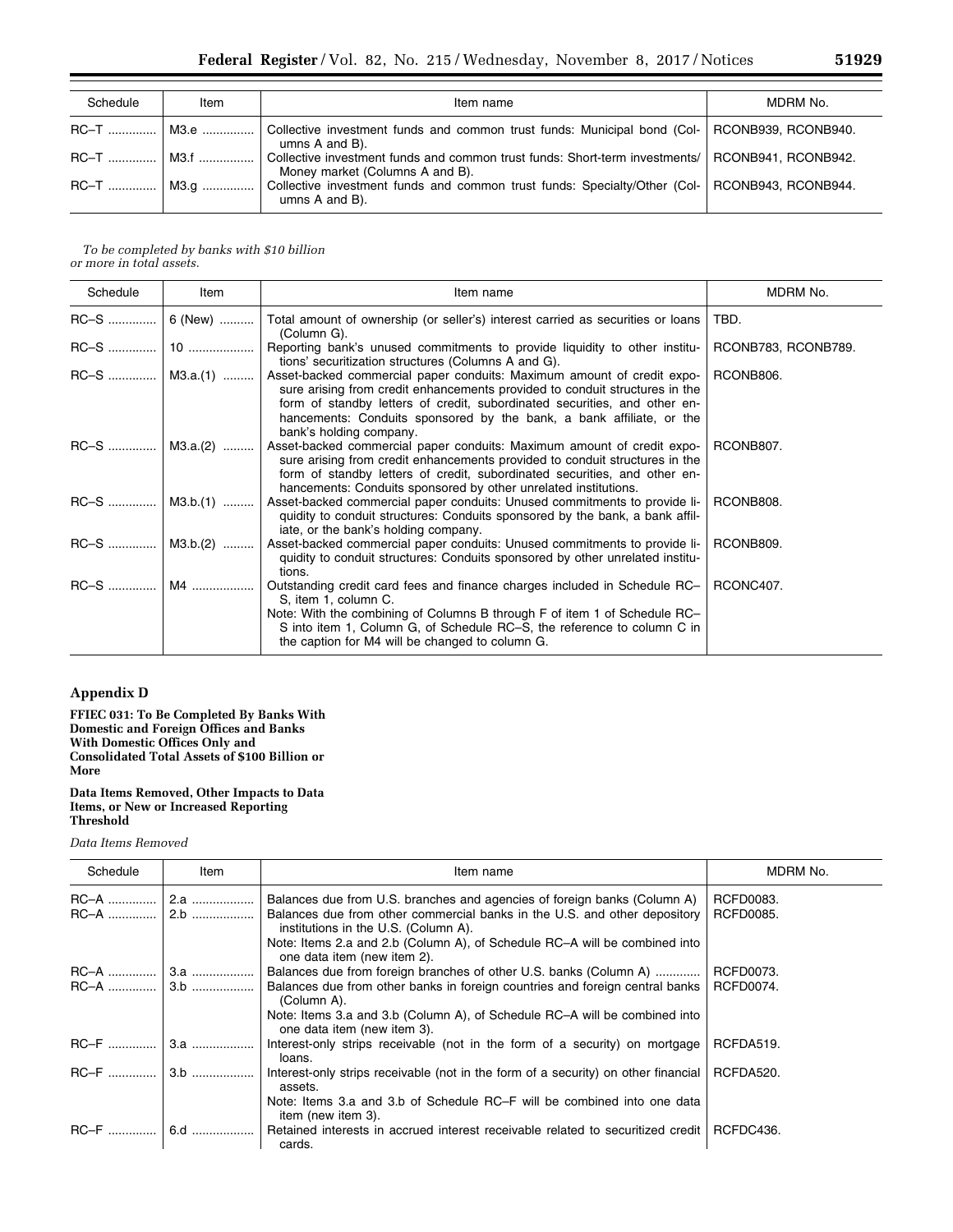$\equiv$ 

| Schedule | Item               | Item name                                                                                                                                                                                                                        | MDRM No.                                      |
|----------|--------------------|----------------------------------------------------------------------------------------------------------------------------------------------------------------------------------------------------------------------------------|-----------------------------------------------|
| RC-N     | $M5.b.(1)$         | Loans measured at fair value: Fair value (Columns A through C)                                                                                                                                                                   | RCFDF664, RCFDF665,                           |
| RC-N     | $M5.b.(2)$         | Loans measured at fair value: Unpaid principal balance (Columns A through                                                                                                                                                        | RCFDF666.<br>RCFDF667, RCFDF668,<br>RCFDF669. |
|          |                    | C).<br>Retail originations during the quarter of 1-4 family residential mortgage loans<br>for sale: Closed-end first liens.                                                                                                      | RCONF066.                                     |
|          |                    | Retail originations during the quarter of 1-4 family residential mortgage loans                                                                                                                                                  | RCONF067.                                     |
|          |                    | for sale: Closed-end junior liens.<br>Retail originations during the quarter of 1-4 family residential mortgage loans<br>for sale: Open-end loans extended under lines of credit: Total commitment<br>under the lines of credit. | RCONF670.                                     |
|          |                    | Note: Items 1.a, 1.b, and 1.c.(1) of Schedule RC-P will be combined into one<br>data item (new item 1).                                                                                                                          |                                               |
|          |                    | Retail originations during the quarter of 1–4 family residential mortgage loans<br>for sale: Open-end loans extended under lines of credit: Principal amount                                                                     | RCONF671.                                     |
|          |                    | funded under the lines of credit.<br>Wholesale originations and purchases during the quarter of 1-4 family resi-<br>dential mortgage loans for sale: Closed-end first liens.                                                     | RCONF068.                                     |
|          |                    | Wholesale originations and purchases during the quarter of 1–4 family resi-<br>dential mortgage loans for sale: Closed-end junior liens.                                                                                         | RCONF069.                                     |
|          |                    | Wholesale originations and purchases during the quarter of 1-4 family resi-<br>dential mortgage loans for sale: Open-end loans extended under lines of<br>credit: Total commitment under the lines of credit.                    | RCONF672.                                     |
|          |                    | Note: Items 2.a, 2.b, and 2.c.(1) of Schedule RC-P will be combined into one<br>data item (new item 2).                                                                                                                          |                                               |
|          |                    | Wholesale originations and purchases during the quarter of 1-4 family resi-<br>dential mortgage loans for sale: Open-end loans extended under lines of<br>credit: Principal amount funded under the lines of credit.             | RCONF673.                                     |
|          |                    | 1-4 family residential mortgage loans sold during the quarter: Closed-end<br>first liens.                                                                                                                                        | RCONF070.                                     |
|          |                    | 1-4 family residential mortgage loans sold during the quarter: Closed-end<br>junior liens.                                                                                                                                       | RCONF071.                                     |
|          |                    | 1–4 family residential mortgage loans sold during the quarter: Total commit-<br>ment under the lines of credit.                                                                                                                  | RCONF674.                                     |
|          |                    | Note: Items 3.a, 3.b, and 3.c.(1) of Schedule RC-P will be combined into one<br>data item (new item 3).                                                                                                                          |                                               |
|          |                    | 1-4 family residential mortgage loans sold during the quarter: Principal<br>amount funded under the lines of credit.                                                                                                             | RCONF675.                                     |
|          |                    | 1–4 family residential mortgage loans held for sale or trading at quarter-end:<br>Closed-end first liens.                                                                                                                        | RCONF072.                                     |
|          |                    | 1-4 family residential mortgage loans held for sale or trading at quarter-end:<br>Closed-end junior liens.                                                                                                                       | RCONF073.                                     |
|          |                    | 1-4 family residential mortgage loans held for sale or trading at quarter-end:<br>Total commitment under the lines of credit.                                                                                                    | RCONF676.                                     |
|          |                    | Note: Items 4.a, 4.b, and 4.c.(1) of Schedule RC-P will be combined into one<br>data item (new item 4).                                                                                                                          |                                               |
|          | $RC-P$   4.c.(2)   | 1-4 family residential mortgage loans held for sale or trading at quarter-end:<br>Principal amount funded under the lines of credit.                                                                                             | RCONF677.                                     |
| RC-P     | 5.a                | Noninterest income for the quarter from the sale, securitization, and servicing<br>of 1–4 family residential mortgage loans: Closed-end 1–4 family residential                                                                   | RIADF184.                                     |
|          | 5.b                | mortgage loans.<br>Noninterest income for the quarter from the sale, securitization, and servicing<br>of 1–4 family residential mortgage loans: Open-end 1–4 family residential                                                  | RIADF560.                                     |
|          |                    | mortgage loans extended under lines of credit.<br>Note: Items 5.a and 5.b of Schedule RC-P will be combined into one data                                                                                                        |                                               |
|          |                    | item (new item 5).<br>Repurchases and indemnifications of 1–4 family residential mortgage loans                                                                                                                                  | RCONF678.                                     |
|          | 6.b                | during the quarter: Closed-end first liens.<br>Repurchases and indemnifications of 1–4 family residential mortgage loans                                                                                                         | RCONF679.                                     |
|          | $RC-P$   6.c.(1)   | during the quarter: Closed-end junior liens.<br>Repurchases and indemnifications of 1–4 family residential mortgage loans                                                                                                        | RCONF680.                                     |
|          |                    | during the quarter: Total commitment under the lines of credit.<br>Note: Items 6.a, 6.b, and 6.c.(1) of Schedule RC-P will be combined into one<br>data item (new item 6).                                                       |                                               |
|          | $RC-P$   6.c.(2)   | Repurchases and indemnifications of 1-4 family residential mortgage loans<br>during the quarter: Principal amount funded under the lines of credit.                                                                              | RCONF681.                                     |
| RC-Q     | M3.a<br>$M3.a.(1)$ | Loans measured at fair value: Loans secured by real estate (Column A)<br>Loans measured at fair value: Construction, land development, and other                                                                                 | RCFDF608.<br>RCONF578.                        |
|          | $M3.a.(2)$         | land loans (Column B).<br>Loans measured at fair value: Secured by farmland (Column B)                                                                                                                                           | RCONF579.                                     |
|          | $M3.a.(4)$         | Loans measured at fair value: Secured by multifamily (5 or more) residential<br>properties (Column B).                                                                                                                           | RCONF583.                                     |
|          | $RC-Q$   M3.a.(5)  | Loans measured at fair value: Secured by nonfarm nonresidential properties<br>(Column B).                                                                                                                                        | RCONF584.                                     |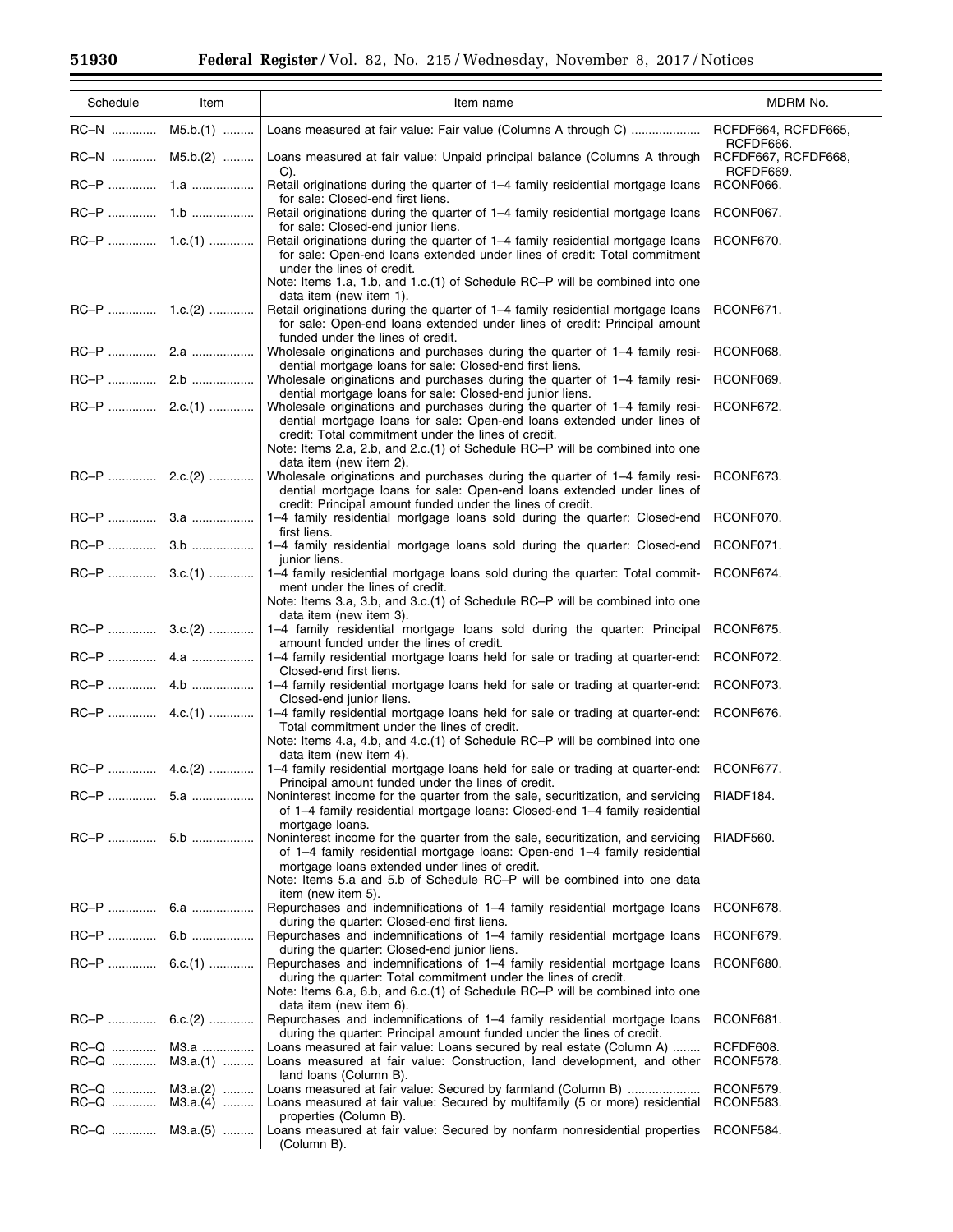Ξ

| Schedule                       | Item                             | Item name                                                                                                                                                                                                                                                                                                                               | MDRM No.                                                                       |
|--------------------------------|----------------------------------|-----------------------------------------------------------------------------------------------------------------------------------------------------------------------------------------------------------------------------------------------------------------------------------------------------------------------------------------|--------------------------------------------------------------------------------|
|                                |                                  | Note: Items M3.a.(1), M3.a.(2), M3.a.(4), and M3.a.(5), Column B, of Sched-<br>ule RC-Q will be combined into one data item for the consolidated bank<br>(new item $M3.a.(2)$ , Column A).                                                                                                                                              |                                                                                |
|                                | $RC-Q$   M3.a.(3)(a)             | Loans measured at fair value: Revolving, open-end loans secured by 1-4<br>family residential properties and extended under lines of credit (Column B).                                                                                                                                                                                  | RCONF580.                                                                      |
| RC-Q                           | M3.a.(3)(b)(1)                   | Loans measured at fair value: Closed-end loans secured by 1–4 family resi-<br>dential properties: Secured by first liens (Column B).                                                                                                                                                                                                    | RCONF581.                                                                      |
| RC-Q                           | M3.a.(3)(b)(2)                   | Loans measured at fair value: Closed-end loans secured by 1–4 family resi-<br>dential properties: Secured by junior liens (Column B).<br>Note: Items M3.a.(3)(a), M3.a.(3)(b)(1), and M3.a.(3)(b)(2), Column B, of<br>Schedule RC-Q will be combined into one data item for the consolidated<br>bank (new item M3.a.(1), Column A).     | RCONF582.                                                                      |
| RC–Q<br>RC–Q …………<br>RC–Q ………… | M3.b<br>$M3.c.(1)$<br>$M3.c.(2)$ | Loans measured at fair value: Commercial and industrial loans (Column B)<br>Loans measured at fair value: Credit cards (Columns A and B)<br>Loans measured at fair value: Other revolving credit plans (Columns A and<br>B).                                                                                                            | RCONF585.<br>RCFDF586, RCONF586.<br>RCFDF587, RCONF587.                        |
| $RC-Q$   M3.c.(3)<br>RC-Q      | $M3.c.(4)$                       | Loans measured at fair value: Automobile loans (Columns A and B)<br>Loans measured at fair value: Other consumer loans (Columns A and B)<br>Note: Items M3.c.(1), M3.c.(2), M3.c.(3), and M3.c.(4), Column A, of Sched-<br>ule RC-Q will be combined into one data item for the consolidated bank<br>(new item M3.c, Column A).         | RCFDK196, RCONK196.<br>RCFDK208, RCONK208.                                     |
| RC-Q<br>RC-Q                   | M3.d<br>M4.a                     | Unpaid principal balance of loans measured at fair value: Loans secured by<br>real estate (Column A).                                                                                                                                                                                                                                   | RCONF589.<br>RCFDF609.                                                         |
|                                | $RC-Q$   M4.a.(1)                | Unpaid principal balance of loans measured at fair value: Construction, land<br>development, and other land loans (Column B).                                                                                                                                                                                                           | RCONF590.                                                                      |
|                                | $RC-Q$   M4.a.(2)                | Unpaid principal balance of loans measured at fair value: Secured by farm-<br>land (Column B).                                                                                                                                                                                                                                          | RCONF591.                                                                      |
|                                | $RC-Q$   M4.a.(4)                | Unpaid principal balance of loans measured at fair value: Secured by multi-<br>family (5 or more) residential properties (Column B).                                                                                                                                                                                                    | RCONF595.                                                                      |
|                                | $RC-Q$   M4.a.(5)                | Unpaid principal balance of loans measured at fair value: Secured by non-<br>farm nonresidential properties (Column B).<br>Note: Items M4.a.(1), M4.a.(2), M4.a.(4), and M4.a.(5), Column B, of Sched-<br>ule RC-Q will be combined into one data item for the consolidated bank                                                        | RCONF596.                                                                      |
| $RC-Q$   M4.a.(3)(a)           |                                  | (new item M4.a.(2), Column A).<br>Unpaid principal balance of loans measured at fair value: Revolving, open-<br>end loans secured by 1-4 family residential properties and extended under<br>lines of credit (Column B).                                                                                                                | RCONF592.                                                                      |
| $RC-Q$   M4.a.(3)(b)(1)        |                                  | Unpaid principal balance of loans measured at fair value: Closed-end loans<br>secured by 1-4 family residential properties: Secured by first liens (Column<br>B).                                                                                                                                                                       | RCONF593.                                                                      |
| RC-Q                           | M4.a.(3)(b)(2)                   | Unpaid principal balance of loans measured at fair value: Closed-end loans<br>secured by 1-4 family residential properties: Secured by junior liens (Col-<br>$umn B$ ).<br>Note: Items $M4.a.(3)(a)$ , $M4.a.(3)(b)(1)$ , and $M4.a.(3)(b)(2)$ , Column B, of<br>Schedule RC-Q will be combined into one data item for the consolidated | RCONF594.                                                                      |
| $RC-Q$                         | M4.b                             | bank (new item M4.a.(1), Column A).<br>Unpaid principal balance of loans measured at fair value: Commercial and in- RCONF597.                                                                                                                                                                                                           |                                                                                |
|                                | $RC-Q$   M4.c.(1)                | dustrial loans (Column B).<br>Unpaid principal balance of loans measured at fair value: Credit cards (Col-                                                                                                                                                                                                                              | RCFDF598, RCONF598.                                                            |
|                                | RC-Q    M4.c.(2)                 | umns A and B).<br>Unpaid principal balance of loans measured at fair value: Other revolving                                                                                                                                                                                                                                             | RCFDF599, RCONF599.                                                            |
|                                | $RC-Q$   M4.c.(3)                | credit plans (Columns A and B).<br>Unpaid principal balance of loans measured at fair value: Automobile loans                                                                                                                                                                                                                           | RCFDK195, RCONK195.                                                            |
|                                | $RC-Q$   M4.c.(4)                | (Columns A and B).<br>Unpaid principal balance of loans measured at fair value: Other consumer<br>loans (Columns A and B).                                                                                                                                                                                                              | RCFDK209, RCONK209.                                                            |
|                                |                                  | Note: Items M4.c.(1), M4.c.(2), M4.c.(3) and M4.c.(4), Column A, of Schedule<br>RC-Q will be combined into one data item for the consolidated bank (new<br>item M4.c, Column A).                                                                                                                                                        |                                                                                |
|                                | RC-Q    M4.d                     | Unpaid principal balance of loans measured at fair value: Other loans (Col-<br>$umn B$ ).                                                                                                                                                                                                                                               | RCONF601.                                                                      |
|                                |                                  | Maximum amount of credit exposure arising from recourse or other seller-<br>provided credit enhancements provided to structures reported in item 1 in<br>the form of: Credit-enhancing interest-only strips (Columns A through G).                                                                                                      | RCFDB712, RCFDB713,<br>RCFDB714, RCFDB715,<br>RCFDB716, RCFDB717,<br>RCFDB718. |
|                                |                                  | Maximum amount of credit exposure arising from recourse or other seller-<br>provided credit enhancements provided to structures reported in item 1 in<br>the form of: Subordinated securities and other residual interests (Columns<br>A through G).                                                                                    | RCFDC393, RCFDC394,<br>RCFDC395, RCFDC396,<br>RCFDC397, RCFDC398,<br>RCFDC399. |
|                                |                                  | Maximum amount of credit exposure arising from recourse or other seller-<br>provided credit enhancements provided to structures reported in item 1 in<br>the form of: Standby letters of credit and other enhancements (Columns A<br>through G).                                                                                        | RCFDC400, RCFDC401,<br>RCFDC402, RCFDC403,<br>RCFDC404, RCFDC405,<br>RCFDC406. |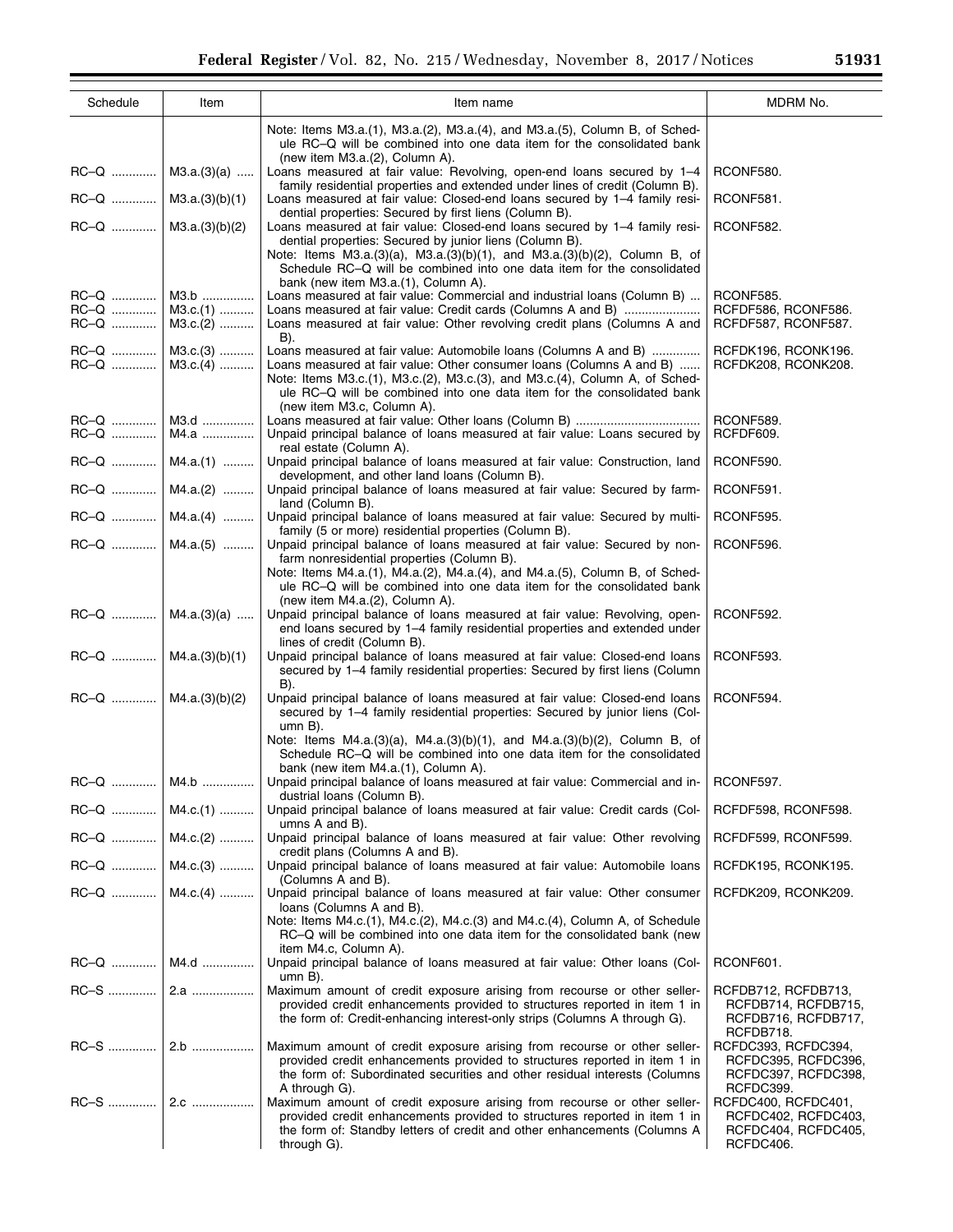| Schedule     | Item                                                                       | Item name                                                                                                                                                                                                                                                                                                                                                                                                                                                               | MDRM No.                                                                                                                                                                                                 |
|--------------|----------------------------------------------------------------------------|-------------------------------------------------------------------------------------------------------------------------------------------------------------------------------------------------------------------------------------------------------------------------------------------------------------------------------------------------------------------------------------------------------------------------------------------------------------------------|----------------------------------------------------------------------------------------------------------------------------------------------------------------------------------------------------------|
|              |                                                                            | Note: Items 2.a, 2.b, and 2.c, Columns A through G, of Schedule RC-S will<br>be combined into one data item (new item 2) for Columns A through G.<br>Amount of ownership (or seller's) interests carried as: Securities (Columns B,<br>$C$ and $F$ ).                                                                                                                                                                                                                   | RCFDB761, RCFDB762,<br>RCFDB763.                                                                                                                                                                         |
| RC-S         | 6.b                                                                        | Amount of ownership (or seller's) interests carried as: Loans (Columns B, C<br>and $F$ ).                                                                                                                                                                                                                                                                                                                                                                               |                                                                                                                                                                                                          |
|              |                                                                            | Note: Items 6.a and 6.b, Columns B, C, and F, of Schedule RC-S will be<br>combined into one data item (new item 6)                                                                                                                                                                                                                                                                                                                                                      | RCFDB500, RCFDB501,<br>RCFDB502.                                                                                                                                                                         |
|              |                                                                            | Past due loan amounts included in interests reported in item 6.a: 30–89 days<br>past due (Columns B, C, and F).                                                                                                                                                                                                                                                                                                                                                         | RCFDB764, RCFDB765,<br>RCFDB766.                                                                                                                                                                         |
|              |                                                                            | Past due loan amounts included in interests reported in item 6.a: 90 days or<br>more past due (Columns B, C, and F).                                                                                                                                                                                                                                                                                                                                                    | RCFDB767, RCFDB768,<br>RCFDB769.                                                                                                                                                                         |
|              |                                                                            | Charge-offs and recoveries on loan amounts included in interests reported in<br>item 6.a: 30-89 days past due (Columns B, C, and F).                                                                                                                                                                                                                                                                                                                                    | RIADB770, RIADB771,<br>RIADB772.                                                                                                                                                                         |
|              |                                                                            | Charge-offs and recoveries on loan amounts included in interests reported in<br>item 6.a: 90 days or more past due (Columns B, C, and F).                                                                                                                                                                                                                                                                                                                               | RIADB773, RIADB774,<br>RIADB775.                                                                                                                                                                         |
|              |                                                                            | Maximum amount of credit exposure arising from credit enhancements pro-<br>vided by the reporting bank to other institutions' securitization structures in<br>the form of standby letters of credit, purchased subordinated securities,<br>and other enhancements (Columns B and C).<br>Note: Item 9, Columns B and C, of Schedule RC-S will be included in item 9,                                                                                                     | RCFDB777, RCFDB778.                                                                                                                                                                                      |
|              |                                                                            | Column G.<br>Reporting bank's unused commitments to provide liquidity to other institu-<br>tions' securitization structures (Columns B and C).<br>Note: Item 10, Columns B and C, of Schedule RC-S will be included in item                                                                                                                                                                                                                                             | RCFDB784, RCFDB785.                                                                                                                                                                                      |
|              |                                                                            | 10, Column G.<br>Assets sold with recourse or other seller-provided credit enhancements and<br>not securitized by the reporting bank (Columns B through F).                                                                                                                                                                                                                                                                                                             | RCFDB791, RCFDB792,<br>RCFDB793, RCFDB794,<br>RCFDB795.                                                                                                                                                  |
|              |                                                                            | Note: Item 11, Columns B through F, of Schedule RC-S will be included in<br>item 11, Column G.                                                                                                                                                                                                                                                                                                                                                                          |                                                                                                                                                                                                          |
|              |                                                                            | Maximum amount of credit exposure arising from recourse or other seller-<br>provided credit enhancements provided to assets reported in item 11 (Col-<br>umns B through F).<br>Note: Item 12, Columns B through F, of Schedule RC-S will be included in                                                                                                                                                                                                                 | RCFDB798, RCFDB799,<br>RCFDB800, RCFDB801,<br>RCFDB802.                                                                                                                                                  |
| RC-S    M1.a |                                                                            | item 12, Column G.<br>Small business obligations transferred with recourse under Section 208 of<br>the Riegle Community Development and Regulatory Improvement Act of<br>1994: Outstanding principal balance.                                                                                                                                                                                                                                                           | RCFDA249.                                                                                                                                                                                                |
| RC–S         | M1.b                                                                       | Note: Item M1.a of Schedule RC-S will be included in item 1 or item 11, Col-<br>umn F, as appropriate.<br>Small business obligations transferred with recourse under Section 208 of<br>the Riegle Community Development and Regulatory Improvement Act of<br>1994: Amount of retained recourse on these obligations as of the report<br>date.                                                                                                                           | RCFDA250.                                                                                                                                                                                                |
| RC-V         | All data items<br>reported for<br>"ABCP Con-<br>duits" (Col-<br>$umn B$ ). | Note: Item M1.b of Schedule RC-S will be included in item 2 or item 12, Col-<br>umn F, as appropriate.                                                                                                                                                                                                                                                                                                                                                                  | RCFDJ982, RCFDJ985,<br>RCFDJ988, RCFDJ991<br>RCFDJ994, RCFDJ997,<br>RCFDK001, RCFDK004,<br>RCFDK007, RCFDK010,<br>RCFDK013, RCFDK016,<br>RCFDK019, RCFDK022<br>RCFDK025, RCFDK028<br>RCFDK031, RCFDK034. |
|              |                                                                            | Note: Data items currently reported for "ABCP Conduits" (Column B) will be<br>included in the "Other VIEs" column (Column C, to be relabeled as Col-<br>umn B) of Schedule RC-V by line item, as reflected below.                                                                                                                                                                                                                                                       |                                                                                                                                                                                                          |
|              | $1.b$                                                                      | Assets of consolidated variable interest entities (VIEs) that can be used only<br>to settle obligations of the consolidated VIEs: Held-to-maturity securities<br>(Columns A and C).                                                                                                                                                                                                                                                                                     | RCFDJ984, RCFDJ986.                                                                                                                                                                                      |
|              |                                                                            | Assets of consolidated variable interest entities (VIEs) that can be used only<br>to settle obligations of the consolidated VIEs: Available-for-sale securities<br>(Columns A and C).<br>Note: Items 1.b and 1.c, Columns A and C, of Schedule RC-V will be com-                                                                                                                                                                                                        | RCFDJ987, RCFDJ989.                                                                                                                                                                                      |
|              | $1.d$                                                                      | bined into one data item (new item 1.b) for Columns A and C.<br>Assets of consolidated variable interest entities (VIEs) that can be used only<br>to settle obligations of the consolidated VIEs: Securities purchased under<br>agreements to resell (Columns A and C).<br>Note: Item 1.d, Columns A and C, of Schedule RC-V will be included in item<br>1.k, Other assets (renumbered as item 1.b), for Columns A and C (the lat-<br>ter to be relabeled as Column B). | RCFDJ990, RCFDJ992.                                                                                                                                                                                      |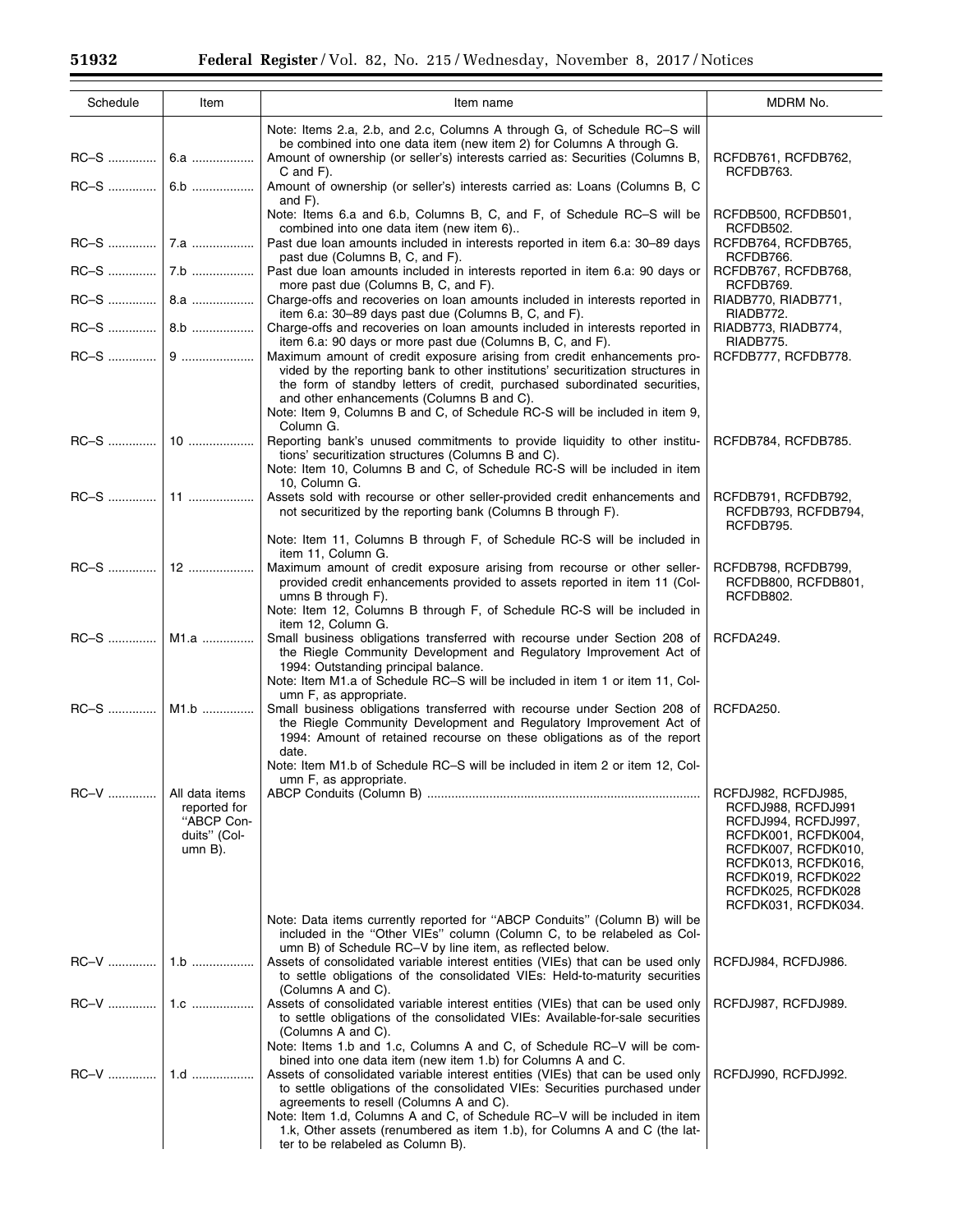| Schedule | Item  | Item name                                                                                                                                                                                                                                                                                                                                                                                         | MDRM No.            |
|----------|-------|---------------------------------------------------------------------------------------------------------------------------------------------------------------------------------------------------------------------------------------------------------------------------------------------------------------------------------------------------------------------------------------------------|---------------------|
| RC-V     | 1.e   | Assets of consolidated variable interest entities (VIEs) that can be used only<br>to settle obligations of the consolidated VIEs: Loans and leases held for<br>sale (Column A and C).                                                                                                                                                                                                             | RCFDJ993, RCFDJ995. |
| RC-V     | 1.f   | Assets of consolidated variable interest entities (VIEs) that can be used only<br>to settle obligations of the consolidated VIEs: Loans and leases held for in-<br>vestment (Column A and C).                                                                                                                                                                                                     | RCFDJ996, RCFDJ998. |
|          |       | Assets of consolidated variable interest entities (VIEs) that can be used only<br>to settle obligations of the consolidated VIEs: Less: Allowance for loan and<br>lease losses (Columns A and C).<br>Note: Items 1.e, 1.f, and 1.g, Columns A and C, of Schedule RC-V will be<br>combined into one data item (new item 1.c) for Columns A and C (the lat-<br>ter to be relabeled as Column B).    | RCFDJ999, RCFDK002. |
|          | $1.h$ | Assets of consolidated variable interest entities (VIEs) that can be used only<br>to settle obligations of the consolidated VIEs: Trading assets (other than<br>derivatives) (Columns A and C).<br>Note: Item 1.h, Columns A and C, of Schedule RC-V will be included in item<br>1.k (renumbered as item 1.e), Other assets, for Columns A and C (the lat-<br>ter to be relabeled as Column B).   | RCFDK003, RCFDK005. |
| RC-V     | 1.i   | Assets of consolidated variable interest entities (VIEs) that can be used only<br>to settle obligations of the consolidated VIEs: Derivative trading assets<br>(Columns A and C).<br>Note: Item 1.i, Columns A and C, of Schedule RC-V will be included in item<br>1.k, Other assets (renumbered as item 1.e), for Columns A and C (the lat-<br>ter to be relabeled as Column B).                 | RCFDK006, RCFDK008. |
| RC-V     | 2.a   | Liabilities of consolidated VIEs for which creditors do not have recourse to<br>the general credit of the reporting bank: Securities sold under agreements<br>to repurchase (Columns A and C).<br>Note: Item 2.a, Columns A and C, of Schedule RC-V will be included in item<br>2.e, Other liabilities (renumbered as item 2.b), for Columns A and C (the<br>latter to be relabeled as Column B). | RCFDK015, RCFDK017. |
| RC-V     | 2.b   | Liabilities of consolidated VIEs for which creditors do not have recourse to<br>the general credit of the reporting bank: Derivative trading liabilities (Col-<br>umns A and C).<br>Note: Item 2.b, Columns A and C, of Schedule RC-V will be included in item<br>2.e, Other liabilities (renumbered as item 2.b), for Columns A and C (the<br>latter to be relabeled as Column B).               | RCFDK018, RCFDK020. |
|          |       | Liabilities of consolidated VIEs for which creditors do not have recourse to<br>the general credit of the reporting bank: Commercial paper (Columns A<br>and C).<br>Note: Item 2.c, Columns A and C, of Schedule RC-V will be included in item<br>2.d, Other borrowed money (renumbered as item 2.a), for Columns A and<br>C (the latter to be relabeled as Column B).                            | RCFDK021, RCFDK023. |

# *Other Impacts to Data Items*

| Schedule | Item            | Item name                                                                                                                                                                                                                                                                                       | MDRM No.                |
|----------|-----------------|-------------------------------------------------------------------------------------------------------------------------------------------------------------------------------------------------------------------------------------------------------------------------------------------------|-------------------------|
| RC-A     | 2 (New)         | Balances due from depository institutions in the U.S. (Column A)<br>Note: Items 2.a. and 2.b (Column A), of Schedule RC-A will be combined<br>into this data item.                                                                                                                              | RCFD0082.               |
| RC-A     | 3 (New)         | Balances due from banks in foreign countries and foreign central banks (Col-<br>umn A).<br>Note: Items 3.a. and 3.b (Column A), of Schedule RC-A will be combined                                                                                                                               | RCFD0070.               |
|          | RC-F    3 (New) | into this data item.<br>Note: Items 3.a and 3.b of Schedule RC–F will be combined into this data<br>item.                                                                                                                                                                                       | To be determined (TBD). |
| RC-H     | 22 (New)        | Total amount of fair value option loans held for investment and held for sale<br>Note: The proposed threshold change applicable to Schedule RC–Q applies<br>to this item.                                                                                                                       | TBD.                    |
| RC-P     | 1 (New)         | Retail originations during the quarter of 1–4 family residential mortgage loans<br>for sale.                                                                                                                                                                                                    | TBD.                    |
| RC-P     | 2 (New)         | Note: Items 1.a, 1.b, and 1.c.(1) of Schedule RC-P will be combined into this<br>data item.<br>Wholesale originations and purchases during the quarter of 1–4 family resi-<br>dential mortgage loans for sale.<br>Note: Items 2.a, 2.b, and 2.c.(1) of Schedule RC-P will be combined into this | TBD.                    |
| RC-P     | 3 (New)         | data item.<br>1–4 family residential mortgage loans sold during the quarter<br>Note: Items 3.a, 3.b, and 3.c. (1) of Schedule RC-P will be combined into this<br>data item.                                                                                                                     | TBD.                    |
|          |                 | $RC-P$   4 (New)    1–4 family residential mortgage loans held for sale or trading at quarter-end                                                                                                                                                                                               | TBD.                    |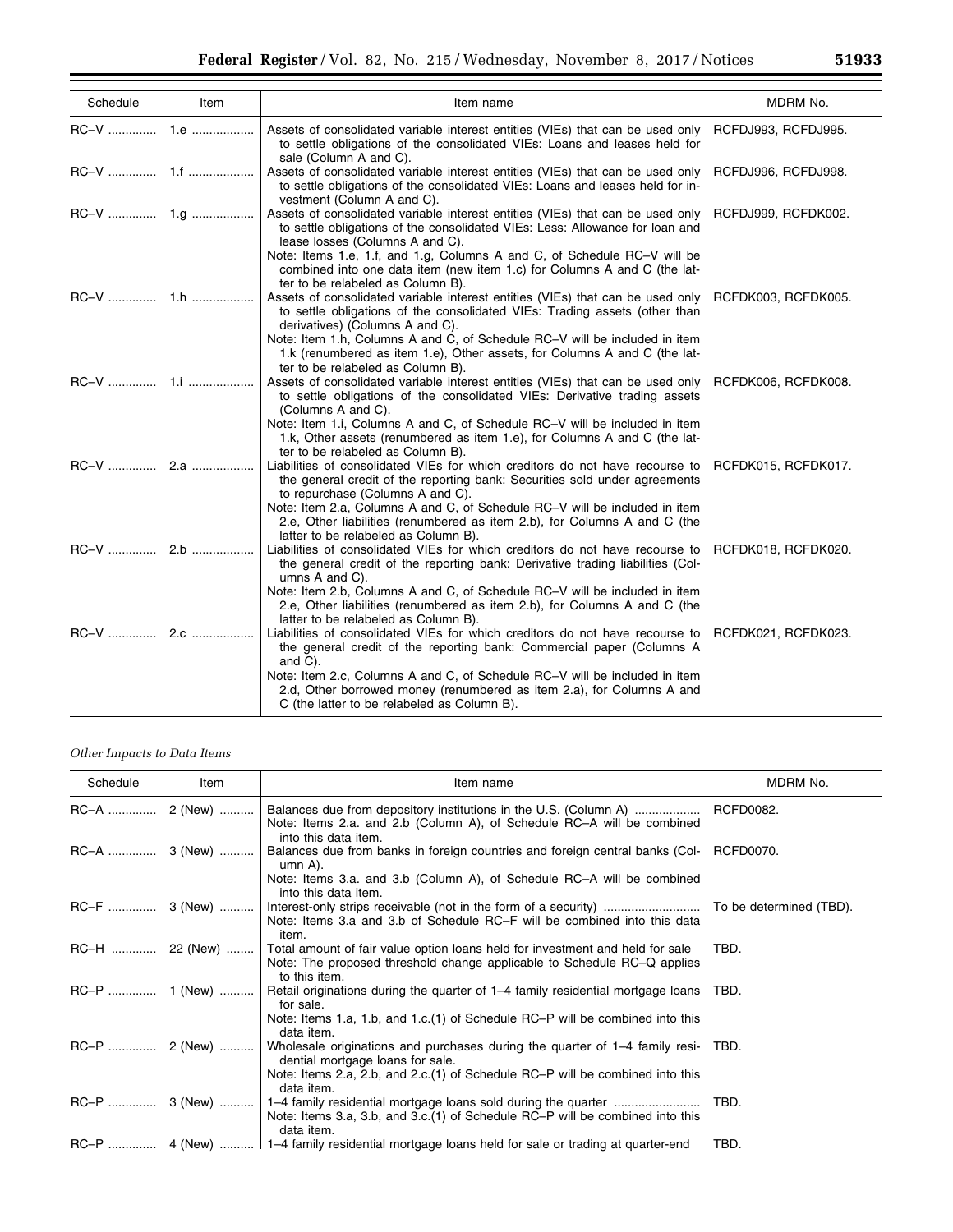| Schedule               | Item               | Item name                                                                                                                                                                                                                                                                                                                                                                                                                                                                                                                                                                                 | MDRM No.              |
|------------------------|--------------------|-------------------------------------------------------------------------------------------------------------------------------------------------------------------------------------------------------------------------------------------------------------------------------------------------------------------------------------------------------------------------------------------------------------------------------------------------------------------------------------------------------------------------------------------------------------------------------------------|-----------------------|
|                        |                    | Note: Items 4.a, 4.b, and 4.c.(1) of Schedule RC-P will be combined into this                                                                                                                                                                                                                                                                                                                                                                                                                                                                                                             |                       |
| RC-P    5 (New)        |                    | data item.<br>Noninterest income for the quarter from the sale, securitization, and servicing<br>of 1-4 family residential mortgage loans.<br>Note: Items 5.a and 5.b of Schedule RC-P will be combined into this data                                                                                                                                                                                                                                                                                                                                                                    | TBD.                  |
| RC-P    6 (New)        |                    | item.<br>Repurchases and indemnifications of 1–4 family residential mortgage loans<br>during the quarter.                                                                                                                                                                                                                                                                                                                                                                                                                                                                                 | TBD.                  |
|                        |                    | Note: Items 6.a, 6.b, and 6.c.(1) of Schedule RC-P will be combined into this<br>data item.                                                                                                                                                                                                                                                                                                                                                                                                                                                                                               |                       |
| RC-Q    M3.a.(1) (New) |                    | Loans measured at fair value: Secured by 1–4 family residential properties<br>(Column A).                                                                                                                                                                                                                                                                                                                                                                                                                                                                                                 | TBD.                  |
|                        |                    | Note: Items $M3.a.(3)(a)$ , $M3.a.(3)(b)(1)$ , and $M3.a.(3)(b)(2)$ , Column B, of<br>Schedule RC-Q will be combined into this data item for the consolidated<br>bank.                                                                                                                                                                                                                                                                                                                                                                                                                    |                       |
| RC-Q    M3.a.(2) (New) |                    | Loans measured at fair value: All other loans secured by real estate (Column<br>A).                                                                                                                                                                                                                                                                                                                                                                                                                                                                                                       | TBD.                  |
| RC-Q    M3.c (New)     |                    | Note: Items M3.a.(1), M3.a.(2), M3.a.(4), and M3.a.(5), Column B, of Sched-<br>ule RC-Q will be combined into this data item for the consolidated bank.<br>Loans measured at fair value: Loans to individuals for household, family, and                                                                                                                                                                                                                                                                                                                                                  | TBD.                  |
|                        |                    | other personal expenditures (Column A).<br>Note: Items M3.c.(1), M3.c.(2), M3.c.(3), and M3.c.(4), Column A, of Sched-<br>ule RC-Q will be combined into this data item.                                                                                                                                                                                                                                                                                                                                                                                                                  |                       |
| RC-Q    M4.a.(1) (New) |                    | Unpaid principal balance of loans measured at fair value: Secured by 1-4<br>family residential properties (Column A).<br>Note: Items $M4.a.(3)(a)$ , $M4.a.(3)(b)(1)$ , and $M4.a.(3)(b)(2)$ , Column B, of                                                                                                                                                                                                                                                                                                                                                                               | TBD.                  |
| RC-Q    M4.a.(2) (New) |                    | Schedule RC–Q will be combined into this data item for the consolidated<br>bank.<br>Unpaid principal balance of loans measured at fair value: All other loans se-<br>cured by real estate (Column A).                                                                                                                                                                                                                                                                                                                                                                                     | TBD.                  |
|                        | RC-Q    M4.c (New) | Note: Items M4.a.(1), M4.a.(2), M4.a.(4), and M4.a.(5), Column B, of Sched-<br>ule RC-Q will be combined into this data item for the consolidated bank.<br>Unpaid principal balance of loans measured at fair value: Loans to individ-<br>uals for household, family, and other personal expenditures (Column A).                                                                                                                                                                                                                                                                         | TBD.                  |
|                        |                    | Note: Items M4.c.(1), M4.c.(2), M4.c.(3), and M4.c.(4), Column A, of Sched-<br>ule RC-Q will be combined into this data item.<br>Maximum amount of credit exposure arising from recourse or other seller-<br>provided credit enhancements provided to structures reported in item 1                                                                                                                                                                                                                                                                                                       | TBD (7 MDRM Numbers). |
|                        | $RC-S$   6 (New)   | (Columns A through G).<br>Note: Items 2.a, 2.b, and 2.c, Columns A through G, of Schedule RC-S will<br>be combined into this data item.<br>Total amount of ownership (or seller's) interest carried as securities or loans                                                                                                                                                                                                                                                                                                                                                                | TBD (3 MDRM Numbers). |
|                        |                    | (Columns B, C, and F).<br>Note: Items 6.a and 6.b, Columns B, C, and F, of Schedule RC-S will be                                                                                                                                                                                                                                                                                                                                                                                                                                                                                          |                       |
|                        |                    | combined into this data item.<br>Assets of consolidated variable interest entities (VIEs) that can be used only<br>to settle obligations of the consolidated VIEs: Securities (Columns A and                                                                                                                                                                                                                                                                                                                                                                                              | TBD (2 MDRM Numbers). |
|                        |                    | C).<br>Note: Items 1.b and 1.c, Columns A and C, of Schedule RC-V removed<br>above will be combined into this data item for Columns A and C (the latter<br>to be relabeled as Column B).<br>Assets of consolidated variable interest entities (VIEs) that can be used only<br>to settle obligations of the consolidated VIEs: Loans and leases held for in-<br>vestment, net of allowance, and held for sale (Columns A and C).<br>Note: Items 1.e, 1.f, and 1.g, Columns A and C, of Schedule RC-V removed<br>above will be combined into this data item for Columns A and C (the latter | TBD (2 MDRM Numbers). |
| RC-V<br>RC-V           | 5 (New)<br>6 (New) | to be relabeled as Column B).<br>Total assets of asset-backed commercial paper (ABCP) conduit VIEs                                                                                                                                                                                                                                                                                                                                                                                                                                                                                        | TBD.<br>TBD.          |

# *Data Items With a New or Increased Reporting Threshold*

Schedule RC–P is to be completed by institutions where any of the following residential mortgage banking activities (in domestic offices) exceeds \$10 million for two consecutive quarters:

• 1–4 family residential mortgage loan originations and purchases for resale from all sources during a calendar quarter; or

• 1–4 family residential mortgage loan sales during a calendar quarter; or

• 1–4 family residential mortgage loans held for sale or trading at calendar quarterend.

*Schedule RC–Q is to be completed by banks that:* (1) Have elected to report financial instruments or servicing assets and liabilities at fair value under a fair value option with changes in fair value recognized in earnings, or (2) are required to complete Schedule RC–D, Trading Assets and Liabilities.

*Schedule RC–T:* Increase the threshold for the exemption from reporting Schedule RC– T, data items 14 through 26, from institutions with fiduciary assets of \$100 million or less to institutions with fiduciary assets of \$250 million or less (that do not meet the fiduciary income test for quarterly reporting).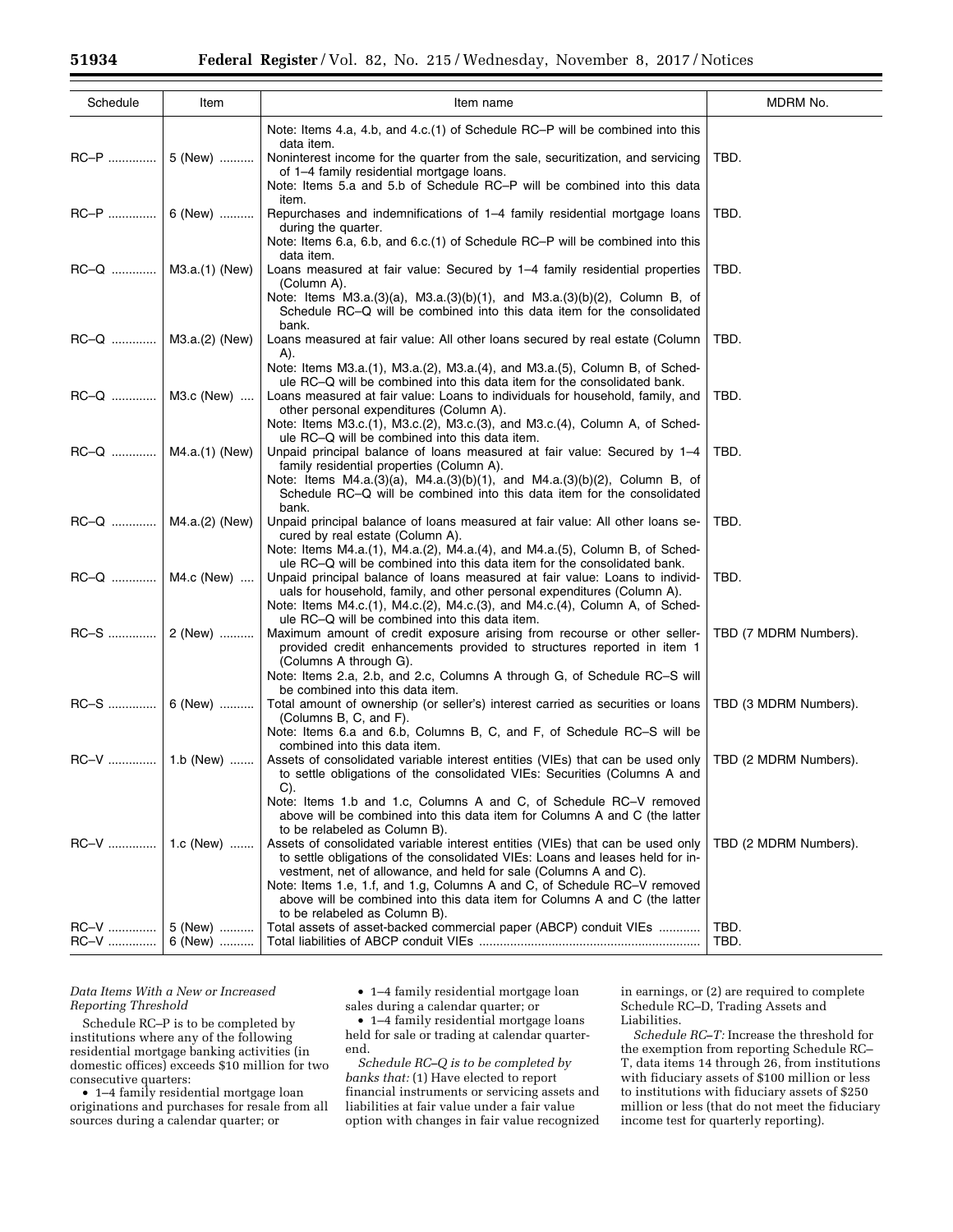| Schedule    | Item         | Item name                                                                                                                                   | MDRM No.  |
|-------------|--------------|---------------------------------------------------------------------------------------------------------------------------------------------|-----------|
|             |              |                                                                                                                                             | RIADB904. |
| <b>RC-T</b> | 15.a         | Income from employee benefit and retirement-related trust and agency ac-<br>counts: Employee benefit-defined contribution.                  | RIADB905. |
|             | RC-T    15.b | Income from employee benefit and retirement-related trust and agency ac-<br>counts: Employee benefit-defined benefit.                       | RIADB906. |
|             |              | Income from employee benefit and retirement-related trust and agency ac-<br>counts: Other employee benefit and retirement-related accounts. | RIADB907. |
|             |              |                                                                                                                                             | RIADA479. |
|             |              | Income from investment management and investment advisory agency ac-<br>counts.                                                             | RIADJ315. |
|             |              | Income from foundation and endowment trust and agency accounts                                                                              | RIADJ316. |
|             | 19           |                                                                                                                                             | RIADA480. |
| RC-T        | 20           |                                                                                                                                             | RIADB909. |
| RC-T !      | 21           |                                                                                                                                             | RIADB910. |
|             | 22           |                                                                                                                                             | RIAD4070. |
| <b>RC-T</b> | 23           |                                                                                                                                             | RIADC058. |
| <b>RC-T</b> | 24           |                                                                                                                                             | RIADA488  |
|             | 25           | Plus: Intracompany income credits for fiduciary and related services                                                                        | RIADB911. |
|             | 26           |                                                                                                                                             | RIADA491. |

To be completed by banks with collective investment funds and common trust funds

with a total market value of \$1 billion or more as of the preceding December 31.

| Schedule     | Item        | Item name                                                                                                      | MDRM No.            |
|--------------|-------------|----------------------------------------------------------------------------------------------------------------|---------------------|
| $RC-T$       | M3.a        | Collective investment funds and common trust funds: Domestic equity (Col-<br>umns A and B).                    | RCFDB931, RCFDB932. |
| $RC-T$       | M3.b        | Collective investment funds and common trust funds: International/Global eq-<br>uity (Columns A and B).        | RCFDB933, RCFDB934. |
| $RC-T$       | $M3.c$      | Collective investment funds and common trust funds: Stock/Bond blend (Col-<br>umns A and B).                   | RCFDB935, RCFDB936. |
| $RC-T$       | $\mid$ M3.d | Collective investment funds and common trust funds: Taxable bond (Col-<br>umns A and B).                       | RCFDB937, RCFDB938. |
| RC-T    M3.e |             | Collective investment funds and common trust funds: Municipal bond (Col-<br>umns A and B).                     | RCFDB939, RCFDB940. |
| $RC-T$       | M3.f        | Collective investment funds and common trust funds: Short-term investments/<br>Money market (Columns A and B). | RCFDB941, RCFDB942. |
| RC-T    M3.g |             | Collective investment funds and common trust funds: Specialty/Other (Col-<br>umns A and B).                    | RCFDB943, RCFDB944. |

To be completed by banks with \$10 billion or more in total assets.

| Schedule          | Item | Item name                                                                                                                                                                                                                                                                                                                             | MDRM No.                                                |
|-------------------|------|---------------------------------------------------------------------------------------------------------------------------------------------------------------------------------------------------------------------------------------------------------------------------------------------------------------------------------------|---------------------------------------------------------|
| $RC-S$   6 (New)  |      | Total amount of ownership (or seller's) interest carried as securities or loans<br>(Columns B, C, and F).                                                                                                                                                                                                                             | TBD (3 MDRM Numbers).                                   |
|                   |      | Reporting bank's unused commitments to provide liquidity to other institu-<br>tions' securitization structures (Columns A and D through G).                                                                                                                                                                                           | RCFDB783, RCFDB786,<br>RCFDB787, RCFDB788,<br>RCFDB789. |
| $RC-S$   M3.a.(1) |      | Asset-backed commercial paper conduits: Maximum amount of credit expo-<br>sure arising from credit enhancements provided to conduit structures in the<br>form of standby letters of credit, subordinated securities, and other en-<br>hancements: Conduits sponsored by the bank, a bank affiliate, or the<br>bank's holding company. | RCFDB806.                                               |
| $RC-S$   M3.a.(2) |      | Asset-backed commercial paper conduits: Maximum amount of credit expo-<br>sure arising from credit enhancements provided to conduit structures in the<br>form of standby letters of credit, subordinated securities, and other en-<br>hancements: Conduits sponsored by other unrelated institutions.                                 | RCFDB807.                                               |
| $RC-S$   M3.b.(1) |      | Asset-backed commercial paper conduits: Unused commitments to provide li-<br>quidity to conduit structures: Conduits sponsored by the bank, a bank affil-<br>iate, or the bank's holding company.                                                                                                                                     | RCFDB808.                                               |
| $RC-S$   M3.b.(2) |      | Asset-backed commercial paper conduits: Unused commitments to provide li-<br>quidity to conduit structures: Conduits sponsored by other unrelated institu-<br>tions.                                                                                                                                                                  | RCFDB809.                                               |
|                   |      | Outstanding credit card fees and finance charges included in Schedule RC-<br>S, item 1, column C.                                                                                                                                                                                                                                     | RCFDC407.                                               |